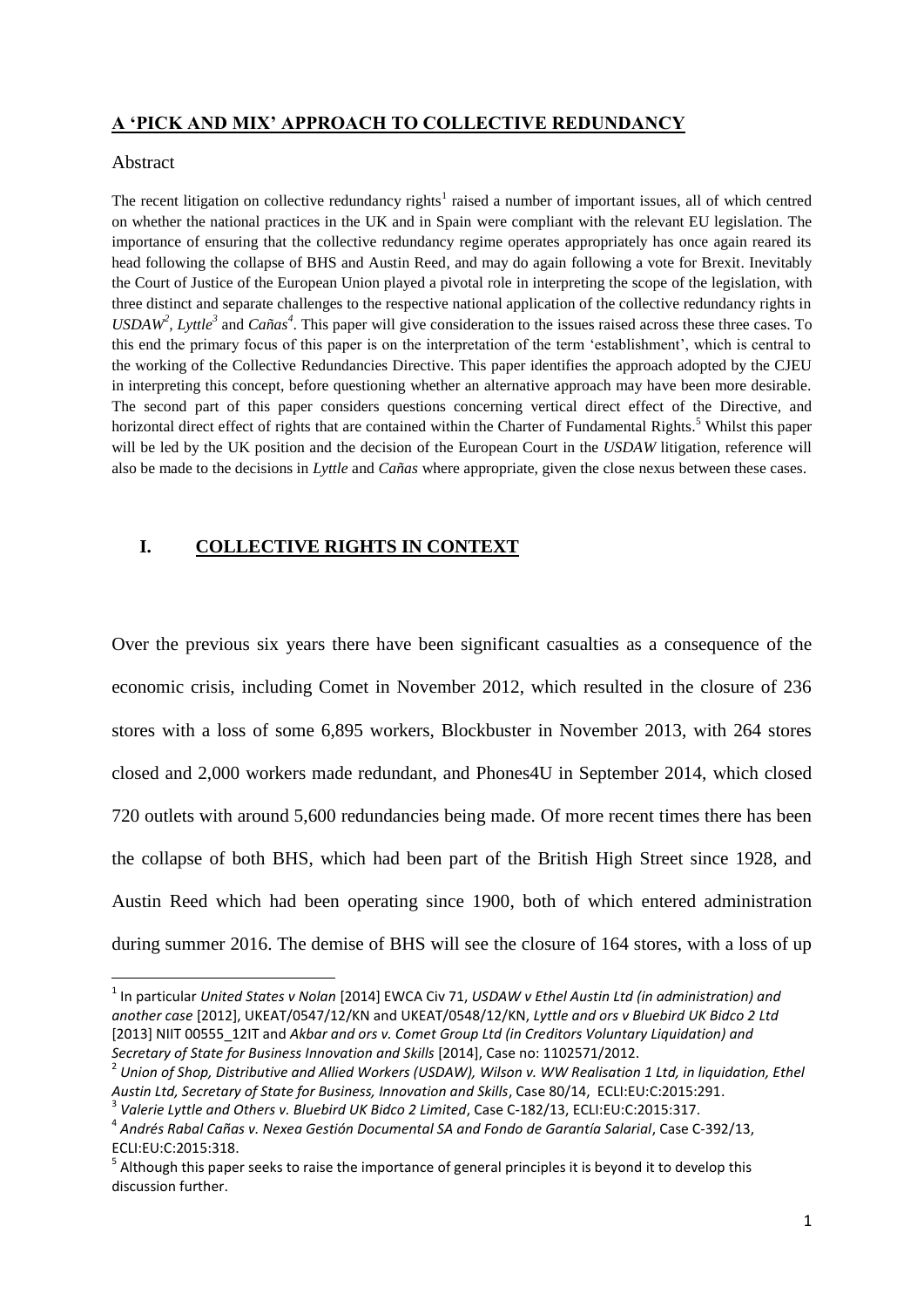to 11,000 jobs, whilst the Austin Reed brand will see around 120 stores close with a loss of some 1,000 jobs. The number of redundancies involved is not insignificant in any of these situations, and one would think that given that each situation involves multiple redundancies that the collective redundancies regime would apply. Furthermore, there is nervousness in the market at present following the result of the UK referendum of 23 June 2016, and whether Brexit will result in redundancies due to relocation of businesses. However, whether and which workers are or will be afforded collective consultation remains narrow, with, arguably, many of these workers currently falling outside of the remit of the relevant protections.

It is in light of the collapse of leading household names during the recession that the rights afforded upon collective redundancy were widely scrutinised in the media. This scrutiny intensified on the collapse of Woolworths, a store that had been part of the nationwide retail landscape across the UK for generations. The litigation that followed from such liquidations led to the questioning of whether the UK's approach was in compliance with the EU's parent Collective Redundancy Directive<sup>6</sup> (the 'CRD'). This was particularly evident in the *USDAW* litigation surrounding the collapse of Ethel Austin and Woolworths. Here it was examined whether the legal protection was constructed too narrowly so as to exclude some workers from the consultation process and was thus in breach of European obligations, and if that was the case, whether there were legal tools or principles that could operate to ensure wider protection under the relevant legislation so as to 'fix' the protections. Similar questions were asked in both *Lyttle* - in relation to the Northern Ireland approach to collective redundancyand in *Cañas* - in relation to the Spanish approach. Although this line of case law has now concluded<sup>7</sup>, this paper will focus on the submissions raised during the recent cases of

 $^6$  This was initially introduced through Directive 75/129/EEC, which was amended by directive 92/56/EEC and consolidated in Directive 98/59/EC.

 $<sup>7</sup>$  The decision of the European Court was handed down on 30 April 2015.</sup>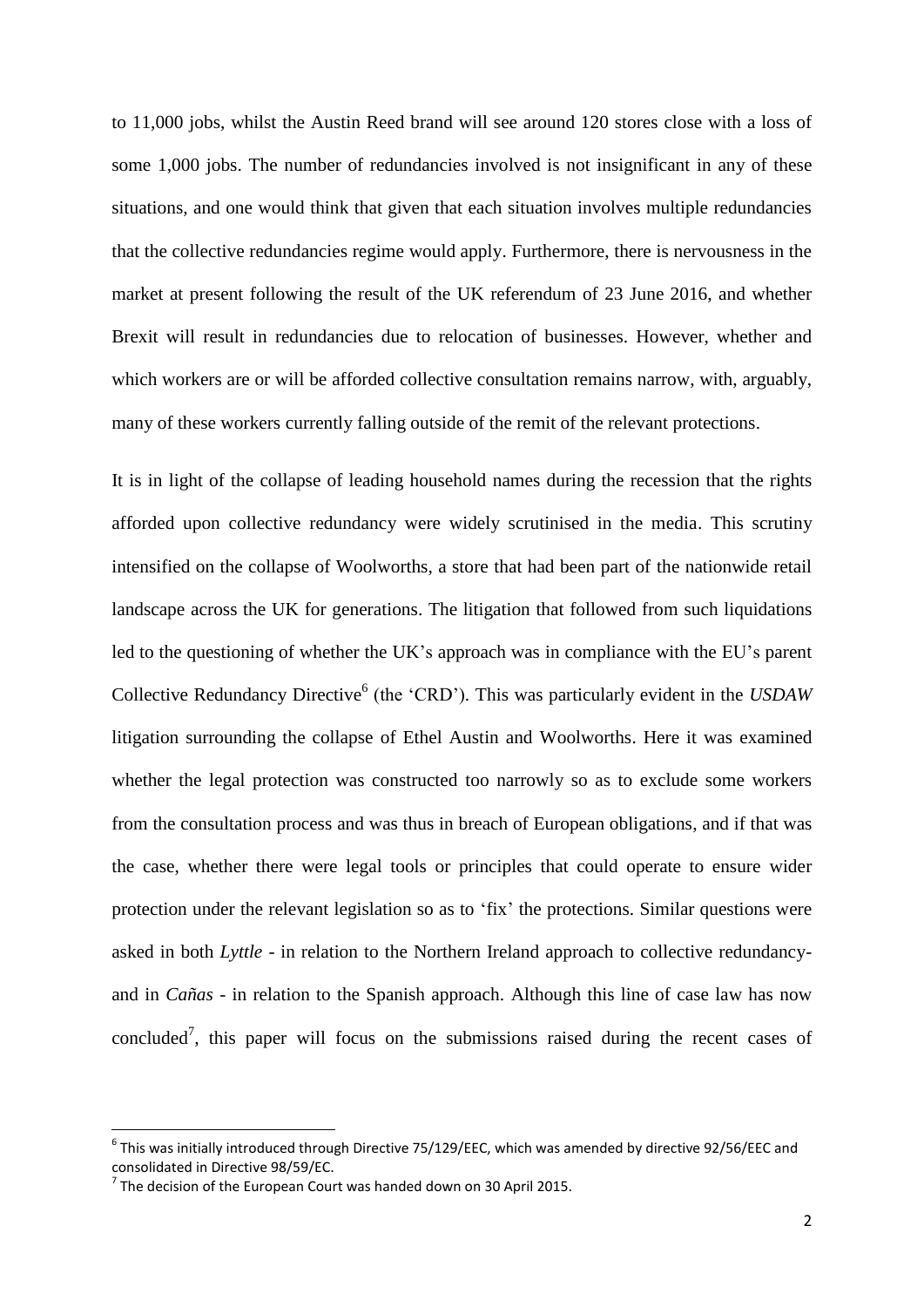*USDAW<sup>8</sup>*, *Lyttle*<sup>9</sup> and *Cañas*<sup>10</sup>, with a view to questioning whether the evident restrictive approach adopted by the Court of Justice of the European Union ('CJEU') was the correct approach, or whether a more inclusive approach was possible, which would have better achieved the principle aims of the Directive and thus would have provided a stronger social right going forward.

Interestingly, especially considering the restricted approach alluded to above and further detailed below, if one places the CRD in its historical context it becomes evident that it was developed during a period where there was a growing trend towards enhancing the consultation of workers at EU level in a number of specific contexts $^{11}$ , which included the European Works Council Directive and the European Company Statute, and according to Barnard was an issue that had formed part of the European Commission's agenda since the early  $1970$ 's.<sup>12</sup> This move toward a more complete system of employee consultation is evidenced by Hall, on discussing the implementation of the EU Information and Consultation Directive through the Information and Consultation of Employees Regulations, when he expressed that they '…represent a significant extension of the range of issues on which employees have statutory rights to be informed and consulted, introducing a comprehensive legal framework for information and consultation for the first time...<sup>13</sup>. Referencing these regulations as an extension of consultation rights, would imply a suitable level of worker consultation existed in the specific contexts that had already existed, including collective

 $\overline{a}$ 

 $^8$  Union of Shop, Distributive and Allied Workers (USDAW), Wilson v. WW Realisation 1 Ltd, in liquidation, Ethel *Austin Ltd, Secretary of State for Business, Innovation and Skills*, Case 80/14, ECLI:EU:C:2015:291.

<sup>9</sup> *Valerie Lyttle and Others v. Bluebird UK Bidco 2 Limited*, Case C-182/13, ECLI:EU:C:2015:317.

<sup>10</sup> *Andrés Rabal Cañas v. Nexea Gestión Documental SA and Fondo de Garantía Salarial*, Case C-392/13, ECLI:EU:C:2015:318.

 $11$  For a useful account of the growing trend towards worker consultation see: Hall, Assessing the Information and Consultation of Employees Regulations, (2005), Industrial Law Journal, 103-126, at pp.104-110; Catherine Barnard, *EC Employment Law* (3rd ed, OUP, 2006), discussed at chapter 15, and Weiss, Workers' Participation in the European Union, chapter 10 in Davies et al European Community Labour Law, principles and perspectives, 1996, Oxford University Press.

<sup>&</sup>lt;sup>12</sup> Barnard, at page ??

 $^{13}$  Hall, p.125.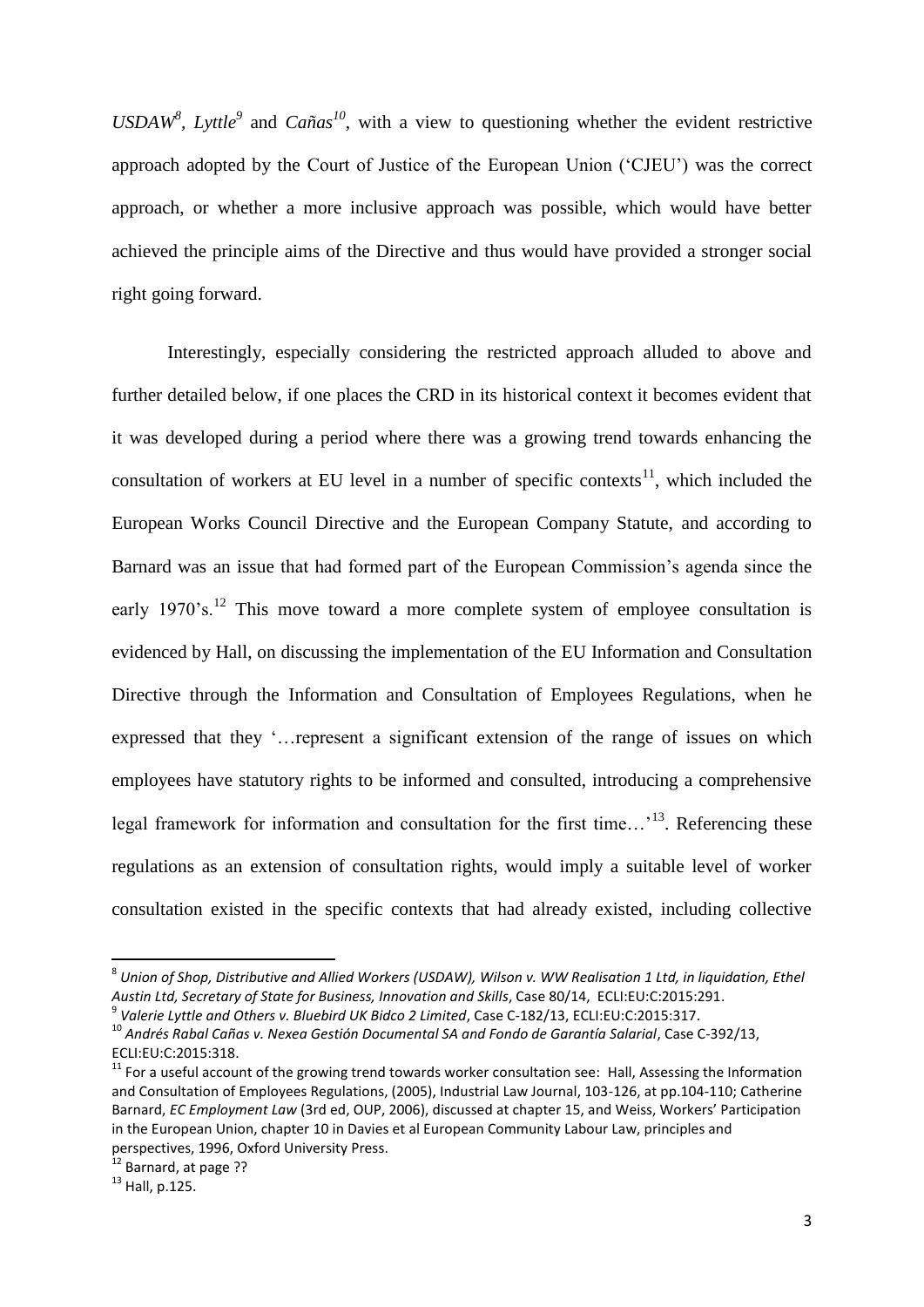redundancies, but also highlights the ongoing commitment to consultation of workers at EU level.<sup>14</sup> Further support for the continuing desire on the part of the EU to ensure adequate employee consultation rights comes from Doherty, where he considers that '[s]uch a view is explicit in Title III of the Charter of Fundamental Rights, which specifically protects workers' rights to information and consultation within the undertaking and Articles 137-139 EC, which promote "social dialogue." It is against this background that the current approach to consultation rights under the CRD, following the CJEU decisions in *USDAW, Lyttle* and *Cañas*, arguably does not sit comfortably.

The consultation rights that workers have when they are subject to collective redundancies are derived from the CRD. The significance of the protection can be read at Recital 2, which states "that greater protection should be afforded to workers in the event of collective redundancies while taking into account the need for balanced economic and social development within the Community."

Article 1 of CRD provided Member States with two options when transposing the protection, leaving each state with the choice on how they were going to define a collective redundancy, being:

(i) either, over a period of 30 days:

1

at least 10 in establishments normally employing more than 20 and less than 100 workers,

at least 10% of the number of workers in establishments normally employing at least 100 but less than 300 workers,

at least 30 in establishments normally employing 300 workers or more,

 $14$  Doherty, 'It's good to talk... isn't it? Legislating for information and consultation in the Irish workplace' D.U.L.J. 2008, 30, 120-137.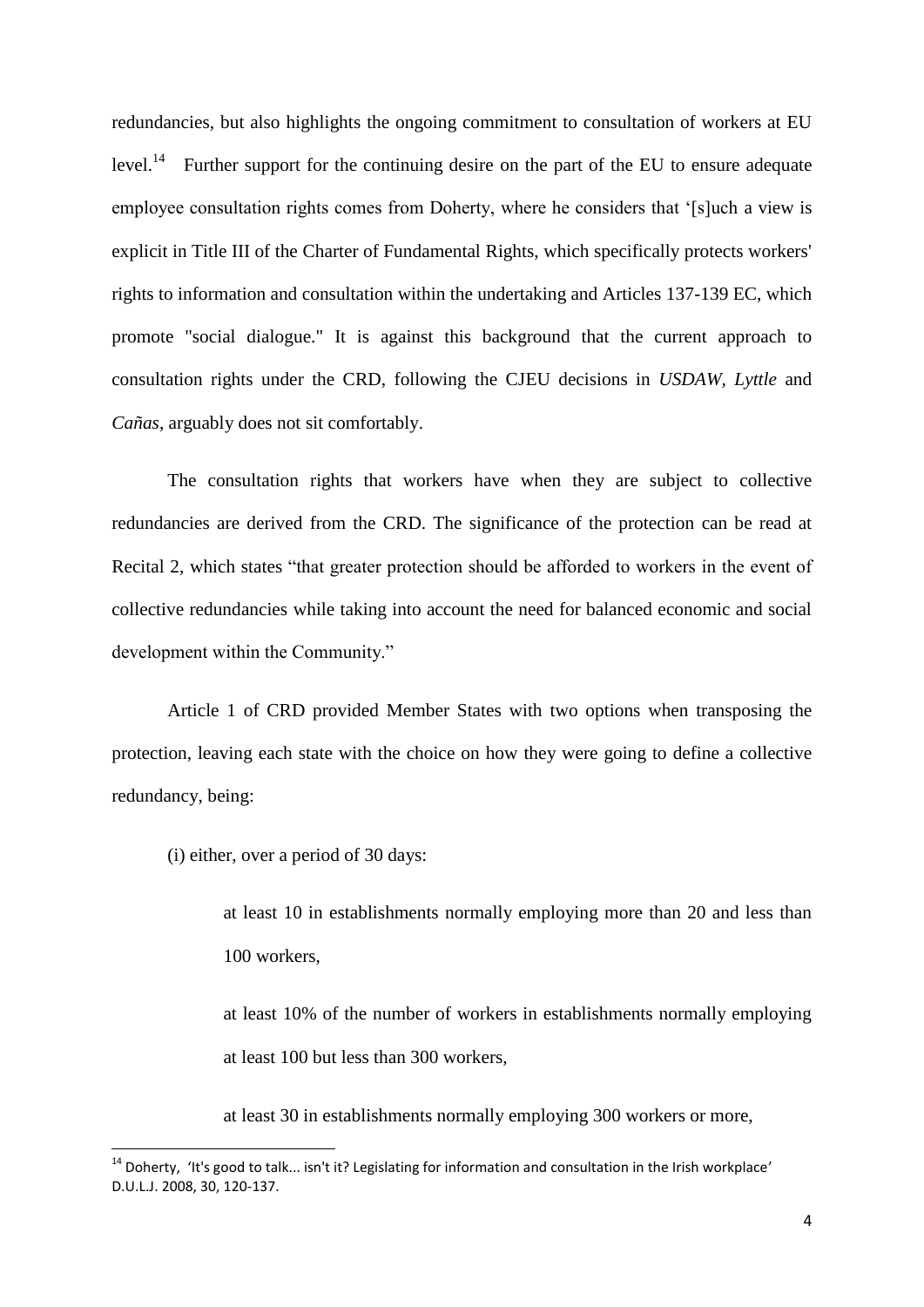(ii) or, over a period of 90 days, at least 20, whatever the number of workers normally employed in the establishments in question

It is only Option 1 that makes a link between the numeric of the redundancies to the overall number of workers within an establishment. Under both Options it is evident that understanding the term establishment is important.<sup>15</sup> In addition to this, if a worker is employed in a Member State where Option 1 has been transposed<sup>16</sup> there is a need to know two pieces of information before one can conclude whether there is a right to information and consultation under CRD: (1) how many workers are being made redundant? and; (2) how many workers are employed at that establishment? The answer to each of these questions is crucial. Conversely, Option  $2^{17}$  only has one additional piece of information that needs to be determined to activate the right, namely, how many workers are being made redundant?<sup>18</sup> Option 2 incorporates no link to the overall size of the workforce.

In terms of the right itself, Article 2(1) states that "[w]here an employer is *contemplating* collective redundancies, he shall begin consultations with the workers' representatives in good time with a view to reaching an agreement". It is thus explicit in the Directive that the consultation right activates at a point in time when the employer is contemplating collective redundancies, rather than when the decision has been made. This suggests that the underlying rationale of the Directive is to inform and consult with the affected workforce with a view to avoiding, or at the very least reducing, the need for

 $\overline{a}$ 

<sup>&</sup>lt;sup>15</sup> There was a submission made in the *USDAW* case on the point that determining the meaning of

<sup>&#</sup>x27;establishment' does not appear important, as the English, French, Italian and Spanish version CRD, utilises the plural 'establishments', and so *prima facie* has an expanded scope; however, this argument is not being taken forward. This was expressed as irrelevant by A-G Wahl (see para. 53), and the CJEU. The CJEU identified that there was no distinction between EU MSs that transposed Option 1 or Option 2 and their choice of the singular or plural. Further, despite the UK and Spain adopting different transposition models they both elected to use the plural 'establishments'. This is particularly highlighted at para.55 of the *USDAW* decision. This appears to be a matter of inconsistent choice of terminology across MSs rather than a specific choice for the purpose of expanding the concept.,

<sup>&</sup>lt;sup>16</sup> This includes Denmark, Greece, Belgium and Romania.

<sup>&</sup>lt;sup>17</sup> This includes the UK and Croatia.

 $18$  The threshold number of redundancies is considered over a reference period of at least 90 days.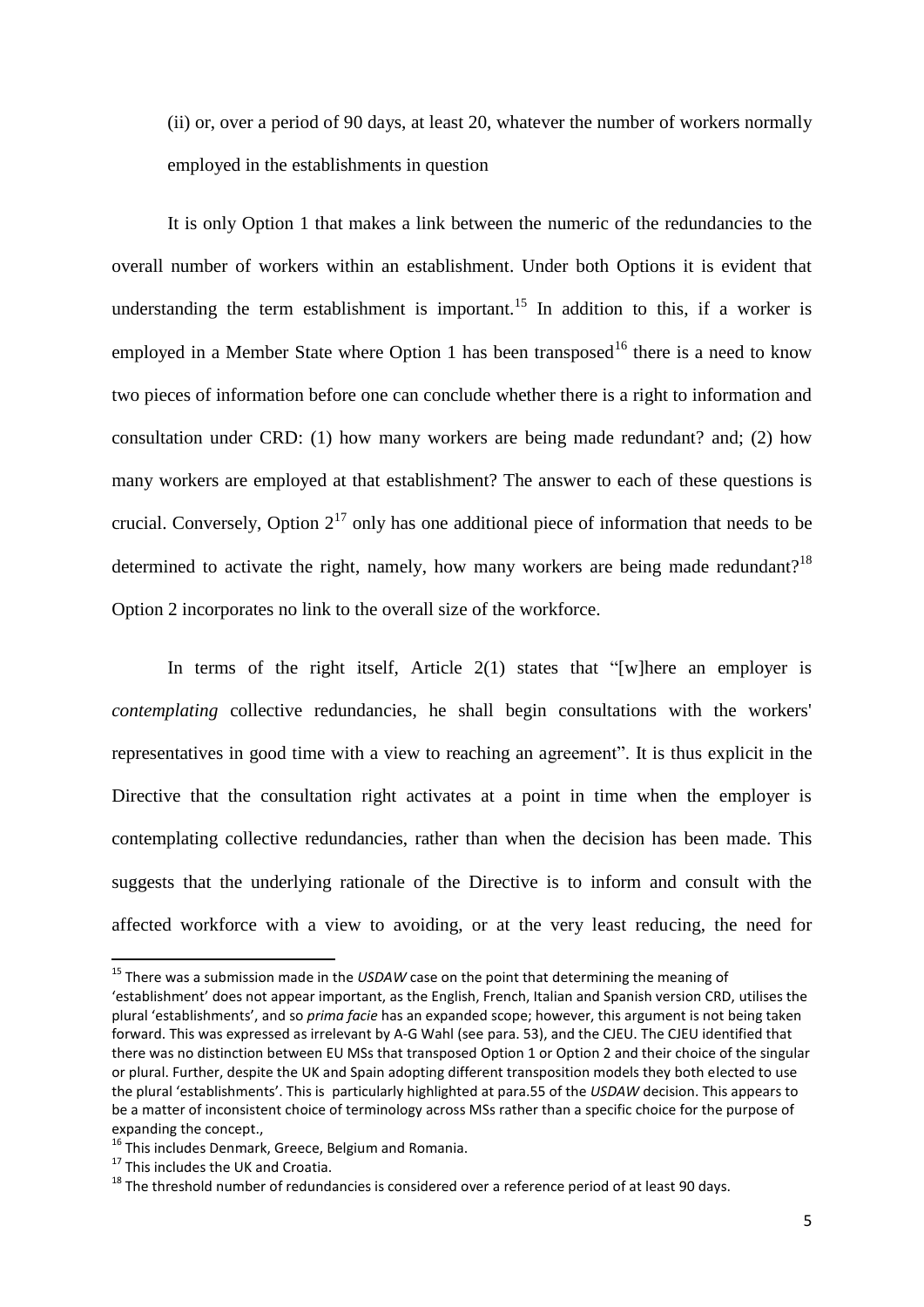redundancies, rather than undergoing consultation when the decision has already been reached.<sup>19</sup> This is certainly logical since Article 2(2), which provides substance to the information and consultation right, states that "[t]hese consultations shall, at least, cover ways and means of avoiding collective redundancies or reducing the number of workers affected, and of mitigating the consequences…"

The primary aim of the right is therefore evidently to reduce as close to zero the number of redundancies that are required. Such an aim can only be satisfied if the consultation takes place before any decision is made<sup>20</sup>; it is a right to pre-redundancy decision consultation.

## **II. THE UK APPROACH TO COLLECTIVE REDUNDANCIES**

The UK transposed the EU's CRD through the Trade Union and Labour Relations (Consolidation) Act 1992 ('TULRCA')<sup>21</sup>:

188. Duty of employer to consult … representatives

<sup>19</sup> The trigger point was raised in *Nolan*; however, due to the specific circumstances of the case the situation fell within the derogation contained at Article 1(2)(b) CRD, covering 'workers employed by public administrative bodies or by establishments governed by public law', and thus the CJEU proffered no guidance on this matter (see Judgment in Nolan, C-583/10, ECLI:EU:C:2012:638; this approach was followed when the case returned to the CA). The trigger point question, although not addressed by either the EAT or the CA in the Woolworths litigation, could be crucial to the vertical direct effect argument that has been raised.

 $20$  Although there may be exceptional circumstances where the undertaking in question has the decision imposed upon them by an over-arching decision maker and at short notice which makes it impossible to undertake the necessary consultation in advance of a decision, as alluded to by A-G Mengozzi: Advocate General Opinion in *Nolan*, C-583/10, ECLI:EU:C:2012:160.

<sup>&</sup>lt;sup>21</sup> A similar approach is evident in Northern Ireland, where the CRD was transposed though Part XIII of the Employment Rights (Northern Ireland) Order 1996 and by Part IV, Chapter II of the Trade Union and Labour Relations (Consolidation) Act 1992. The approach in the Spanish system is very different, as this, on the face of it, appears to be an Option 1 transposition, although it was described as a hybrid of the two in the Opinion of A-G Wahl at paragraph 66. The Spanish transposition of the CRD was through Article 51(1) of the *Ley del Estatuto de los Trabajadores* (Law on the Workers' Statute). This is not being replicated here as it does not add anything to the discussion other than by acknowledging that the Spanish legislation used the term 'undertaking'.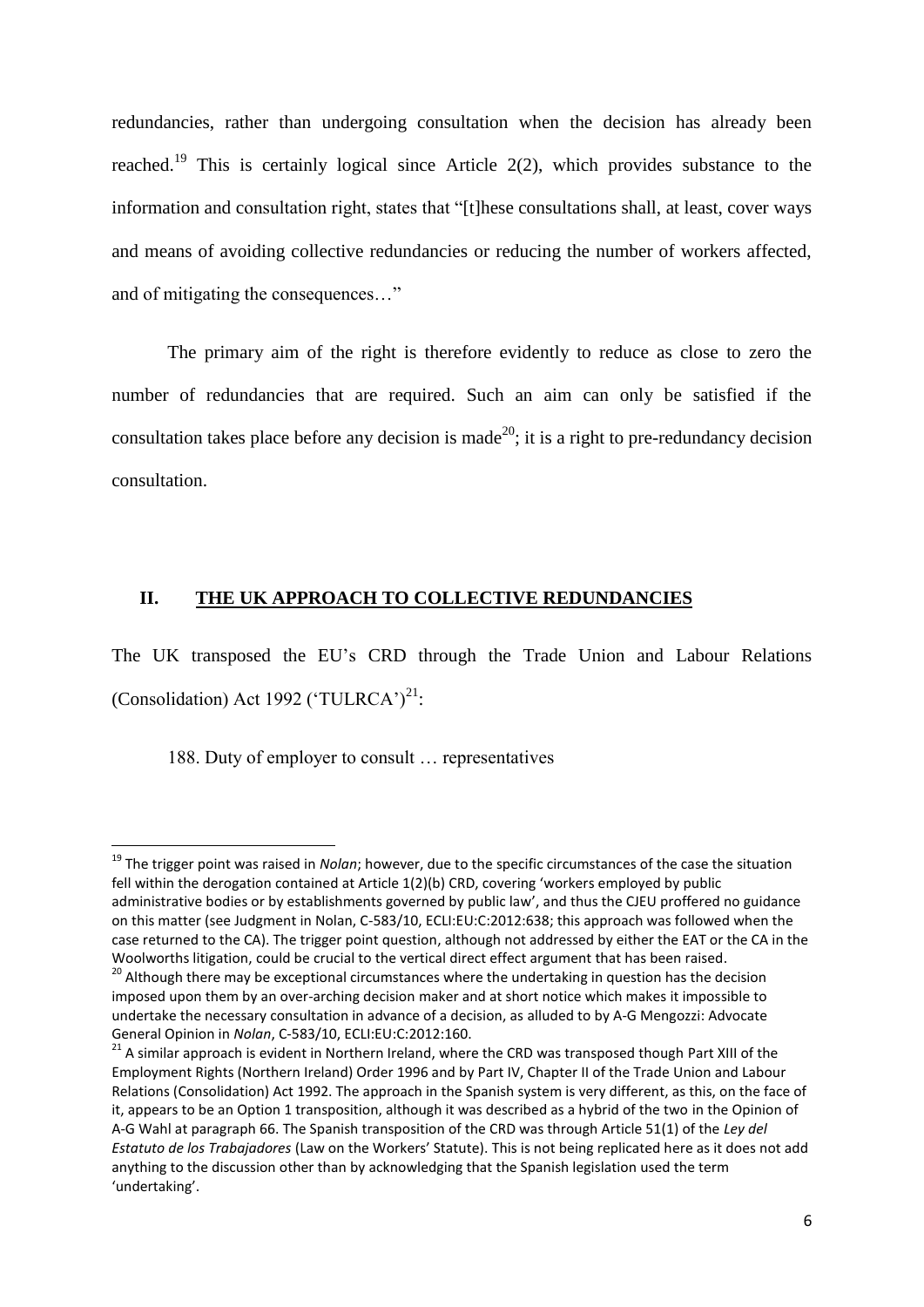(1) Where an employer is proposing to dismiss as redundant 20 or more employees at one establishment within a period of 90 days or less, the employer shall consult about the dismissals all the persons who are appropriate representatives of any of the employees who may be affected by the proposed dismissals or may be affected by measures taken in connection with those dismissals.

(1A) The consultation shall begin in good time and in any event –

(a) where the employer is proposing to dismiss 100 or more employees as mentioned in subsection (1), at least 90 days<sup>22</sup>, and

(b) otherwise, at least 30 days,

the first of the dismissals takes effect.

In line with the Directive, s.188 TULRCA does not link the number of redundancies to the overall number of the workforce, and so one would think that this would not cause a problem to cases that come before the UK domestic courts; however, it is apparent on the face of s.188 that the UK position may have at least three inconsistencies with that required by the CRD:

- (i) it restricts the right to the concept of 'employee', whereas the Directive uses the more expansive term 'worker';
- (ii) it expresses the right as arising at a point in time when there are dismissals proposed, rather than in mere contemplation; and

 $2222$  The period of consultation for affected workers was reduced on the 6 April 2013 by the current government to 45 days: The Trade Union and Labour Relations (Consolidation) Act 1992 (Amendment) Order 2013 (SI 2013/763).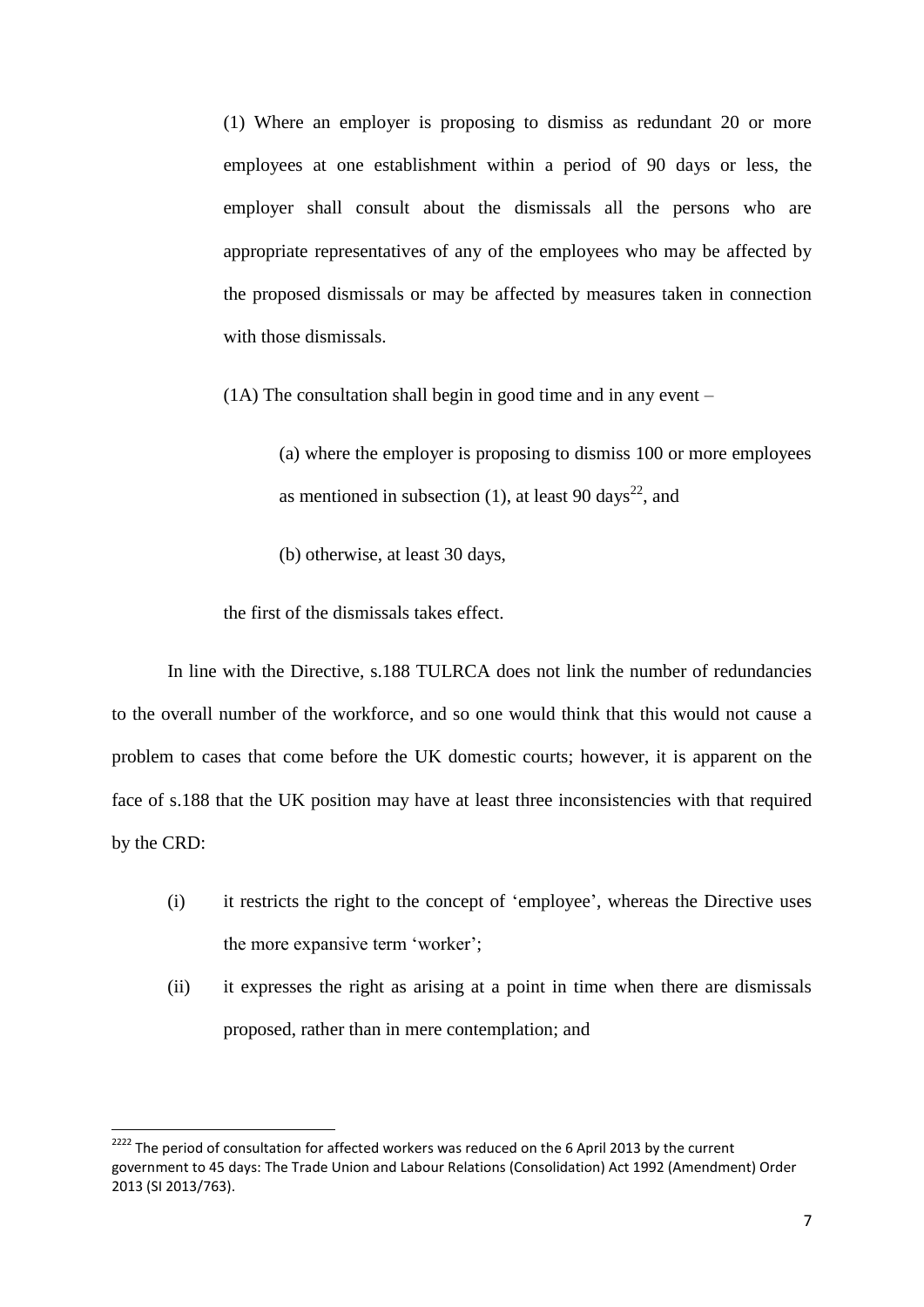(iii) Consideration of the number of workers is restricted to those employed at 'one establishment' rather than the more expansive approach of establishments.

In order to give effect to the right, s.189 TULRCA provides a remedy in the form of a protective award for non-compliance with the consultation rights, with compensation being awarded for any such failure. To give further substance to the right, by virtue of s.184(2)(d) of the Employment Rights Act 1996, if the employer who is liable under a protective award is insolvent it will be a debt that is guaranteed by the Secretary of State.

However, the focus of this paper is on the battleground that was a common consideration in the *USDAW*<sup>23</sup> litigation, *Lyttle and ors v Bluebird UK Bidco 2 Ltd*<sup>24</sup> and in Cañas<sup>25</sup>: with whom must an employer consult when making collective redundancies? Thus, the focus is solely on the third of these three potential inconsistencies.

# **III. A RETAIL REDUNDANCY STORY: WOOLWORTHS, ETHEL AUSTIN AND BON MARCHE**

The issue of the 'affected employee' for consultation rights was central to the litigation surrounding the demise of both Woolworths and Ethel Austin in the UK courts<sup>26</sup>, the proceedings before the Northern Ireland Tribunal in *Lyttle* concerning the closure of Bon Marche stores, and redundancies that took place in the company Nexea, which formed part of the Correos commercial group in *Cañas*. Of paramount importance in each of these cases was a determination of whether the number of redundancies was to be read over a single employment unit or all units that make up the relevant business. The importance of this

 $\overline{a}$ <sup>23</sup> See *USDAW* (n 1).

<sup>24</sup> See *Lyttle* (n 1).

<sup>25</sup> See *Cañas* (n 5).

<sup>&</sup>lt;sup>26</sup> This paper will only be considering the employment tribunal actions; however, it is worth noting that alongside the employment law actions there were also criminal law actions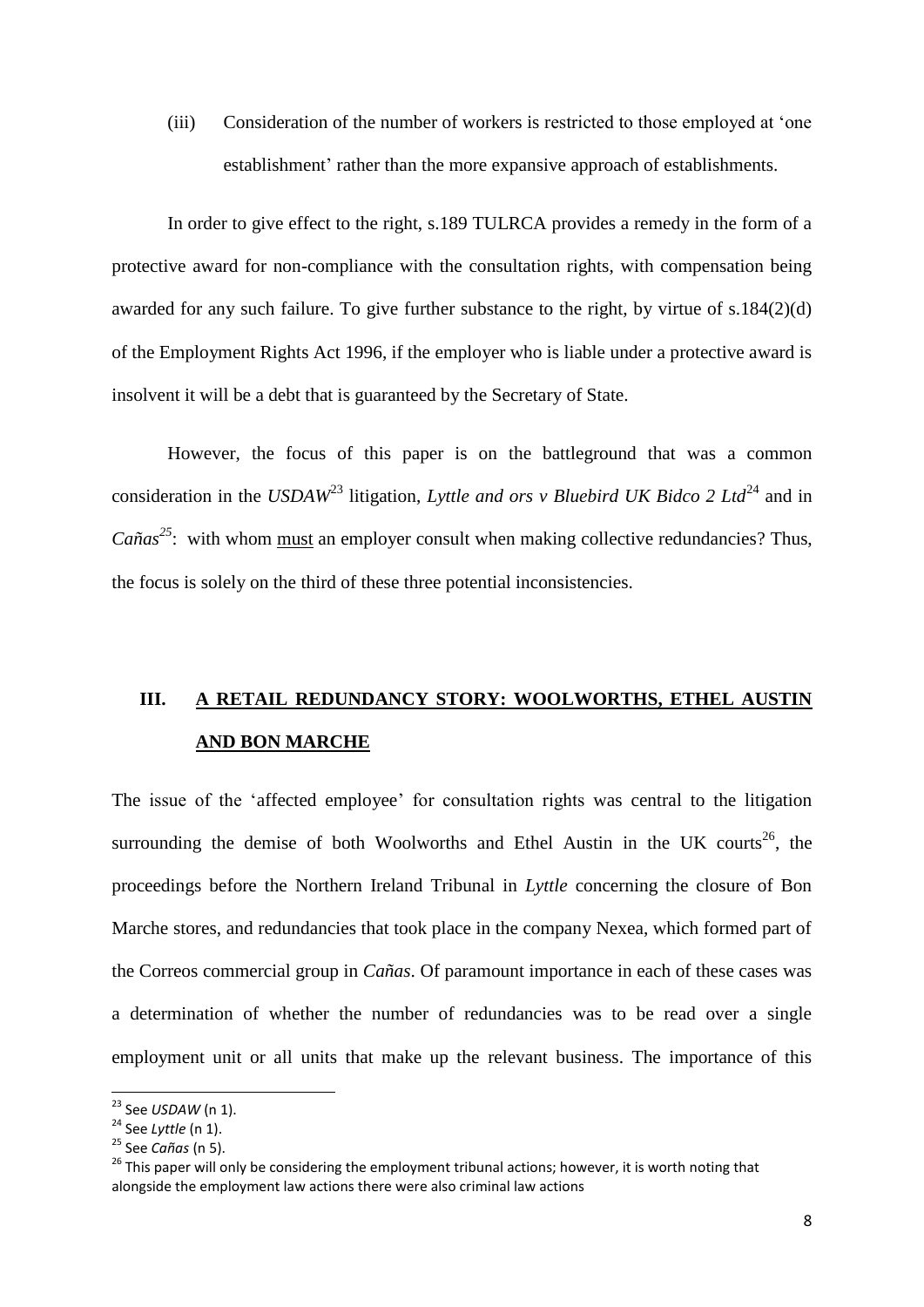determination can be best seen through the factual circumstances of the closure of Woolworths and Ethel Austin stores.<sup>27</sup>

Ethel Austin entered administration on the 8 March 2010, impacting upon the employment position of some 1,700 members of staff. When Woolworths ceased trading on 3 January 2009 there were over 27,000 employees that were to be made redundant. However, before each of the respective Employment Tribunals<sup>28</sup> it was held that s.188 TULRCA operated on a singular unit basis, meaning that although USDAW had successfully argued for protective awards for some members of staff due to consultation failures, those employed at a shop or store where less than  $20^{29}$  were being made redundant saw their claim fail. This resulted in 1210 out of 1,700 staff of Ethel Austin and 3,233 of Woolworth's employees not being awarded a protective award.

The decisions in *USDAW* were appealed to the EAT, and again to the Court of Appeal on the following grounds: did the ET fail in construing s.188 in a manner that would give effect to the protections founded under the CRD (that is did the duty to consult arise when there was a total of 20 employees being made redundant across the relevant business as a whole or did it only arise at a singular establishment when at least 20 were made redundant at that site)? In the alternative, could the right to information and consultation be derived through the European principle of direct effect?

 $\overline{a}$ 

<sup>&</sup>lt;sup>27</sup> Although the facts of any number of closures could have been selected to highlight the problem, such as the closure of Comet stores or the Barratt's administration, all of which impacted upon vast numbers of workers, which were spread across different sized employment units. A more recent example is the current ongoing situation surrounding the administration of Phones 4 U.

<sup>&</sup>lt;sup>28</sup> The Ethel Austin was first heard by the Liverpool Employment Tribunal on 20 November 2011 under the chairmanship of Employment Judge Robinson, whereas the Woolworths case was first heard by the London Central Employment Tribunal on 19 January 2012, presided over by Employment Judge Dr Simon Auerbach.

<sup>&</sup>lt;sup>29</sup> The same situation existed following the collapse of the Comet group in 2012. Following a failure to consult with the staff that Comet were making redundant, Employment Judge Forrest in the Leeds Employment Tribunal ordered, by Order of 11 June 2014, that there was a failure to comply with s.188 TULCRA, and that consequently protective awards were to be made. However, similar to the situation with Woolworths and Ethel Austin, some of the employing stores employed less than 20 workers, and so the decision in USDAW, became important in this context as it had a direct impact on those employees that were made redundant from a Comet store that employed less than 20 employees.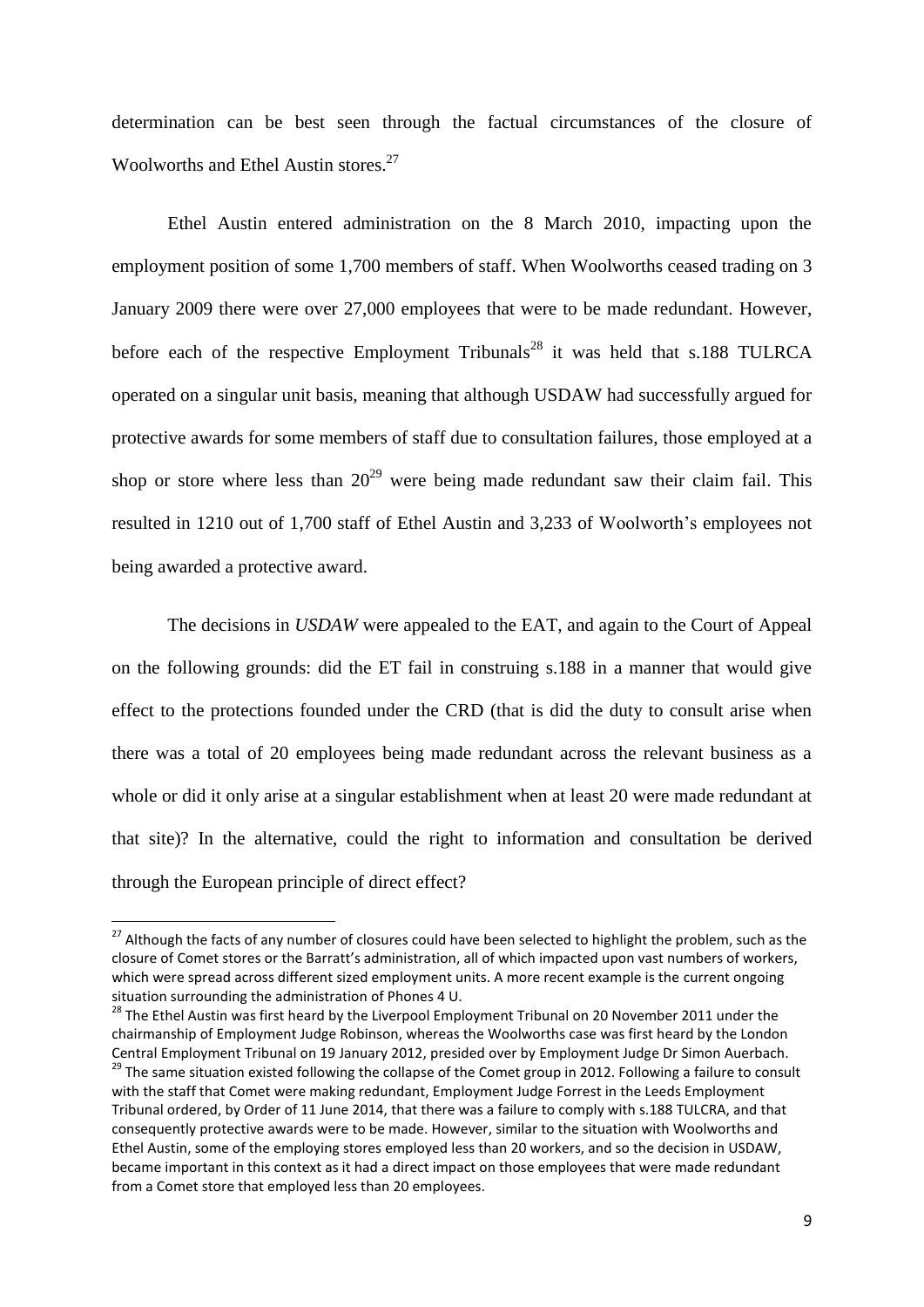Similar issues were also present in the *Lyttle* case, in which the Northern Ireland Tribunal referred<sup>30</sup> the following questions to the CJEU, with the hope of being provided with some clarity on the matter:

- 1. In the context of Article 1.1(a)(ii) of the 1998 Directive, does 'establishment' have the same meaning as it has in the context of Article 1.1(a)(i)?
- 2. If not, can 'an establishment', for the purposes of Article  $1.1(a)(ii)$ , be constituted by an organisational sub-unit of an undertaking which consists of or includes more than one local employment unit?
- 3. In Article 1.1(a)(ii) of the Directive, does the phrase 'at least 20' refer to the number of dismissals across all of the employer's establishments, or does it instead refer to the number of dismissals per establishment? (In other words, is the reference to 20 a reference to 20 in any particular establishment, or to 20 overall?)

The Court of Appeal in *USDAW*<sup>31</sup> referred the matter to the CJEU<sup>32</sup>. Whereas the *Lyttle* litigation focuses solely on the concept of 'establishment', the *USDAW* litigation introduces additional interesting questions concerning direct effect. Alongside considering other issues, including whether the expiration of a fixed-term contract contributed to the redundancy calculation, the central focus in *Cañas* was on the proper construction of the term 'establishment', and thus each of the three decisions, although not formally joined, were considered alongside one another given their clear overlap. This paper now turns to consider the issue that was present in all three of the cases, the concept of 'establishment', before turning to consider the matter of direct effect, as raised in the USDAW litigation.

 $30$  The reference was lodged by the Northern Ireland Tribunal on 12 April 2013.

<sup>31</sup> *USDAW & Anor v Ethel Austin Ltd & Ors* [2014] EWCA Civ 142.

<sup>&</sup>lt;sup>32</sup> The reference was lodged on 14 February 2014.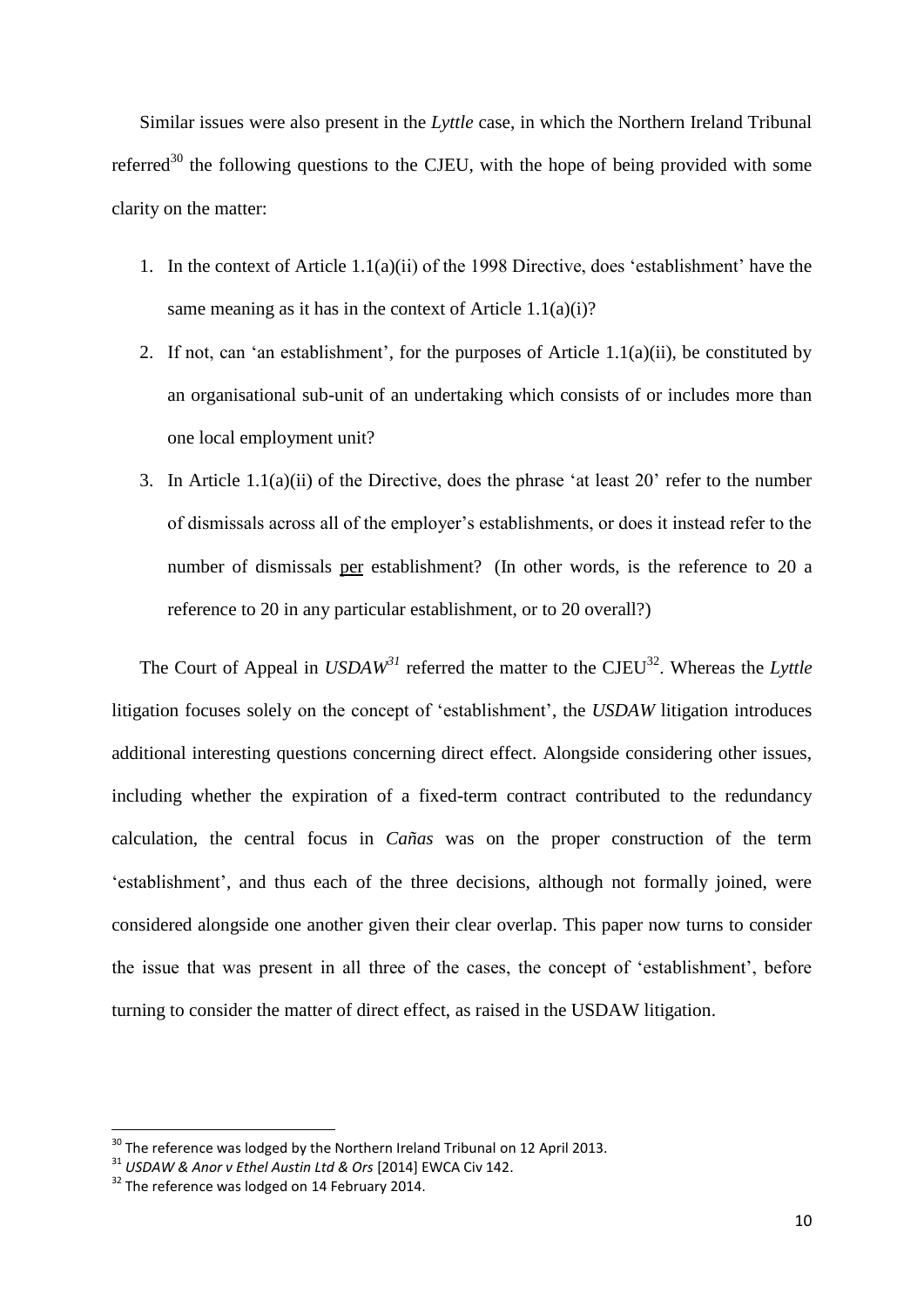#### **IV. DEFINING 'ESTABLISHMENT'**

It is clear that the UK satisfied its CRD obligations by adopting an option 2 model<sup>33</sup> under Article  $1^{34}$ . The EAT in *USDAW* expressed the view that there was nothing in the implementation discourse prior to s.188 TULCRA being introduced to suggest that the right would be restricted to circumstances where there were 20 or more dismissals at a 'single establishment'.<sup>35</sup> Instead the focus was to be solely on the total number of dismissals across the undertaking. <sup>36</sup> This contrasted with the ET's view and subsequent application of the protection, with the respective ET's in *USDAW* being in agreement that s.188 TULCRA's use of 'singular establishment' rather than the plural narrowed the consideration of the workplace so as to look at individual employment units. It was this narrowing down of the scope of the protection that caused problems and called into question the UK's compliance with the  $CRD^{37}$ .

The EAT indicated that the ET's approach excluded a "very substantial number of employees from the right<sup>338</sup>, and that there "should be some interpretation to yield the outcome that the obligation arises when 20 or more are to be dismissed irrespective of where they work"<sup>39</sup>; the appellate court considered the ET approach to be too narrow.<sup>40</sup> In response the EAT considered that this restriction could be removed, and EU compliance ensured, if the

 $\overline{a}$ 

 $33$  This was also the approach in Northern Ireland. The Spanish approach did differ.

<sup>&</sup>lt;sup>34</sup> The EAT supported this conclusion by giving consideration to the pertinent Parliamentary debates that took place at the time that s.188 was implemented, in particular the views of the then Government spokesman Lord Chesham. This was further accepted by the CJEU at para 44.

<sup>35</sup> See *USDAW* (n 1), para 24 *et seq*.

<sup>&</sup>lt;sup>36</sup> It was noted that there were similar views expressed in relation to the explanatory notes which accompanied the transposing regulations.

<sup>&</sup>lt;sup>37</sup> Although non-compliance will depend on whether the CJEU considers the narrow approach applied in the ET as too restricted.

 $38$  Such a view is supported by the CJEU, para 61: although this is worded from the point of view that aggregating dismissals across all establishments of an undertaking would 'significantly increase the number of workers eligible for protection', the sentiment is the same.

<sup>39</sup> See *USDAW* (n 1), para 35.

<sup>40</sup> See *USDAW* (n 1), para 29.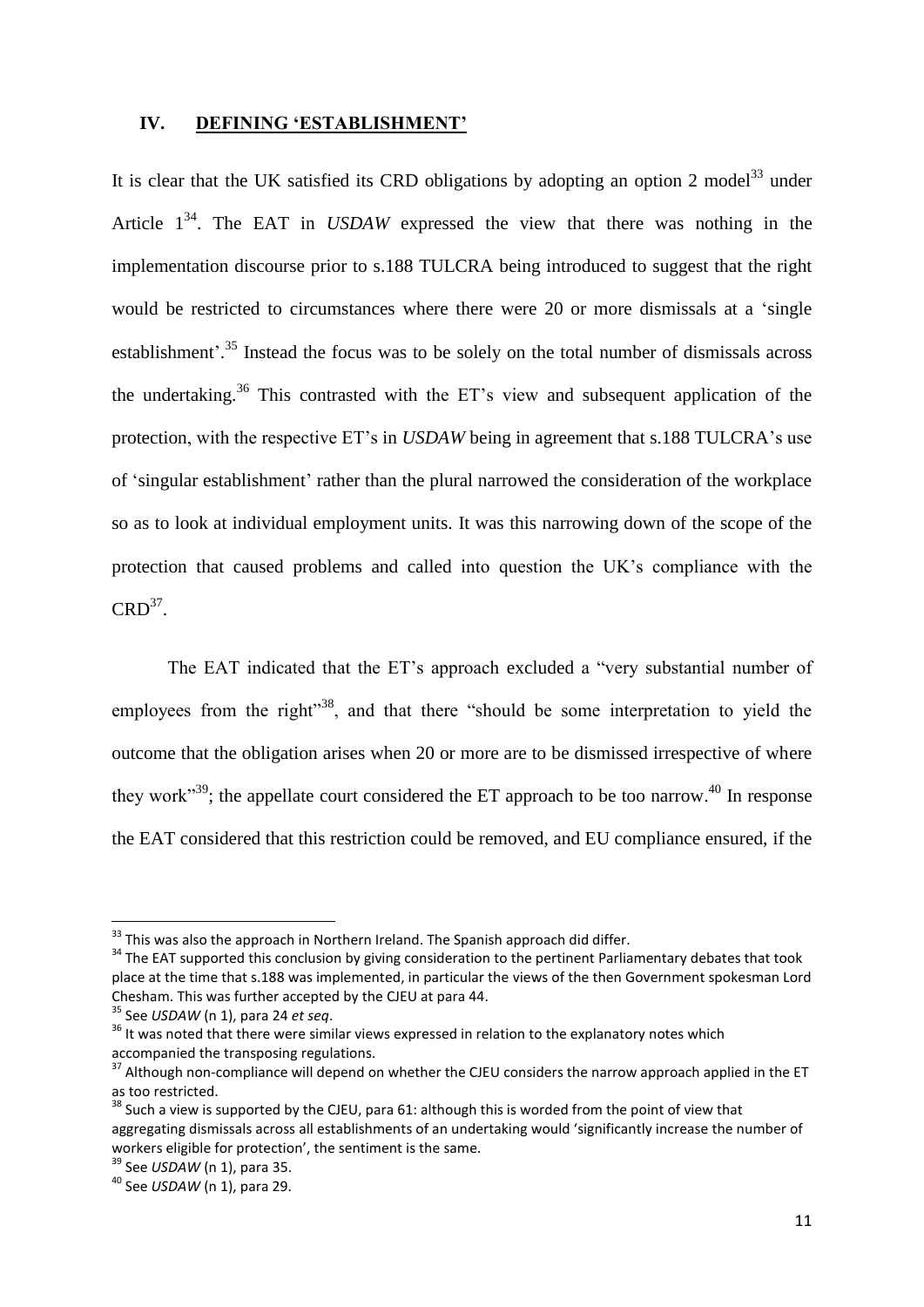meaning of 'one establishment' could be interpreted $^{41}$  to cover the entire undertaking of the employer.<sup>42</sup> The EAT further considered submissions on direct effect as an alternative means of providing affected employees with the correct redress.<sup>43</sup>

The debate between the narrow and restricted approach to establishment adopted by the ET and the broader and more inclusive approach favoured by the EAT reached its ultimate conclusion when the CJEU held that "Article 1(1)(a)(ii) of Directive 98/59 must be interpreted as not precluding national legislation that lays down an obligation to inform and consult workers in the event of the dismissal, within a period of 90 days, of at least 20 workers from a particular establishment of an undertaking, and not where the aggregate number of dismissals across all of the establishments or across some of the establishments of an undertaking over the same period reaches or exceeds the threshold of 20 workers".<sup>44</sup> In other words the decision of the CJEU supported a narrow interpretation of the concept, with a focus on singular establishments rather than an aggregated approach.

Despite these very different conclusions across the different levels of the UK courts there was one thing in common: each reached their respective decisions after giving consideration to European Court of Justice ('the ECJ', as it then was) jurisprudence in this area; however, despite collective redundancy consultation rights having existed at European level since 1975 there is little guidance on the concept of establishment, and no guidance

 $\overline{a}$ 

 $41$  This option is available for national provisions transposing EU instruments through the principle of indirect effect: see Judgment in *Marleasing*, C-106/89, ECLI:EU:C:1990:395. If so required a court may even add or remove words in order to ensure a compliant interpretation can be found: judgment in *Coleman*, C-303/06, ECLI:EU:C:2008:415.

 $42$  An alternative submission put forward by USDAW was to delete the words "at one establishment". Interestingly, the EAT proffered a further option of requiring consultation being triggered across the relevant business so long as at least one establishment were making 20 or more establishments; however, this does not appear to solve the problem: see M Butler, 'The recent decision of *USDAW v Ethel Austin Ltd*: collective redundancy, to consult or not to consult? (Case Comment)', Insolvency Intelligence [2013], 9-12.

 $^{43}$  There is almost a hierarchy in terms of the order of the tools to be used when there is a potential conflict between national law and EU law, with the application of interpretative methods generally considered to be the first available tool. See Advocate General Bot's Opinion in *Kücükdeveci*, C-555/07, ECLI:EU:C:2009:429**,**  paras 59-60.

<sup>44</sup> USDAW (n.1), para 71.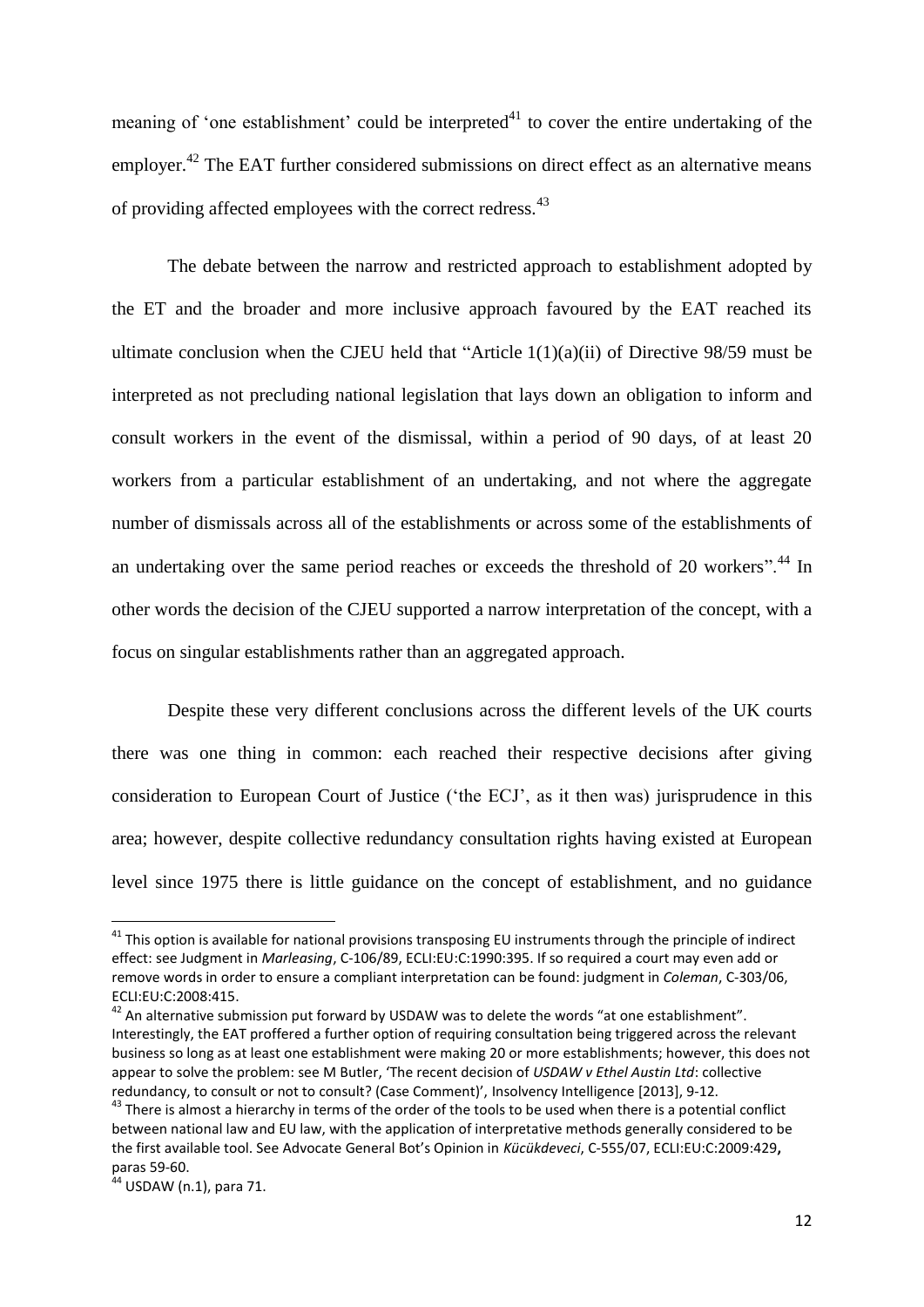when dealing within the context of Option 2 Member States. The extent of the European iurisprudence is the Option 1 cases of  $Rockfon<sup>45</sup>$  and  $Athinaiki<sup>46</sup>$ , which, although of questionable relevance, were taken to offer some guidance as to how the concept should be defined in Option 2 States, including the UK.

### *A. Rockfon and Athinaiki: the factual matrix*

Rockfon formed part of the multinational group Rockwool International, which employed some 5,300 workers in total, 1,435 of which were based in Denmark. Of those 1,435, 1,085 worked in Hedenhusene. There were four companies from the Rockwool International Group based in Hedenhusen, one of which was Rockfon. For efficiency purposes Rockfon and the three other companies shared a personnel department, which was part of Rockwell A/S, one of the other companies located in the Hedenhusene area. All decisions on dismissals and redundancies by any one of the four companies within the group had to be taken in consultation with that personnel department.

In 1989, Rockfon, which had a total of 162 employees, dismissed 24/25 workers due to shortage of work; however, it did not comply with rules on notification or the consultation procedure protected under Danish national law pursuant to Directive  $75/129/EEC^{47}$ . The Danish Labour Council held that Rockfon formed part of a larger undertaking, the Rockwell group, which employed more than 300 workers. As a result Rockfon were found not to have infringed the law, since the Danish law giving effect to the Directive only required consultation to be undertaken where at least 30 workers were affected over a period of 30 days in companies employing more than 300. This decision was upheld by the Board of

<sup>45</sup> Judgment in *Rockfon*, C-449/93, ECLI:EU:C:1995:420. For a useful case analysis see Craig, '"Establishment" and Redundancy Consultation' Employment Law Bulletin [1996], 9-12.

<sup>46</sup> Judgment in *Athinaïki*, C-270/05, ECLI:EU:C:2007:101.

 $47$  This is the earlier version of the CRD.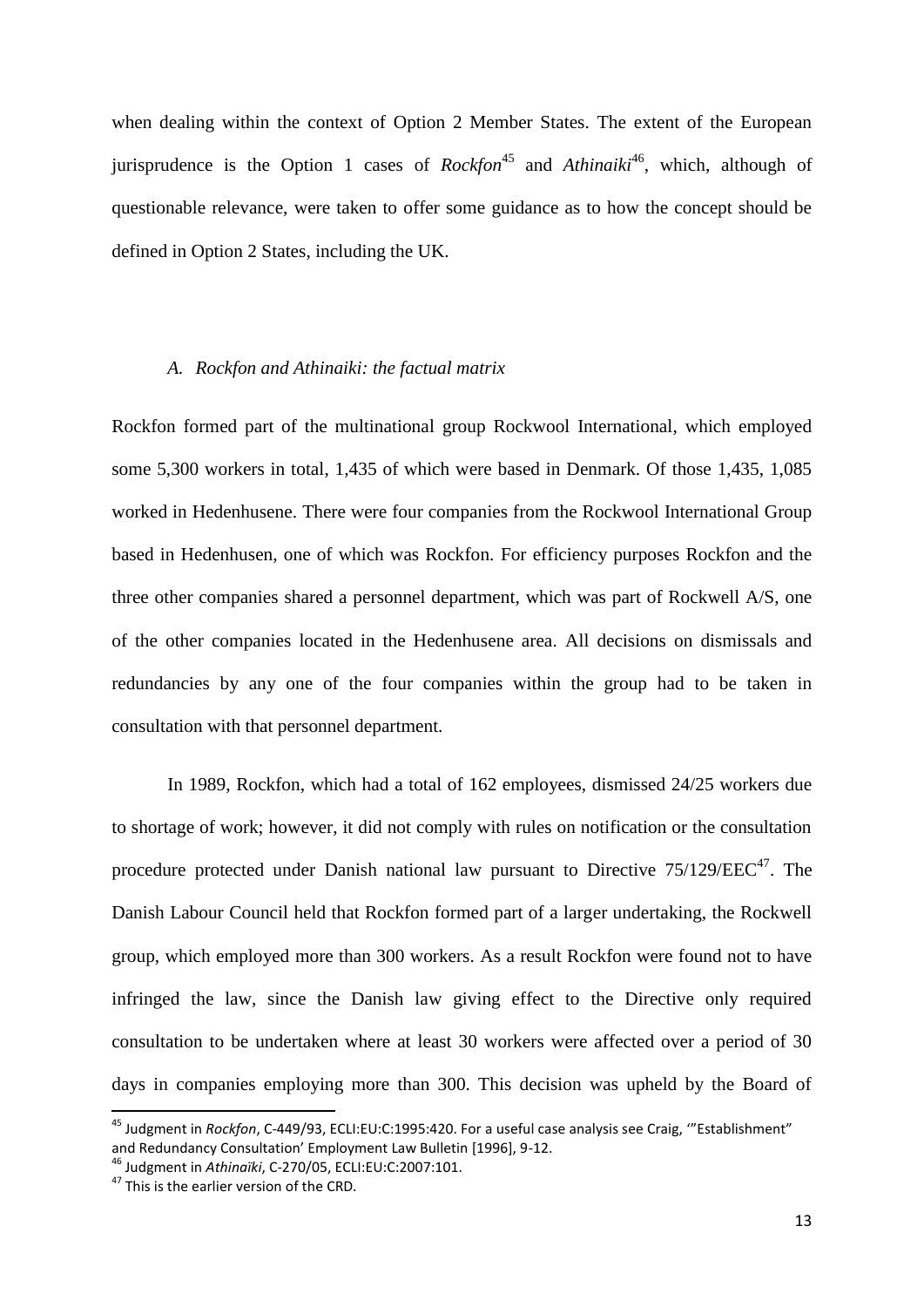Employment on appeal, before it was overturned before the Byret District Court, which made a finding that Rockfon was itself an 'establishment' since it retained the powers of dismissal, with the joint personnel department merely having a consultative role. As such Rockfon ought to have notified the workers of the redundancies<sup>48</sup>, and as a result of failing to do so was then required to pay compensation.

When the issue was heard on appeal by the Østre Landsret, the court referred the following question to the ECJ for a preliminary ruling:

Is article 1 of Council Directive (75/129/E.E.C.) of 17 February 1975 on the approximation of the laws of the member states relating to collective redundancies to be interpreted as meaning that it precludes two or more interrelated undertakings in a group, neither or none of which has decisive influence over the other or others, from establishing a joint recruitment and dismissal department so that, for example, dismissals in one of the companies can only be effected with the approval of that department and so that the total number of employees in the companies is accordingly to be taken into account in determining the number of employees under article 1(1) of that Directive?

The question to be determined by the ECJ was thus whether the term 'establishment', which was not defined in the Directive<sup>49</sup>, was to be interpreted to mean all the undertakings using the personnel department together as a group, or each undertaking taken separately.

 $^{48}$  Bearing in mind that Option 1 States required consultation where at least 10% of the workforce was being made redundant for establishments employing 100-300 workers.

<sup>&</sup>lt;sup>49</sup> The ECJ also makes it clear that 'establishment' is a Community term and thus cannot be defined by reference to the laws of the Member States, see Judgment in *Rockfon*, ECLI:EU:C:1995:420, paras 23 and 25. Thus according to the ECJ '[establishment] must, accordingly, be interpreted in an autonomous and uniform manner in the Community legal order'. As such simply using different terminology, for example labelling something as an operating unit will not preclude that part of the business from falling within the concept of 'establishment'. See judgment in *Athinaïki*, ECLI:EU:C:2007:101, paras 23 and 30.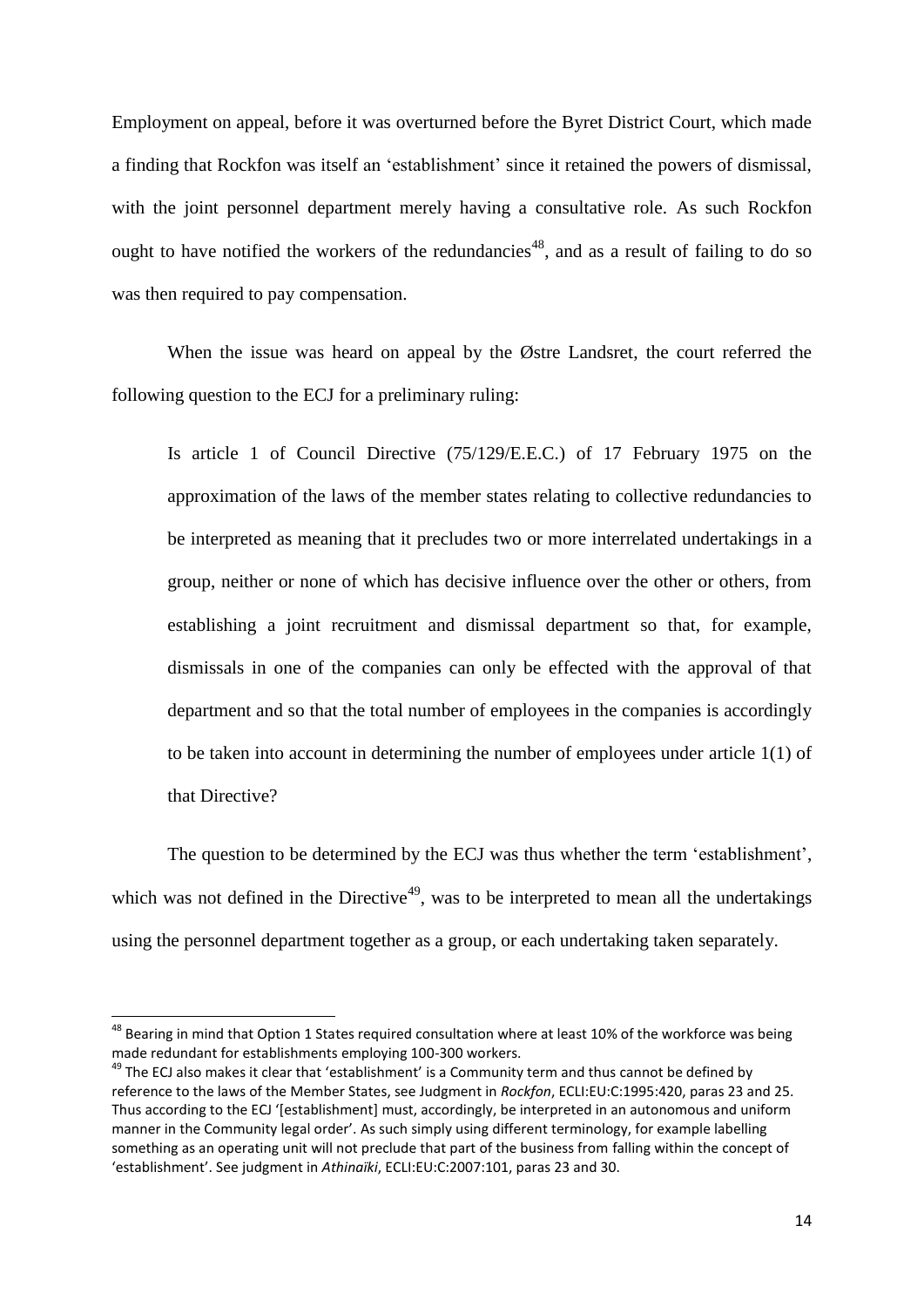This can be compared to the position in *Athinaiki*, which involved a Greek company that consisted of three separate units that were located in three different locations: a unit for the manufacture of writing paper, printing paper, mechanical pulp, chip-board and aluminium sulphate with a staff of 420 people; a second unit for the manufacture of soft kitchen paper, toilet paper, bags and so forth, and; a third unit for the processing of soft paper. Each unit was a distinct unit, utilising their own specialist equipment and workforce and employing their own chief production office responsible for overseeing that unit's production; however, similar to the position in *Rockfon*, some companywide decisions, such as purchasing of materials and costing of products, were made centrally based on the information provided by each individual unit. Additionally, there was also a central joint accounts office, which was responsible for financial matters such as invoicing and the payment of wages.

By a decision of the 18 July 2002 the first unit was closed down, resulting in almost all of the workers attached to it being dismissed by reason of redundancy. Workers' representatives entered into statutory consultation following invitation by letter on 22 July 2002, and the competent Labour Inspectorate was notified, as required under Greek law. During consultation the workers' representatives were only provided with the financial information of the affected unit, and not the company's general company information. Despite there being an extension to the consultation period due to no agreement being reached, the company did not attend further negotiations, and instead proceeded to make redundancies.

Following an appeal by the company against the workers' success in arguing a breach of the consultation requirements to the Efetio Thrakis (Thrace Court of Appeal), the following question was referred to the ECJ: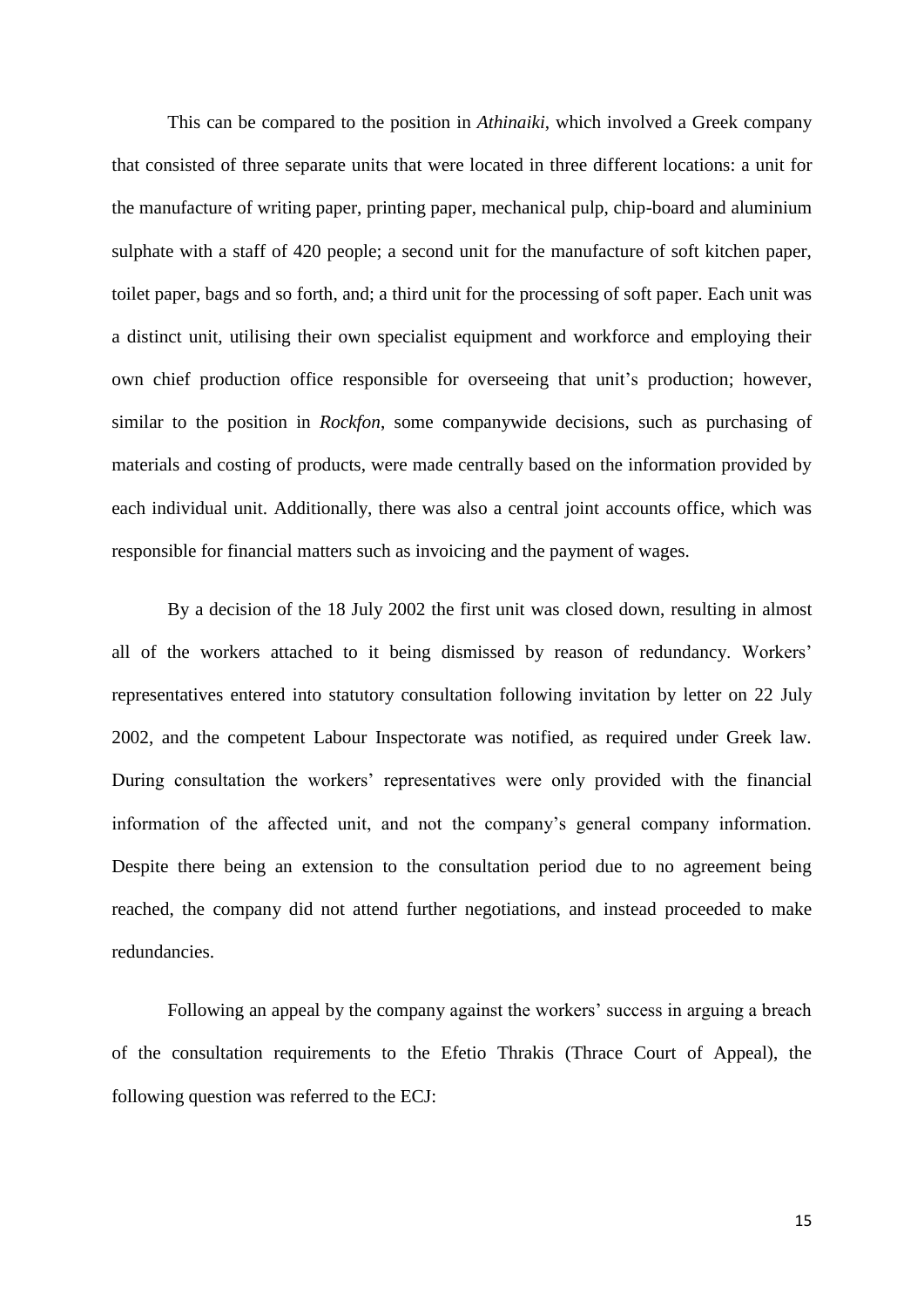Do the foregoing facts found by the Efetio Thrakis fall within the meaning of the Community term "establishment", for the purpose of applying the Council directives referred to in the grounds of this decision and Law?

In other words, does a unit such as that in question, where much of its operations are distinct but with certain fundamental aspects of it not being independent from the company as a whole, fall within the concept of 'establishment' for the purposes of the CRD? In essence the same question was asked in *Athinaiki* as was in *Rockfon*, with a determination of the concept of establishment under the CRD being required.

### *B. Rockfon and Athinaiki: a flexible approach to the concept of "establishment"?*

Firstly, both Advocate-General (hereinafter 'A-G') Cosmos<sup>50</sup> and the ECJ<sup>51</sup> in *Rockfon* made it clear that the Directive does not impact upon the arrangements put in place by interrelated undertakings in a group to deal with recruitment or dismissal; however, with the caveat that such arrangements must not act in a manner which circumvents the Directive's protections.<sup>52</sup> Therefore there is no obligation to ensure that individual units retain powers, such as in recruitment or dismissal, in order to be considered an 'establishment' for the purposes of the CRD.

On the issue of interpreting the term 'establishment' both the Court<sup>53</sup> and A-G Cosmos<sup>54</sup> in *Rockfon* adopted the view that "different language versions of a Community text must be given a uniform interpretation and in the case of divergence between the versions the

<sup>50</sup> Advocate General Cosmos's Opinion in *Rockfon*, C-449/93, ECLI:EU:C:1995:242, para 22.

<sup>51</sup> Judgment in *Rockfon*, ECLI:EU:C:1995:420, para 22.

<sup>52</sup> Judgment in *Rockfon*, ECLI:EU:C:1995:420, paragraph 30, and Advocate General Cosmos's Opinion in *Rockfon*, ECLI:EU:C:1995:242, para 22.

<sup>53</sup> Reference was made to the judgment in *Bouchereau*, Case 30-77, ECLI:EU:C:1977:172.

<sup>&</sup>lt;sup>54</sup> Reference was made to the Cricket St Thomas case.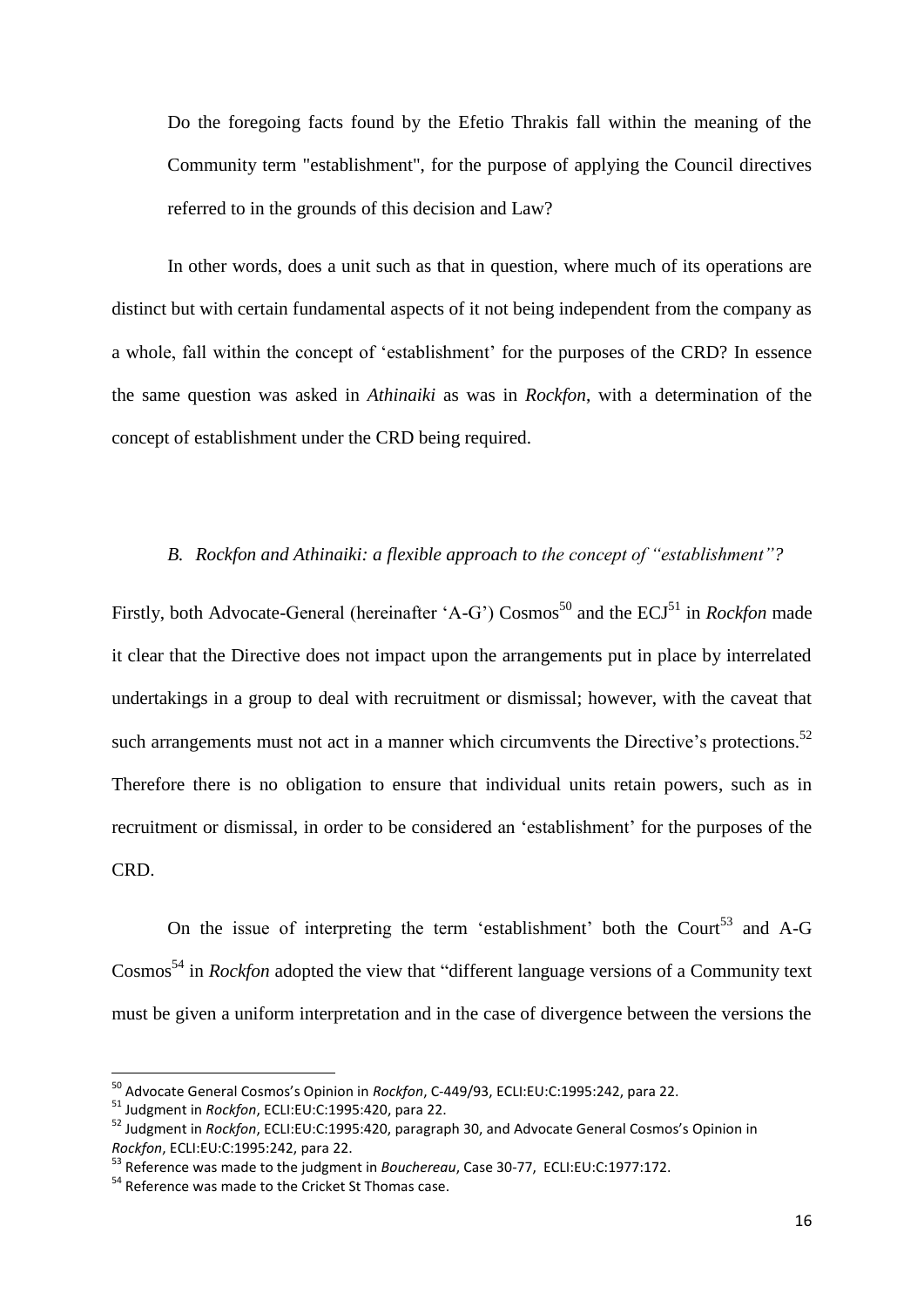provision in question must … be interpreted by reference to the purpose and general scheme of the rules of which it forms part<sup>155</sup>, the purpose being identified as twofold: (i) to regulate and harmonise this area and (ii) to promote improved working conditions and an improved standard of living for workers.<sup>56</sup> A-G Cosmos also identified a further underlying principle, the protection of workers in the event of collective redundancies, which was also to be taken into consideration when interpreting the term 'establishment'.<sup>57</sup> Consequently, it is against the backdrop of providing partial harmonization of collective redundancy procedures whilst not restricting "the freedom of undertakings to organize their activities and arrange their personnel departments in the way which they think best suits their needs<sup>558</sup>, that the interpretation of 'establishment' was to be made.<sup>59</sup>

A-G Cosmos referred to the *travaux préparatoires,* stating that the original proposal of the Directive used the term undertaking and that, in the last subparagraph of Article 1(1) of the proposal, this was defined as a 'local employment unit'.<sup>60</sup> This was later replaced with the term 'establishment', with the supporting definition being removed as it was now considered unnecessary. A-G Cosmos concludes by suggesting that should the Community legislature have wanted the term to apply to the broad establishment then more appropriate terminology would have been adopted.<sup>61</sup> Further support for this conclusion came from the Acquired

<sup>55</sup> Judgment in *Rockfon*, ECLI:EU:C:1995:420, para 28; similarly see Advocate General Cosmos's Opinion in *Rockfon*, ECLI:EU:C:1995:242, para 36.

<sup>&</sup>lt;sup>56</sup> This purpose was identified due to the dual legal bases of Article 100 and 117 EC being utilised. In support of these purposes AG Cosmos focussed on the Council Resolution of 21 January 1974: see Advocate General Cosmos's Opinion in *Rockfon*, ECLI:EU:C:1995:242, paragraph 41, this is followed by the ECJ, see Judgment in *Rockfon*, ECLI:EU:C:1995:420, para 29.

<sup>57</sup> Advocate General Cosmos's Opinion in *Rockfon*, ECLI:EU:C:1995:242, para 38.

<sup>58</sup> Advocate General Cosmos's Opinion in *Rockfon*, ECLI:EU:C:1995:242, para 43: 'effective protection for workers by approximating the laws of the Member States relating to collective redundancies'. <sup>59</sup> Judgment in *Rockfon*, ECLI:EU:C:1995:420, para 21.

<sup>60</sup> *'unité locale d'emploi*', *'örtliche Beschäftigungseinheit*': Advocate General Cosmos's Opinion in *Rockfon*, ECLI:EU:C:1995:242, para 44, this is also supported by the ECJ, see Judgment in *Rockfon*, ECLI:EU:C:1995:420, para 33.

 $61$  Although this is not explicit in the ECJ judgment it is certainly implicit. This is returned to later as a point of potential reform, should the EU wish to redress the incomparability of protection that the current approach introduces.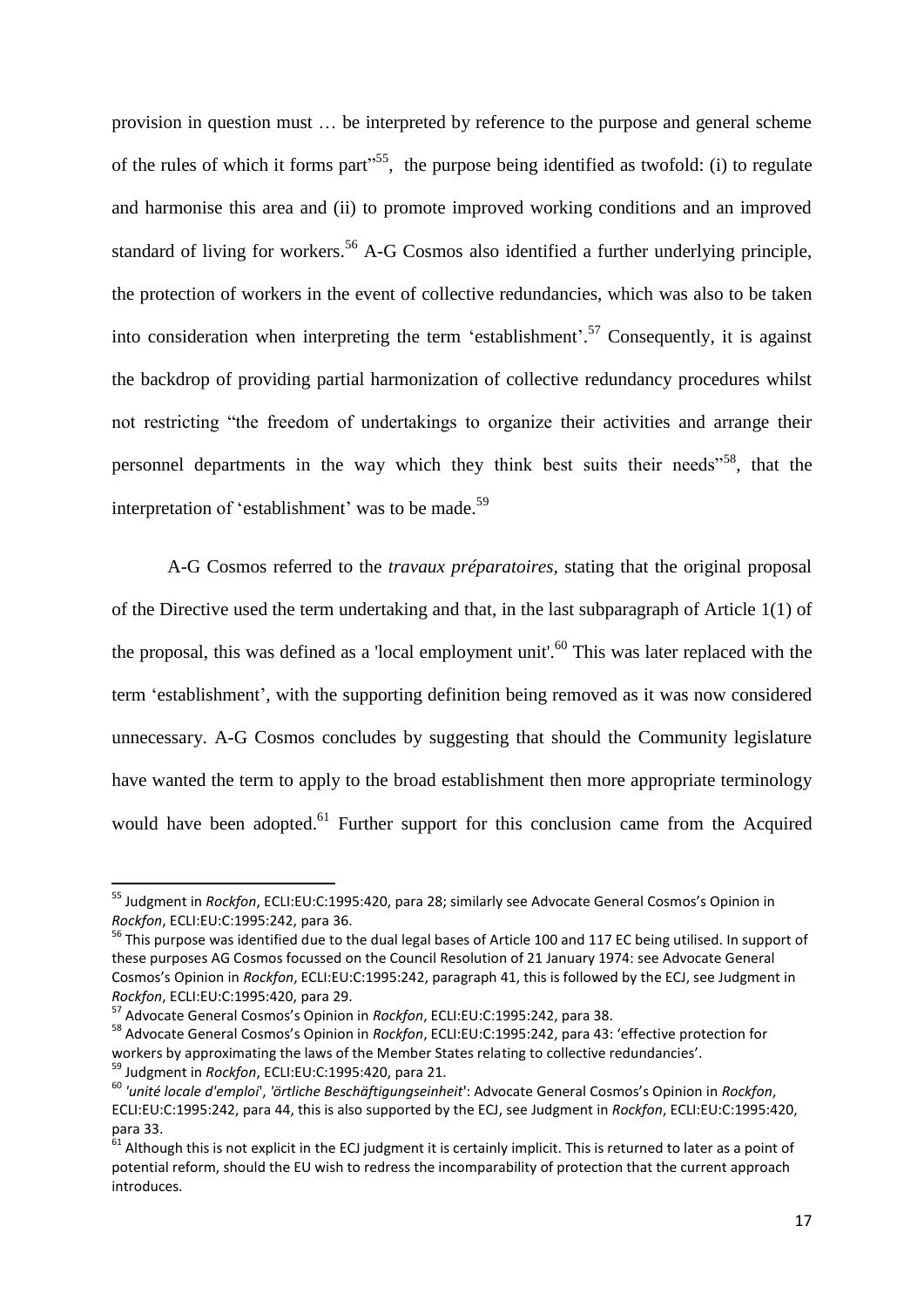Rights Directive case of  $Botzen^6$ <sup>2</sup>, where the ECJ held that "an employment relationship is essentially characterized by the link existing between the employee and the part of the undertaking or business to which he is assigned to carry out his duties".<sup>63</sup> This could be taken to suggest a narrow interpretation of the term; however, the ECJ does not appear to have followed the A-G Opinion in this respect, adopting a more flexible approach:

The term 'establishment' appearing in Article 1(1)(a) of the Directive must therefore be interpreted as designating, depending on the circumstances, the unit to which the workers made redundant are assigned to carry out their duties. It is not essential, in order for there to be an 'establishment', for the unit in question to be endowed with a management which can independently effect collective redundancies.<sup>64</sup>

Introducing the factor of 'depending on the circumstances' introduces flexibility, which suggests that there may well be situations and arrangements of a company that will require consideration of all units of the undertaking together when considering that 'establishment' for the purposes of collective redundancies.<sup>65</sup> This has the consequence of raising the question: in what circumstances, if any, will such an alternative approach be required? A question to which there is no answer to as yet, but one that is, and will continue to be important in the context of any case involving an Option 2 MS and a company that has numerous offices that are situated throughout the MS territory.

In *Athinaiki*, the ECJ developed the definition of the concept further in stating that an 'establishment' in the context of an undertaking "may consist of a distinct entity, having a

<sup>62</sup> Judgment in *Botzen*, Case 186/83, ECLI:EU:C:1985:58, para 15.

<sup>63</sup> Judgment in *Rockfon*, ECLI:EU:C:1995:420, para 31 and Advocate General Cosmos's Opinion in *Rockfon*, ECLI:EU:C:1995:242, para 45.

<sup>64</sup> See Judgment in *Rockfon*, ECLI:EU:C:1995:420, para 32. Support for this definition can be found in judgment in *Athinaïki*, ECLI:EU:C:2007:101, para 25.

 $65$  This broad interpretation is expressed as having the desire to prevent as far as possible companies establishing complex business practices with the aim of limiting the application of the Directive- see judgment in *Athinaïki* ECLI:EU:C:2007:101, para 26.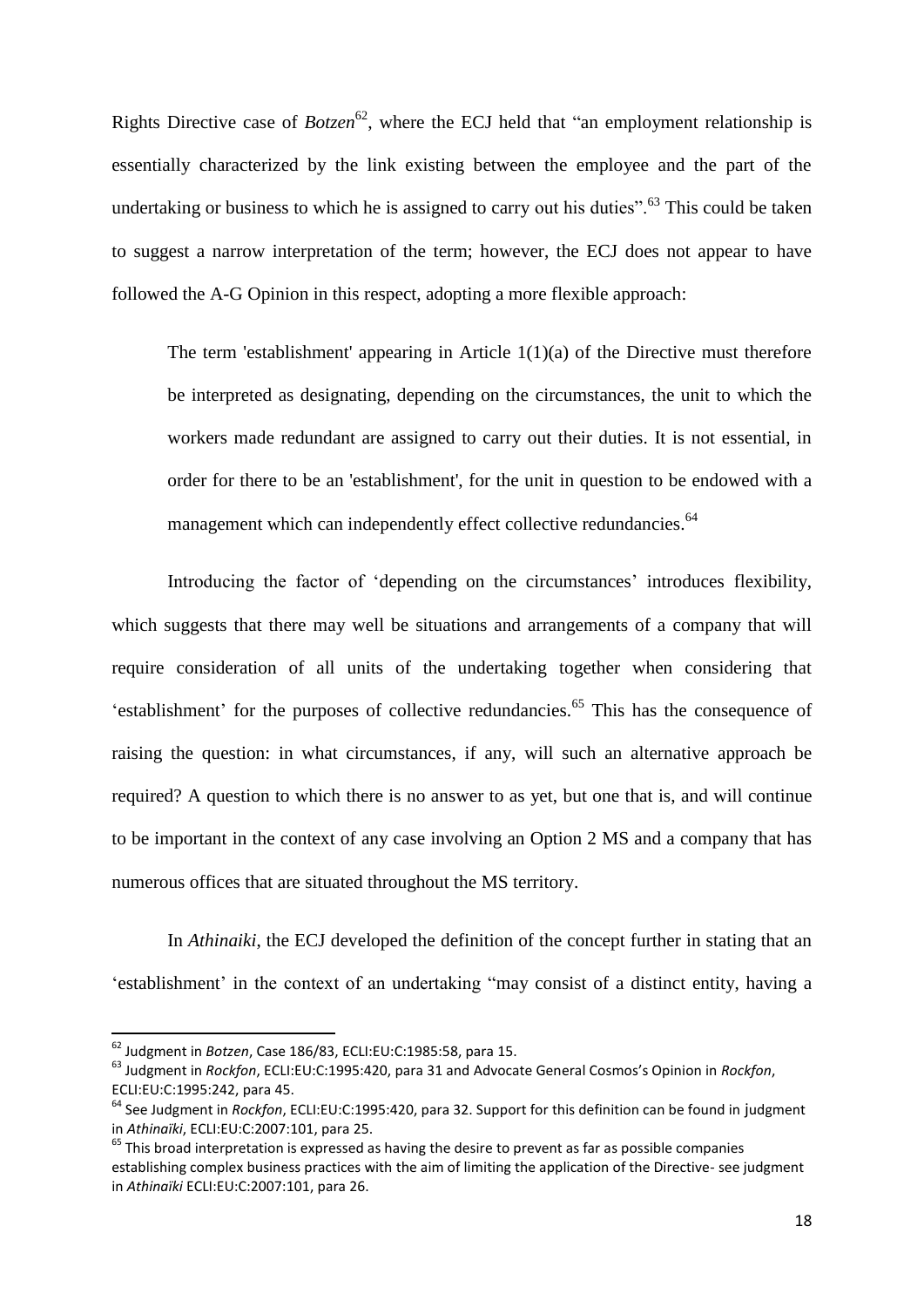certain degree of permanence and stability, which is assigned to perform one or more given tasks and which has a workforce, technical means and a certain organisational structure allowing for the accomplishment of those tasks<sup>"66</sup>; however, that "the entity in question need not have any legal autonomy, nor need it have economic, financial, administrative or technological autonomy, in order to be regarded as an 'establishment'<sup>567</sup>, nor must it have separate powers to effect redundancy<sup>68</sup>, or have a geographical separation from the other units and facilities of the undertaking.<sup>69</sup> Such decisions being taken separately by an alternative unit will not alone result in that unit not satisfying the definition of 'establishment'. 70

Similarly, in *Rockfon*, the decision on the meaning of establishment has to be evaluated taking into account the objective being pursued alongside the socio-economic effects of collective redundancies. It is clear that the ECJ does not want to preclude any particular business setup from being an establishment<sup>71</sup>, with determination being wholly fact dependent. As such it must be the case that the definition will change depending on what is required in the circumstances to achieve the underlying objectives of the CRD.

A simple interpretation of the *Rockfon* and *Athinaiki* decisions, which appears to have been accepted by many<sup>72</sup>, is that the ECJ determined that an establishment refers to a local

 $\overline{a}$ 

<sup>66</sup> Judgment in *Athinaïki,* ECLI:EU:C:2007:101, para 27.

<sup>67</sup> Judgment in *Athinaïki*, ECLI:EU:C:2007:101, para 28.

<sup>68</sup> This was already dealt with in *Rockfon*, see judgment in *Rockfon*, ECLI:EU:C:1995:420, para 34, but reiterated here.

<sup>69</sup> Judgment in *Athinaïki*, ECLI:EU:C:2007:101, para 29.

<sup>70</sup> Judgment in *Athinaïki*, ECLI:EU:C:2007:101, para 32.

 $71$  Guidance that can be deduced from case law in the UK suggests that in order to be an establishment there is a need for some degree of permanence, either through a building, some form of administration, centralisation of records, or tools and equipment: see *Barley v Amey Roadstone Corp Ltd* [1977] ICR 546; *Barratt Developments (Bradford) v Union of Construction, Allied Trades and Technicians* [1978] ICR 319, and; *E Green & Sons (Castings) Ltd v Association of Scientific, Technical and Managerial Staffs* [1984] ICR 352. This guidance is clearly no longer valid given the *Rockfon* and *Athinaiki* decisions.

<sup>72</sup> See for example Craig, "Establishment" and redundancy consultation, (1996), *Employment Law Bulletin*, 9- 12; McMullen, Well intentioned decisions from ECJ may backfire in the UK, (1996), *Commercial Lawyer*, 60-61,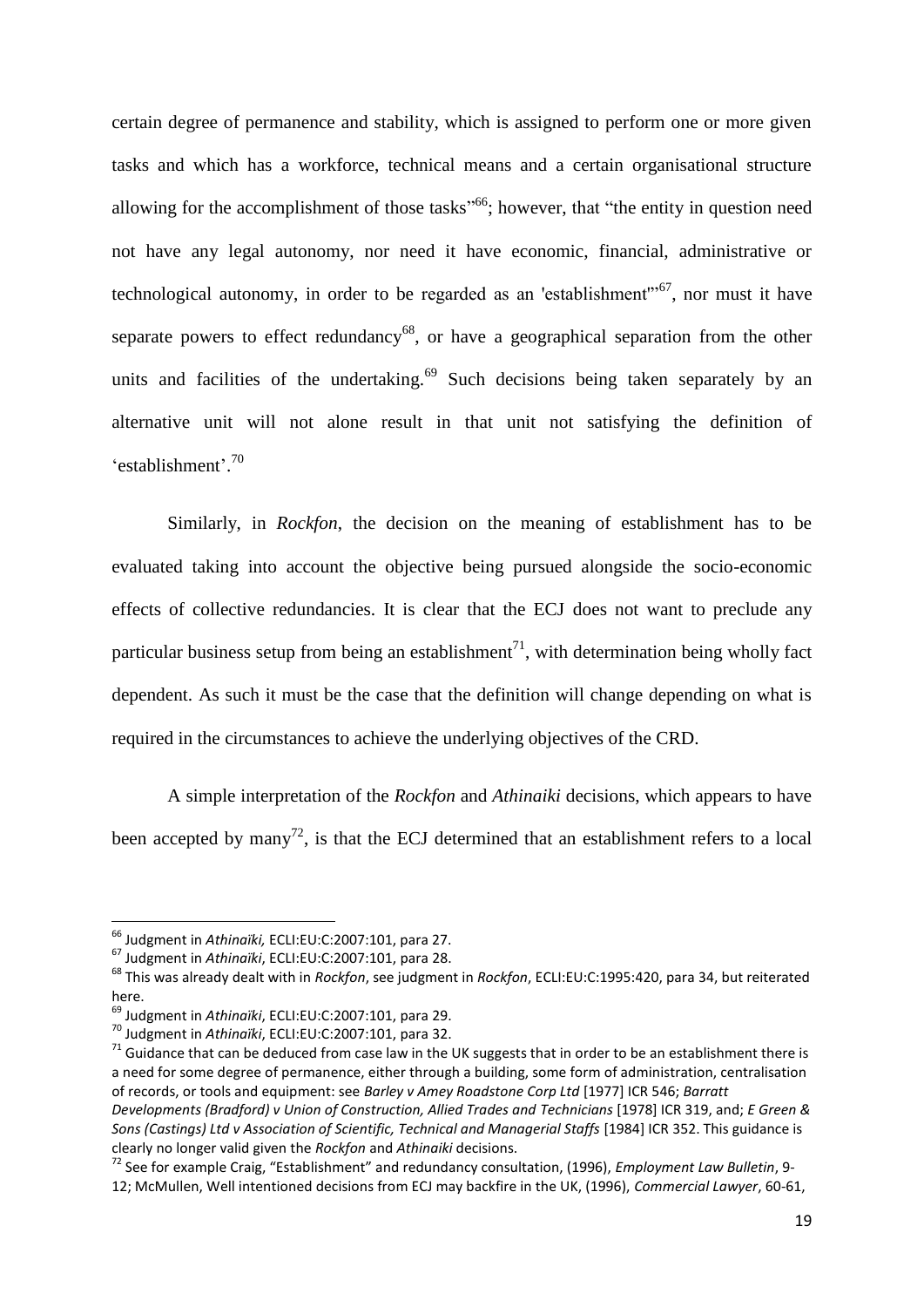site; an undertaking can thus consist of numerous sites, of which each can be viewed as a separate establishment for the purposes of the CRD. This resulted in the *Rockfon* case of each of the four production companies within the group being viewed as individual establishments, and in the *Athinaiki* case of the three separate production units in three different locations that made up the undertaking also be viewed as separate establishments. Applying such an approach to high street names, such as Woolworths and Comet, this would translate to individual stores.

Although these two decisions may be taken, on the face of them, as suggested above, to suggest that establishment needs to be interpreted narrowly and focus upon individual units rather than the establishment as a whole, the converse is arguable, and indeed more attractive from a worker protection point of view. Such a definition must be placed into context and be considered against the backdrop of the intentions of the Court, which was to define "the term 'establishment' very broadly, in order to limit as far as possible cases of collective redundancies which are not subject to [the CRD]".<sup>73</sup> The ECJ was not providing a single definition of establishment but appears to be accepting that the definition will differ depending on the circumstances of the case and what is required to achieve the desired protections for the workers affected. Interpreting the term establishment narrowly in Option 1 states has the consequence of requiring evidence of lesser numbers of redundancies in order to invoke the consultation rights due to a link with the size of the establishment itself; however, this differs in Option 2 states where there is no link to the size of the employing institution, and in fact the converse is true, in that a wide definition of establishment will lead to a greater capture of situations which would require consultation. Logically, when an Option 2 state is involved, the ECJ ought to have applied a wider definition that read across

and; Employment Law: collective redundancies- definition of establishment, (2007), *Commercial Law Practitioner*, 108-109.

<sup>73</sup> Judgment in *Athinaïki*, ECLI:EU:C:2007:101, para 26.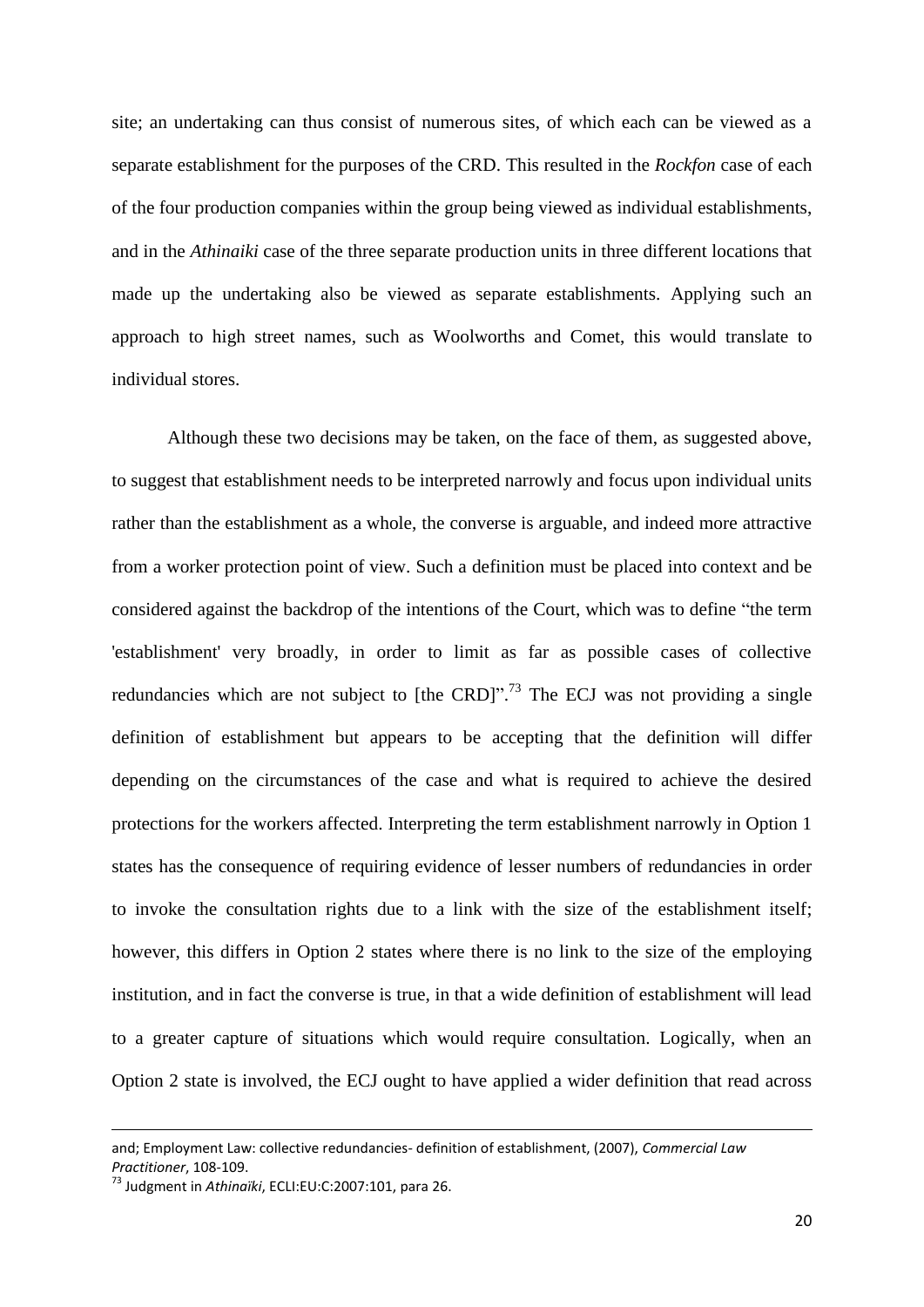the collection of units that made up the establishment as a whole. Such an approach is reconcilable with *Rockfon* and *Athinaiki* since the ECJ in those cases provided a caveat to its interpretation of establishment, stating that it "*may* consist of a distinct entity [own emphasis added]", but ultimately this is "depending on the circumstances". This dicta suggests that there could be alternative definitions available within the European concept of establishment. The definition could have been considered option specific in order to achieve the underlying principle, with Option 2 States being these different circumstances in which a widened definition of establishment was adopted in order to limit the collective redundancy situations that fell outside of the scope of the CRD.<sup>74</sup>

# *C. USDAW & Wilson*, *Lyttle* and *Cañas: a downward spiral in social rights harmonisation*

The suggestion above highlights a teleological interpretation of the concept establishment, based on the relevant CJEU jurisprudence, that would have ensured that the CRD was given widened scope, in accordance with its aim of ensuring that as many collective redundancies as possible would be captured by the CRD. However the CJEU in *USDAW*, *Lyttle* and in *Cañas* opted for a more restrictive approach<sup>75</sup>, and considered that this explicit aim would be outweighed by two other underlying implicit objectives of the CRD: (i) the need to ensure

 $\overline{a}$ 

<sup>&</sup>lt;sup>74</sup> Not only will adopting this widened interpretation require expansion of the scope of the UK protections, but it also ensure reparation of any losses suffered by the affected workers through the principle of state liability. Although this is not being discussed in detail in this paper, the relevant case law is alluded to in relation to restricting vertical direct effect of the CRD below. However, for state liability as an alternative option in circumstances such as where an restricted statutory provision has impacted upon the provision of an EU right; see Advocate General Bot's Opinion in *Kücükdeveci*, ECLI:EU:C:2009:429, para 66; Judgment in *Association de médiation sociale*, C-176/12, ECLI:EU:C:2014:2, para 50, and judgment in *Dominguez*, para 43. The EAT in USDAW considers the ECJ case law on establishment in paras. 37-42; although the EAT did reach a similar conclusion, it could have supported its conclusions with a stronger rationale, which would have strengthened the judgment somewhat.

<sup>75</sup> Although the proper interpretation of establishment was considered in *Cañas*, this was more in relation to how the term differed from the concept of 'undertaking'.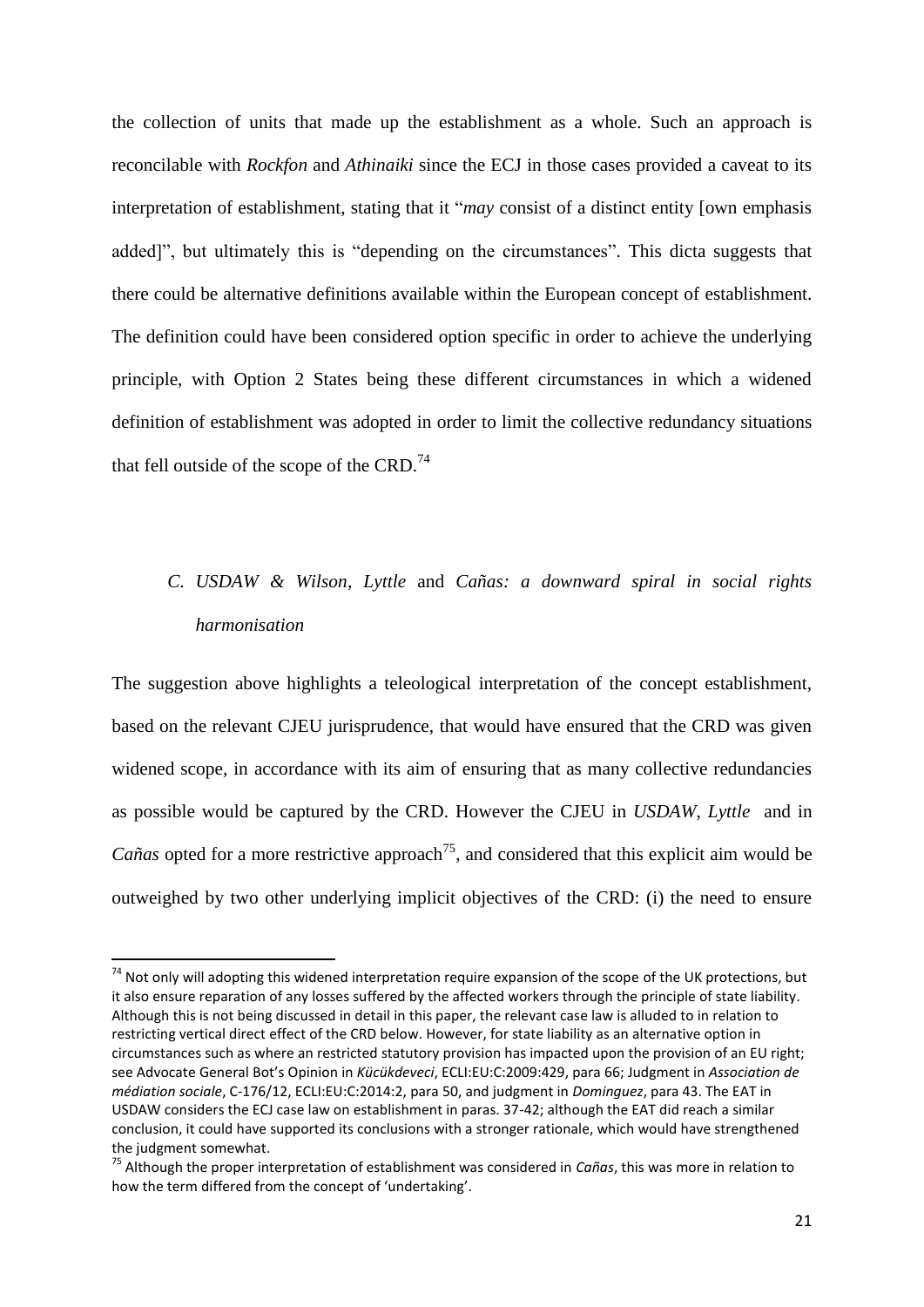comparable protection for workers' rights in all MS, and (ii) the need to ensure comparable costs for undertakings in different  $MS<sup>76</sup>$  However, despite expressing these two objectives there is little supporting evidence that suggests that an option-specific approach to the concept of establishment would distort the levels of worker protection or costs in Option 2 MS when compared to those who adopted Option 1.

Arguably, adopting an option specific concept of establishment, as argued above, which aggregates singular units in Option 2 MSs would actually introduce comparable protections to workers and comparable costs to those present in Option 1 MSs. Such an assertion is supported through a simple consideration of the impact that the two alternative interpretations would have on Option 2 MS when compared to those that elected for Option 1:

- In Option 1 a narrow interpretation of establishment will capture a larger number of redundancies as collective redundancies given the link in the threshold criteria between the number of redundancies and the number employed by the establishment and thus such an interpretation will give maximal coverage to the protections, along with associated costs for affected employers.
- In Option 2, if the same narrow interpretation to the concept of establishment is adopted then this will only capture the minimum number of redundancies as collective redundancies, thus reducing the scope of the protection and any associated costs considerably in comparison to that of Option 1. Maximum exposure to the consultation right under Option 2 would only be achieved through a more inclusive interpretation, and it is only in these circumstances that a comparable level of protection, as desired by the CJEU, would be achieved.

 $^{76}$  TIDY UP: See Para 51 and 58 AG Opinion Para 62-63 USDAW CJEU, repeated in Lyttle: in support of the existence of these alternative objectives the CJEU cites *Commission v United Kingdom*, C‑383/92, EU:C:1994:234, paragraph 16; *Commission v Portugal*, C‑55/02, EU:C:2004:605, paragraph 48; and *Confédération générale du travail and Others*, C‑385/05, EU:C:2007:37, paragraph 43.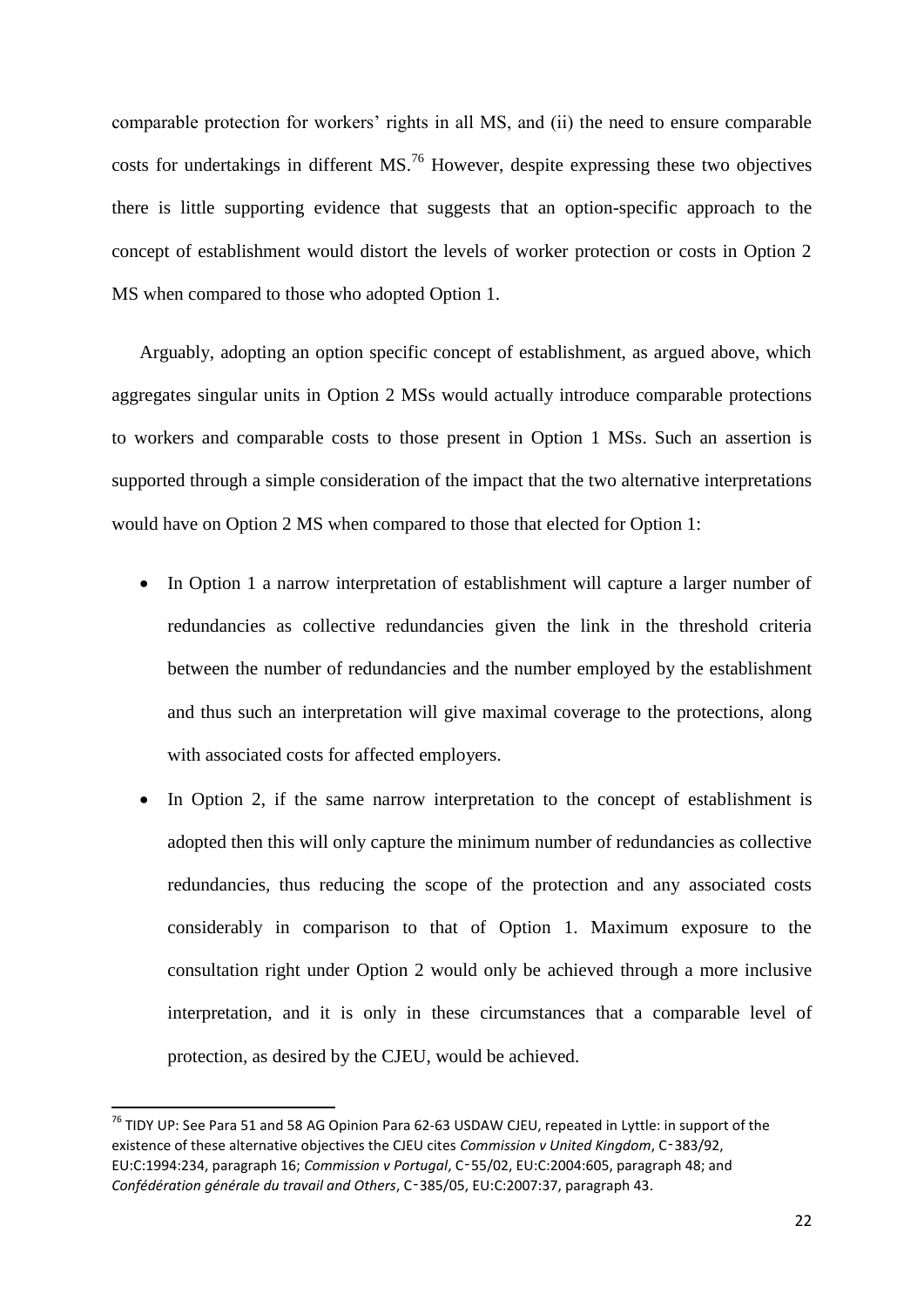Such argument can be taken even further through using a hypothetical example to highlight the differences between Option 1 and Option 2 approaches, which also contradicts the CJEU's assertion that "[t]he option in Article  $1(1)(a)(ii)$  of Directive 98/59, with the exception of the difference in the periods over which the redundancies are made, is a substantially equivalent alternative to the option in Article  $1(1)(a)(i)$ ".<sup>77</sup> Although it is accepted that the principle aim of the approach is to ensure equivalent alternatives, the CJEU fails to appreciate the extent of the consequence in terms of protection afforded that using different thresholds has. Although the Court has expressly accepted that there is an intention to "maximise the application of the duty to consult … when applied in the British context this interpretation may considerably reduce the occasions when the 20-employee threshold is crossed"<sup>78</sup>. It is this contradiction that the current CJEU approach has introduced.

Consider a hypothetical company that is made up of two distinct stores and a head office, which is arranged and operates in a manner analogous to the way in which Woolworths and/or Ethel Austin operated. Each store employs 25 workers, with a further 25 employed in head office. If the decision is made to make 15 workers redundant in each store and a further 15 workers redundant from head office, then protection will differ depending on which MS the company is operating in, if the narrow singular establishment approach is adopted across both Option 1 and Option 2:

• In Option 1 Member States all 45 workers will be subject to consultation pursuant to the CRD. As each of the three establishments in which redundancies are taking place, having between 20-100 workers, satisfy the redundancy threshold of 10 redundancies, then a collective redundancy will be deemed to take place.

 $77$  Expressed by the CJEU at para 56.

<sup>78</sup> Deakin and Morris, *Labour Law,* Fifth Edition, 2009 Hart Publishing, at para 9.32.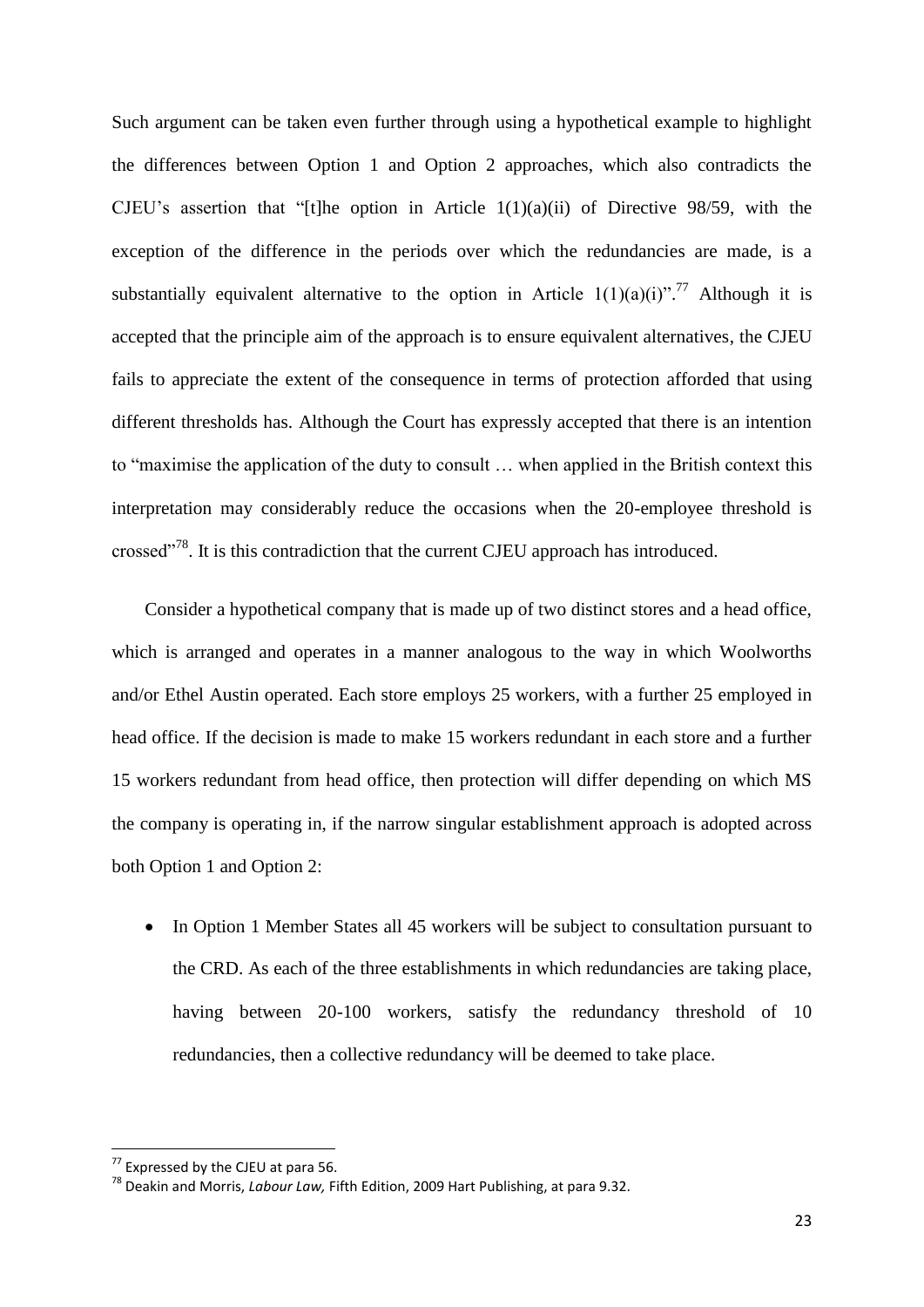• In Option 2 MSs if the single employment unit approach to establishment is applied then none of the workers will receive consultation as each of the units have less than the required 20 redundancies, even though 60% of the entire workforce is being made redundant; however, this changes, if a more inclusive approach to establishment is applied such as to aggregate the redundancies across establishments, as suggested above, as this would have the consequence of the 20 redundancy threshold being met. In other words by applying a more inclusive approach in Option 2 MSs then a wholly different outcome is reached, and one that ensures wide consultation rights.

Applying the different approaches available to such a hypothetical example highlights the practical consequences of adopting a singular employment unit approach across the two options. This potentially leads to much less consultation and social protection in Option 2 States when compared to those that adopted Option 1, and thus introduces incomparable levels of protection, which is counter to the suggestion of the CJEU. If one equates the level of protection and extent of consultation rights with costs incurred for carrying out the social right, then this also runs counter to CJEU's justification based on incomparable costs. Ford makes an interesting point with regards the harmonisation of costs rational, expressing that adopting such a justification then the '…envisaged harmonisation is, naturally, downwards not upwards...<sup>79</sup> This would contradict the traditional view of a Directive being a floor of rights, which provides a baseline against which upward harmonisation will occur. Taking this further, linking social right to an implicit aim of cost management introduces the potential to further weaken such rights in future considerations. It is difficult to accept that the justifications behind this approach, that of ensuring comparable rights and comparable costs, are met through taking such a rigid approach to the definition of establishment, especially when it is clear that the CJEU has in effect adopted a definition that offers as wide a net of

 $^{79}$  Ford, "USDAW v Ethel Austin in the ECJ", OxHRH Blog, 11 May 2015

<http://humanrights.dev3.oneltd.eu/usdaw-v-ethel-austin-in-the-ecj/> Accessed on 25/06/2016.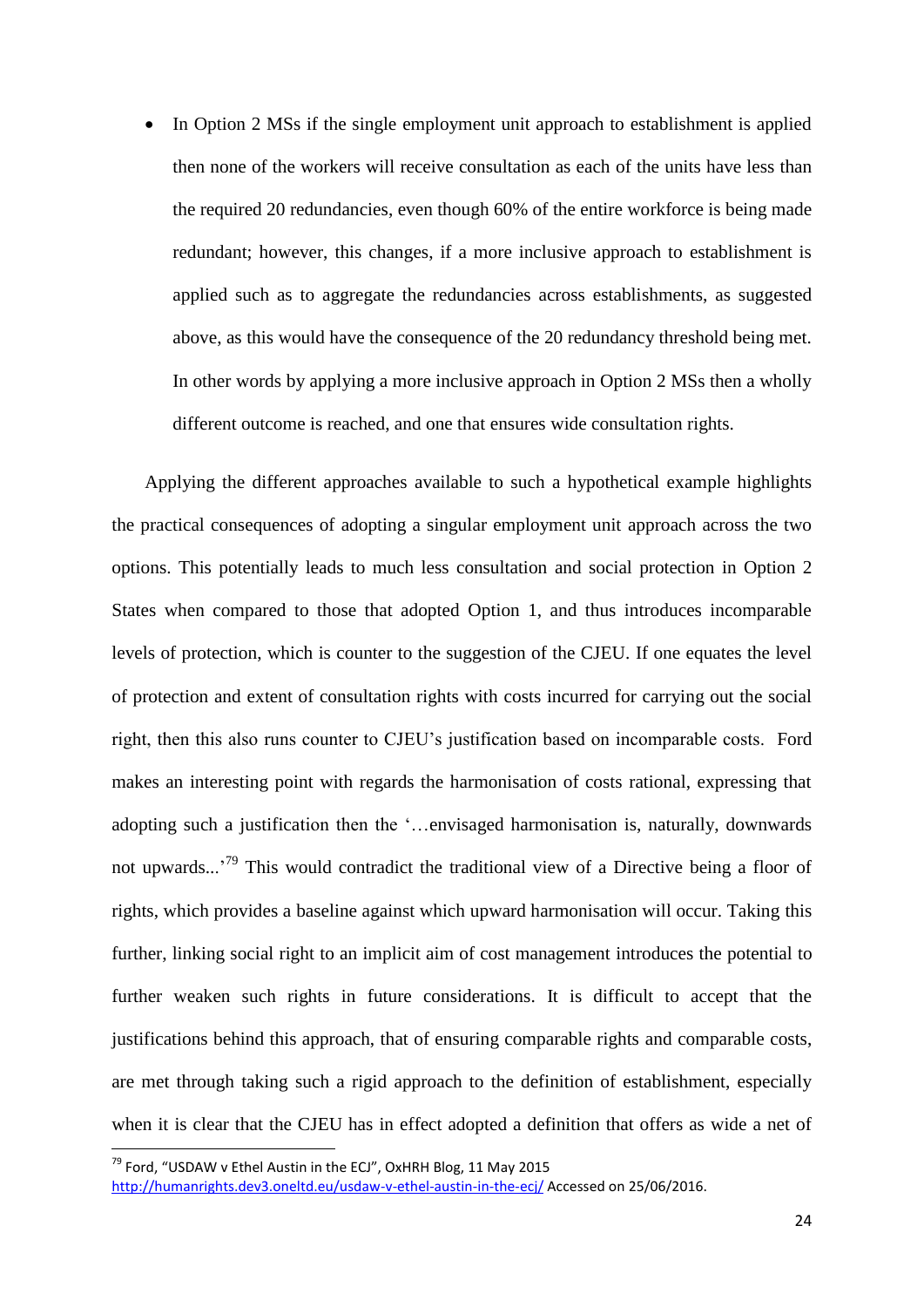protection as possible for Option 1 MSs, but as narrow as possible for those that adopted Option 2.<sup>80</sup> It is difficult to identify comparability in that respect. Ford describes this as a '…quiet adjustment of the weight of objectives [which] allowed the ECJ to fall back on the [undefined] "ordinary meaning" of "collective redundancies"'.

Although the Advocate General and the CJEU appear to be expressing the underlying aim of comparability in terms alluding to levels of protection (which is reinforced by the link with costs, when one appreciates the increased costs associate with the increased provision of a social right such as consultation), the clear inference is that there was a desire for legal certainty $^{81}$ , which would require a term, such as establishment, to be interpreted consistently across the available options, as to do otherwise may hinder this important principle. However, a clear weakness exists in this argument in that this would only be applicable where a distinct and rigid definition had been attached to the concept of establishment by the ECJ in *Rockfon* and *Athinaiki*. Had the ECJ in this line of case law stated that establishment solely refers to a single employment unit<sup>82</sup> then introducing an alternative definition to a static concept could impact upon the idea of coherency and consistency, and to some extent introduce uncertainty in relation to predicting the correct approach to be adopted. However, as identified above, the CJEU did not attach an explicit and static definition to 'establishment', but instead appears to have left the concept open to future development and alternative interpretation where required (presumably in order to achieve its explicit aims, such as that needed under Option 2). Both A-G Wahl and the CJEU appear to have interpreted the previous ECJ decisions as providing a definitive and precise definition of establishment, whereas this does not appear to be the case. Although the intentions of both A-G Wahl and the CJEU - the desire to ensure

 $^{80}$  This does not refer to the breadth of the protection under the CRD as a whole but is merely referring to the breadth as constrained by the concept of establishment; there are other restrictive aspects of the CRD that this statement is not referring to and are not being discussed within this paper.

 $81$  This is a theme that runs throughout Advocate General Wahl's Opinion, as well as each respective decision of the CJEU.

<sup>&</sup>lt;sup>82</sup> This is the clear inference from Advocate General Wahl's Opinion and each of the CJEU's decisions.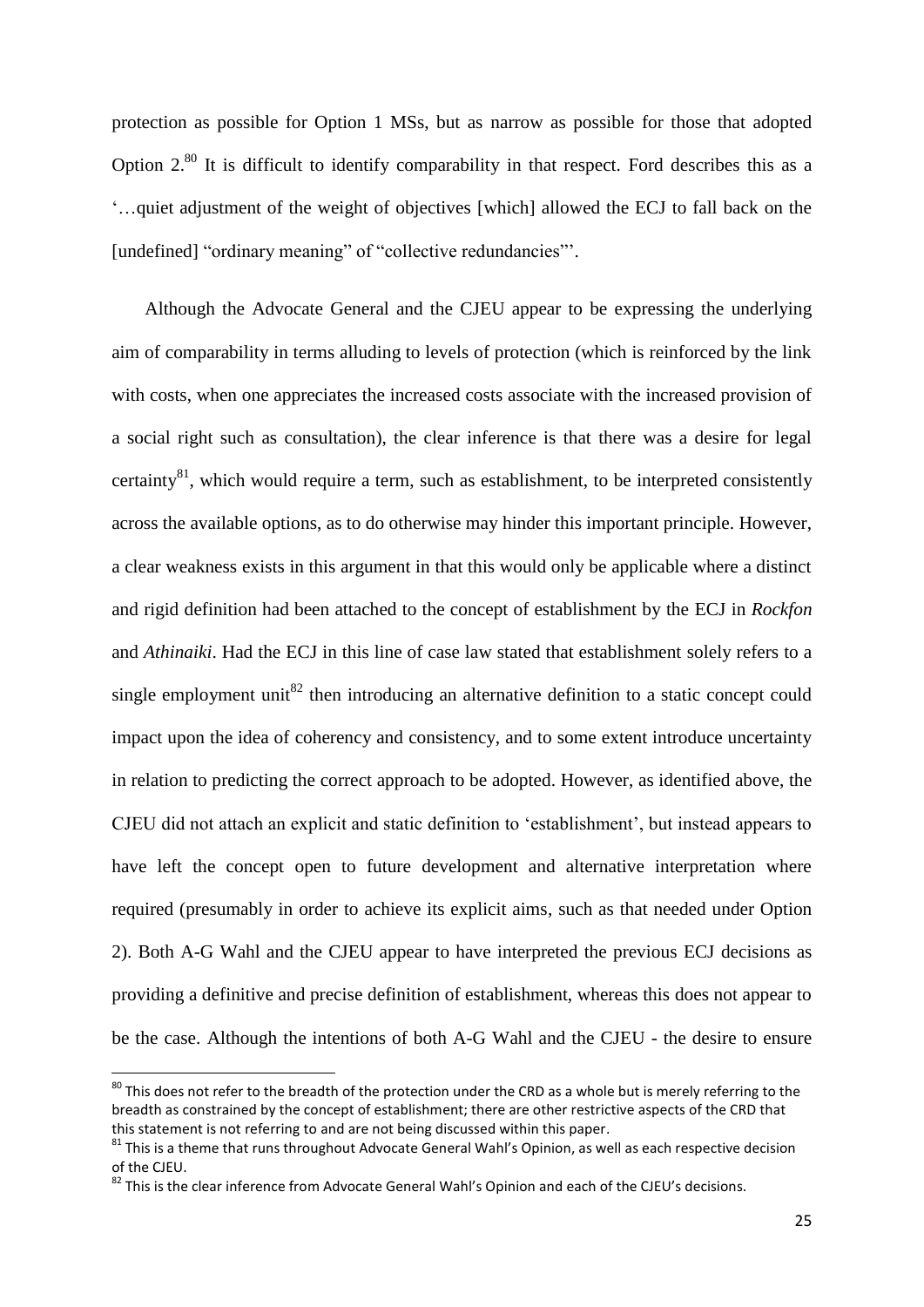conformity and consistency - cannot be faulted, the approach adopted has clear implications for the protections afforded in Option 2 Member States, and appears to have reduced the protections afforded during a period when strong protection for worker's was needed. Both A-G Wahl and the CJEU touch upon an important point that could be considered should revision of the Directive ever take place: altering the Option 2 definition of collective redundancy to the wider concept of 'undertaking'<sup>83</sup> would remove the problems of consistency and coherency, whilst properly achieving the aim of comparability in this area and enhancing social protection.

# **V. CONSULTATION RIGHTS, DIRECTLY EFFECTIVE?**

Alternative arguments based upon the right to consultation under the Directive being directly effective were also raised before the EAT in *USDAW<sup>84</sup>* ; however, the EAT faced two quite significant hurdles in this respect:

(i) the UK had transposed the Directive through their own national law framework,

(ii) European Directives lack horizontal direct effect so as to have an impact between two private parties.

To try to circumvent these difficulties submissions were made based firstly, on disapplication of the national law and reliance on consultation rights as contained at Article 27 of the Charter in accordance with the principles developed in *Kücükdeveci* (at least before the EAT), and secondly, on vertical direct effect of the Directive against the Secretary of State**.**

<sup>&</sup>lt;sup>83</sup> Although this was not explicitly stated, it can be taken from the comments made by both the A-G and the CJEU when the choice of terminology was discussed.

<sup>84</sup> The issue of direct effect was only raised in the *USDAW* litigation, and was not raised in either the *Lyttle* or the *Cañas* case.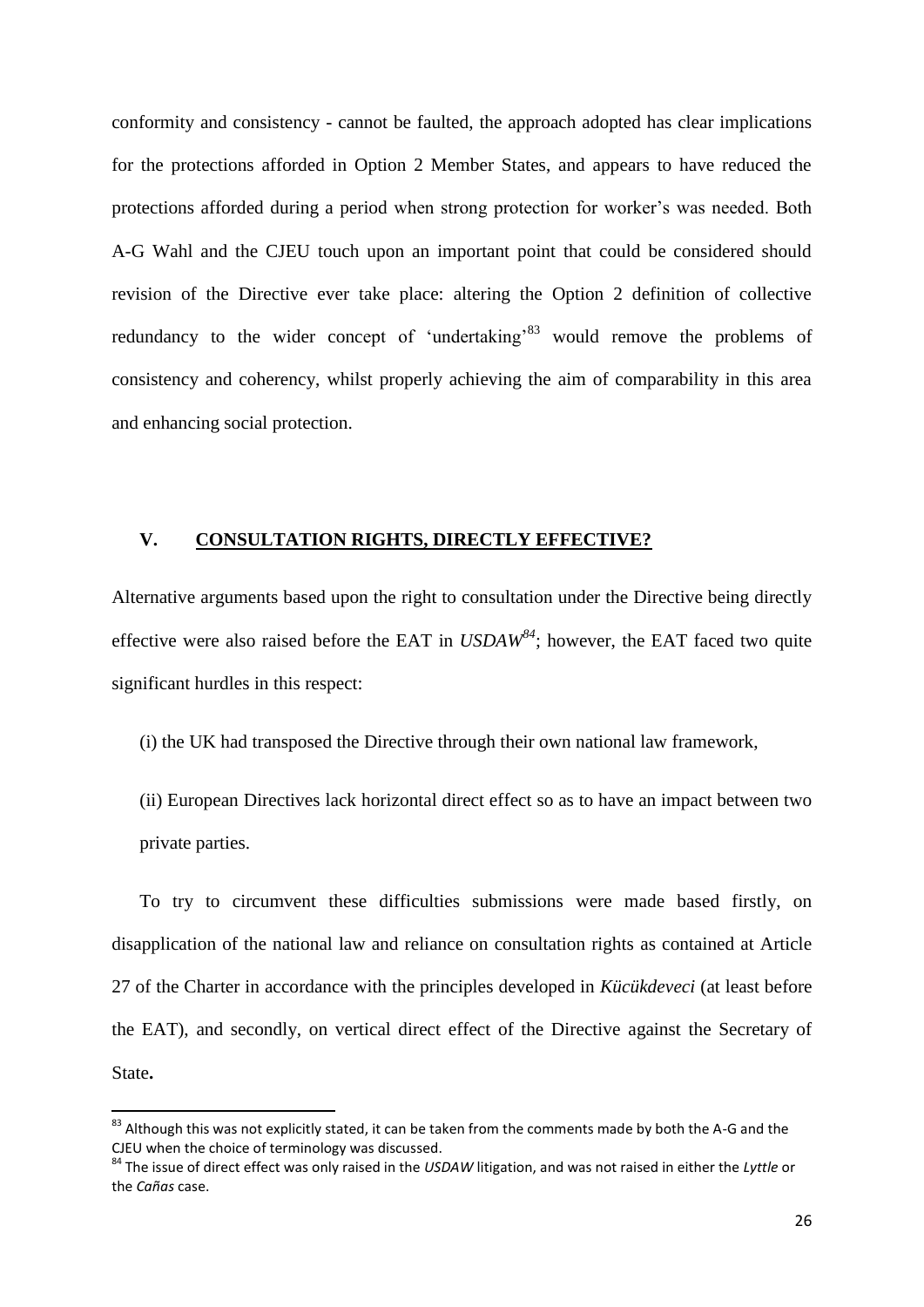#### *A. Disapplication of national law*

Although the EAT in *USDAW* accepted<sup>85</sup> the submissions of Ms Rose OC that it had the power to dis-apply provisions of national law that were incompatible with European law in these circumstances,<sup>86</sup> and it initially formed part of the grounds of appeal, neither the Court of Appeal or the CJEU heard submissions on this issue due in large to the decision of the CJEU in *Association de médiation sociale. <sup>87</sup>* Despite this decision not to pursue the horizontal direct effect of Article 27 of the Charter it is still worth considering this issue as not only may it still be a live issue which could have been questioned further and offered an alternative route to enhanced collective redundancy consultation rights, but it raises wider ranging principles that may have implications for other Charter rights.

It is not the purpose of this paper to question whether the Court/Tribunal is empowered to dis-apply national legislation that offends Union law principles<sup>88</sup>, but to question whether the approach accepted by the EAT was the correct application of these principles, and if not, to question what the correct application of these principles should be in any subsequent case where such argument is raised. The cases of *Kücükdeveci* and *Mangold* are crucial in understanding how this principle works.

*Mangold* concerned national legislation that authorised, without restriction, the conclusion of fixed-term contracts of employment once the worker had reached the age of 52.

 $85$  It appears to be a tentative acceptance of the submission due to the lack of Respondent to argue against it. <sup>86</sup> This was based upon the reasoning of the ECJ in *Kücükdeveci*. The EAT indicated that in these circumstances 'reliance on the Charter and on the Treaty gives sufficient access to this interpretative tool'. See *USDAW* (n 1),  $_{87}^{para}$  60.

<sup>87</sup> Judgment in *Association de médiation sociale*, ECLI:EU:C:2014:2. The CJEU judgment was handed down on 15th January 2014, a mere 7 days before the CA hearing in *USDAW*.

<sup>88</sup> See generally: Schiek, 'The ECJ Decision in Mangold: A Further Twist on Effects of Directives and Constitutional Relevance of Community Equality Legislation' (2006) 35 ILJ 332; A Eriksson, 'European Court of Justice: Broadening the Scope of European Non-discrimination Law' (2009) I-CON 731; Schmidt, 'The Principle of Non-discrimination in Respect of Age: Dimensions of the ECJ's Mangold judgment' (2005) 7 German LJ 522.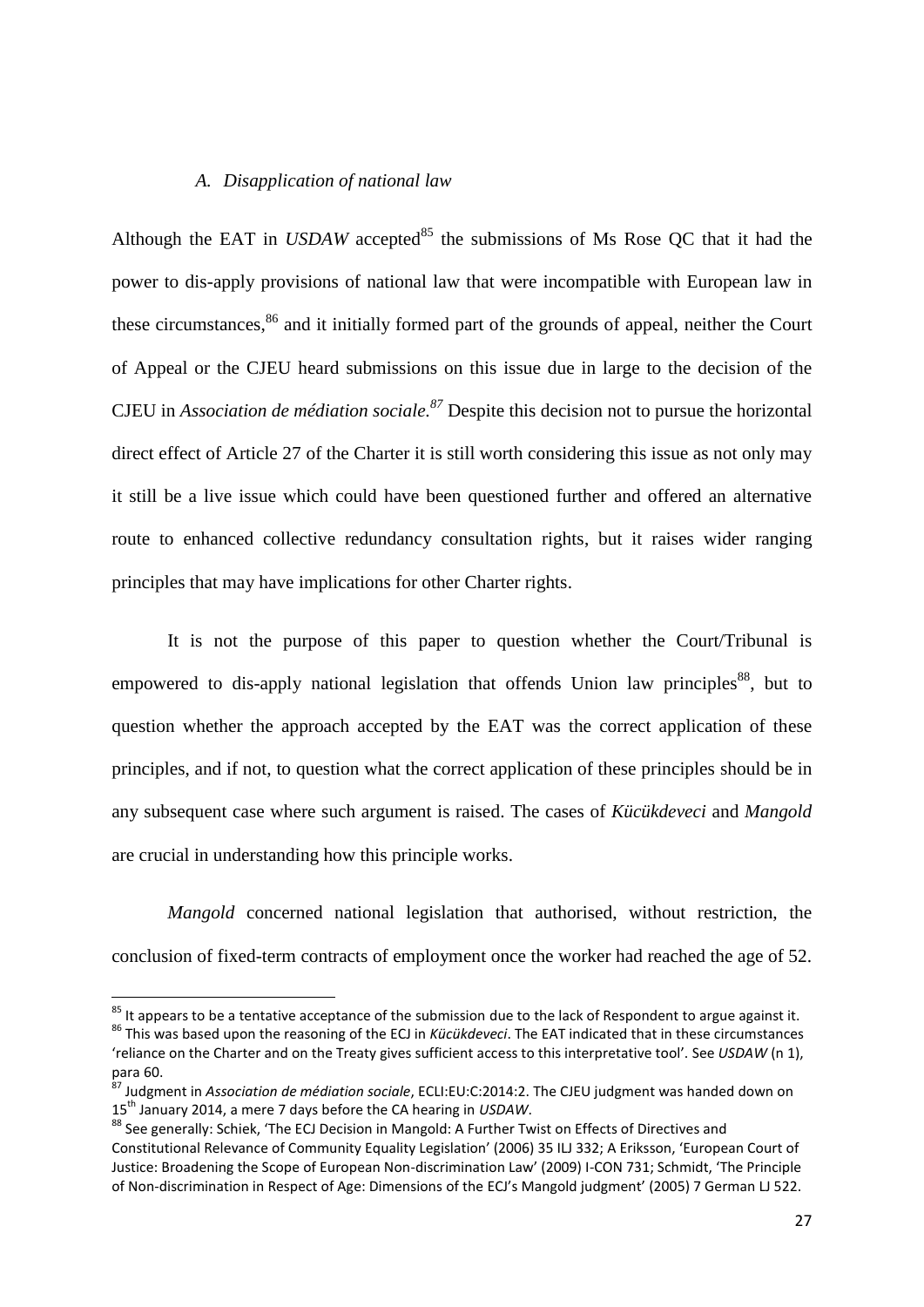The case reached the ECJ before the transposition period of Council Directive 2000/78/EC of 27 November 2000 establishing a general framework for equal treatment in employment and occupation (hereinafter the 'Framework Directive') had expired and thus in a technical sense Germany were not yet in breach of their European obligations with respect age discrimination protection. The issue in this case was whether the German government were required to take steps to alleviate the consequences of this national legislation in light of the pending protections that were forthcoming. *Kücükdeveci* concerned national legislation that discriminated on the grounds of age by disregarding employment service accrued before the age of 25 when calculating statutory notice periods. In contrast to *Mangold*, this offending legislation was still in operation post-expiration of the Framework Directive's transposition period. Similar to the *Mangold* case, the key question referred to the ECJ in *Kücükdeveci* focussed on whether the offending legislative provision needed to be disapplied.

Importantly, when one considers the overall context of the two cases, the ECJ observed that the Framework Directive was not the source from which age discrimination as a principle of equal treatment derived, but that this merely established a general framework for combating discrimination on this ground:

> … the source of the actual principle underlying the prohibition of those forms of discrimination being found, as is clear from the [first] and fourth recitals in the preamble to the directive, in various international instruments and in the constitutional traditions common to the Member States.<sup>89</sup>

A-G Bot further stressed the constitutional importance of the prohibition of age discrimination by emphasising its development, including its inclusion as a criterion of

<sup>89</sup> Judgment in *Mangold*, C-144/04, ECLI:EU:C:2005:709, para 74; supported by Advocate General Bot's Opinion in *Kücükdeveci*, ECLI:EU:C:2009:429, para 74, and judgment in *Kücükdeveci*, ECLI:EU:C:2010:21, para 20.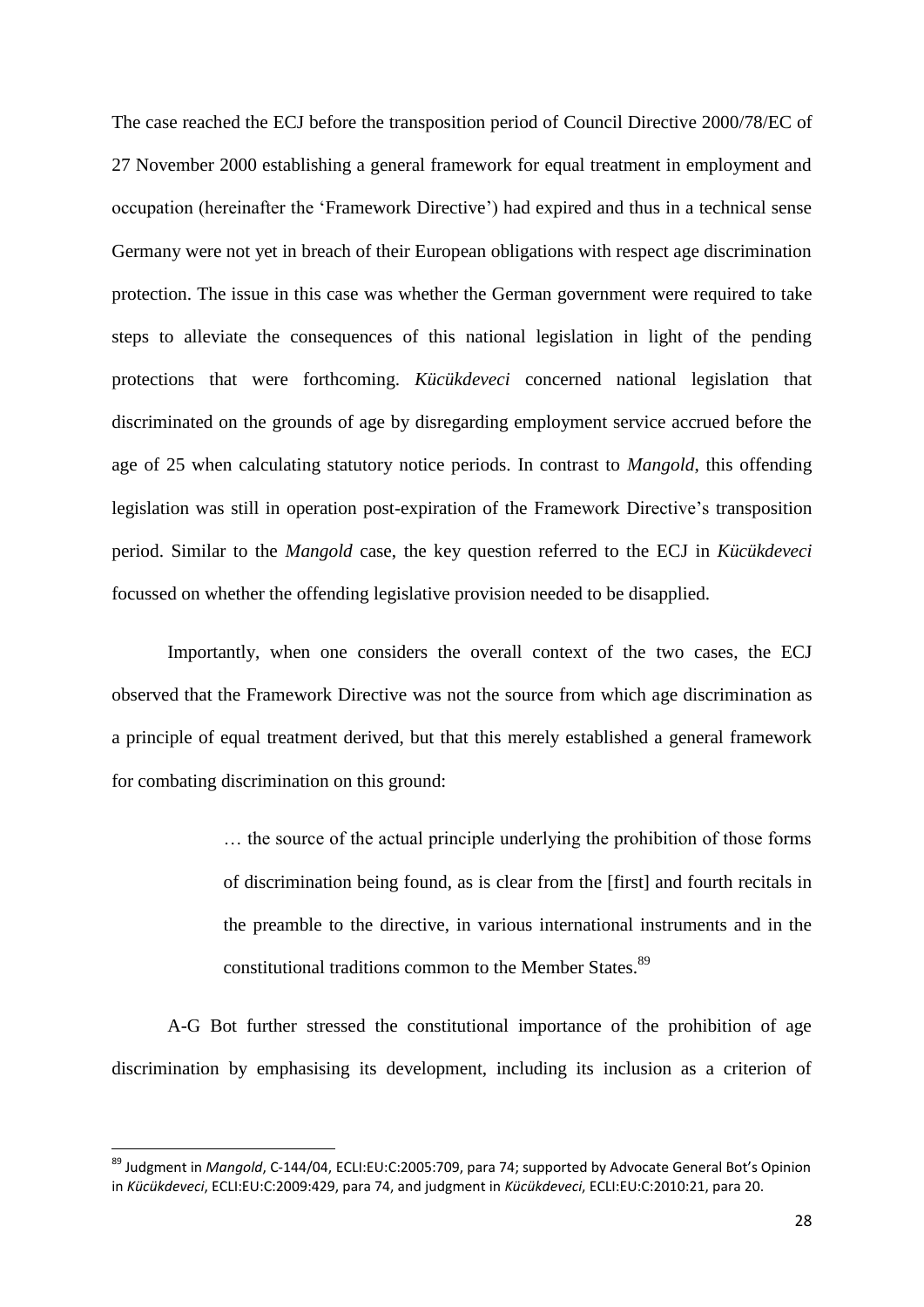prohibited discrimination in Article 13(1)  $EC^{90}$ , and more recent developments in the form of a fundamental right under Article 21(1) of the Charter of Fundamental Rights of the European Union. $91$ 

Despite criticisms by A-G Bot of the limited rationale adopted in *Mangold*<sup>92</sup>, the decisions of *Mangold* and *Kücükdeveci* reached a common conclusion that the Framework Directive was merely the manifestation of a protection that already existed on a constitutional level. The principle of non-discrimination on the grounds of age was thus to be regarded as a general principle of EU law.<sup>93</sup> A-G Tizzano made it clear that where a Directive is simply the manifestation of a general principle, as was the case in both *Mangold* and *Kücükdeveci*, then the obligations on EU Member States are exactly the same whether the protection is considered under the Directive itself or with reference to the General Principle.<sup>94</sup> This was developed further to suggest that in these circumstances it makes sense to evaluate the national legislation against the general principle "since, being a general principle of Community law imposing an obligation that is precise and unconditional, it is effective against all parties ..."<sup>95</sup> and thus does not have the problem of being ineffective between two private parties.<sup>96</sup> This would enable disapplication of national law and subsequent reliance on the general principle as a source of EU law, both vertically and horizontally.<sup>97</sup>

 $90$  This is now contained at Article 19 Treaty on the Functioning of the European Union.

<sup>91</sup> Advocate General Bot's Opinion in *Kücükdeveci*, ECLI:EU:C:2009:429, para 77.

<sup>92</sup> See Advocate General Bot's Opinion in *Kücükdeveci*, ECLI:EU:C:2009:429, para 22.

<sup>93</sup> Judgment in *Mangold*, ECLI:EU:C:2005:709, para 75, supported by judgment in *Kücükdeveci*, ECLI:EU:C:2010:21, para 21.

<sup>94</sup> See Advocate General Tizzano's Opinion in *Mangold*, C-144/04, ECLI:EU:C:2005:420, para 85; this is further explained in Advocate General Bot's Opinion in *Kücükdeveci*, ECLI:EU:C:2009:429, para 34.

<sup>95</sup> Advocate General Tizzano's Opinion in *Mangold*, ECLI:EU:C:2005:420, para 84.

 $96$  Direct effects between two private parties is more commonly known as horizontal direct effect.

<sup>&</sup>lt;sup>97</sup> AG Tizzano rejected the idea of a Community Act, such as a Directive itself enabling disapplication of a national provision, this being based on the settled law that such instruments lack horizontal direct effect and that to decide otherwise would be to allow horizontal direct effect of such an instrument in through the back door: Advocate General Tizzano's Opinion in *Mangold*, ECLI:EU:C:2005:420, paras 106-108; similarly see judgment in *Marshall*, C-152/84, ECLI:EU:C:1986:84, para 48; judgment in *Pfeiffer*, C-397/01, ECLI:EU:C:2004:584, para 109, and; judgment in *Kücükdeveci*, ECLI:EU:C:2010:21, para 46.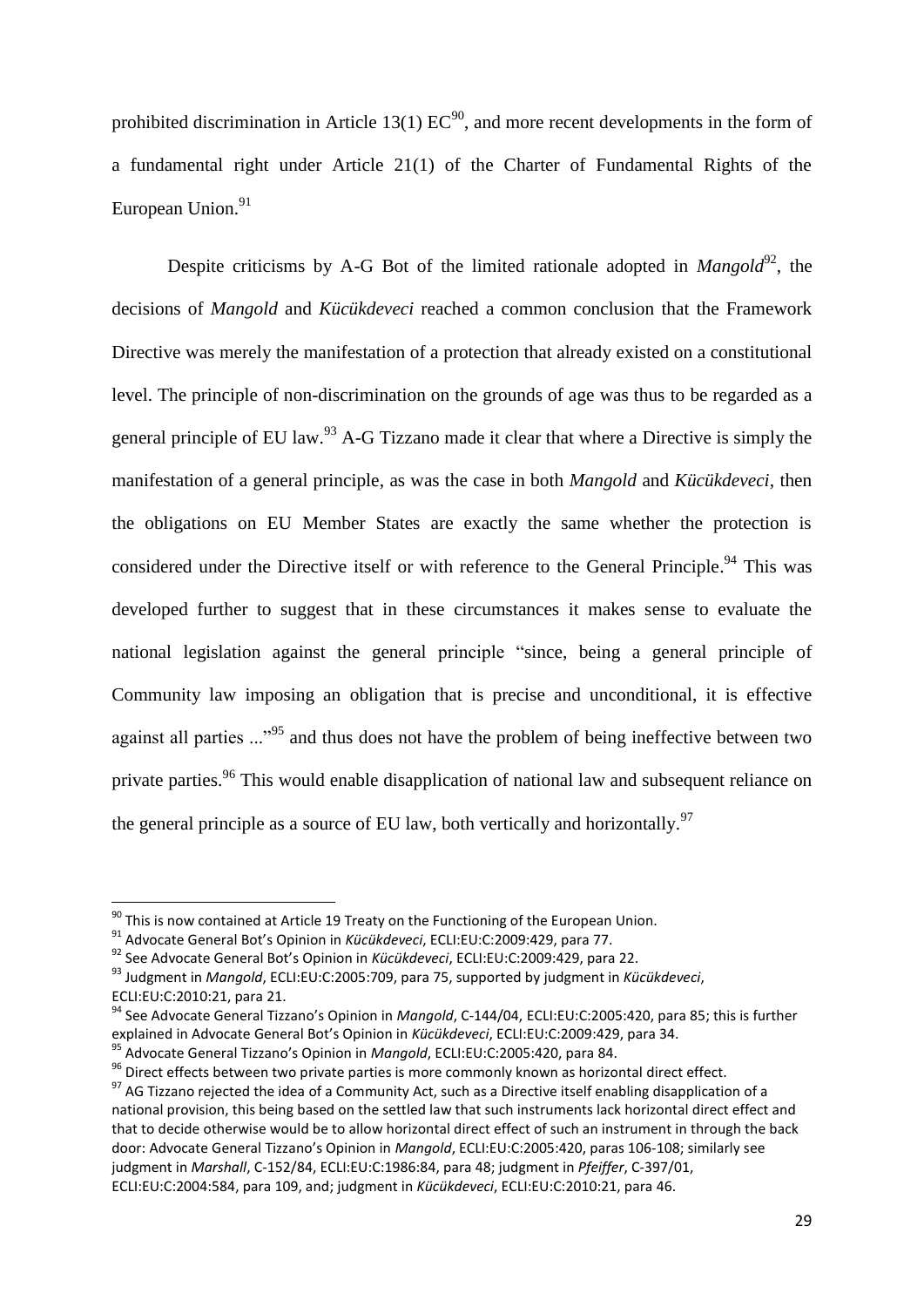A distinction can be drawn between Directives that are based upon a general principle of EU law that have had the transposition period expire, and those where the period has yet to expire. To enable disapplication of national law based on the Directive alone, in situations before the transposition period has expired, would introduce horizontal direct effect through the back door. As a consequence, in such situations, disapplication of national law and subsequent reliance on EU law is only available where there is a recognised EU general principle. Whereas in the former situation, as the general principle and the protections afforded under the Directive are essentially one and the same, and accordingly must have the same legal source, a Directive which is merely the manifestation of a constitutional principle can be used alongside the general principle to dis-apply the offending national law and provide the missing rights, in both vertical and horizontal relationships. <sup>98</sup> This is supported by A-G Bot:

I would ask the Court to take a more ambitious approach in terms of action to counteract discrimination which is contrary to Community law, an approach which does not in any way involve a head-on confrontation with its classic case-law concerning the lack of horizontal direct effect of directives. That position, which is based largely on the specific nature of the directives intended to counteract discrimination and on the hierarchy of norms in the Community legal order, is that a directive which has been adopted to facilitate the implementation of the general principle of equal treatment and non-discrimination cannot reduce the scope of that principle. The Court should therefore, as it has done in regard to the general principle of Community law itself, accept that a directive intended to counteract discrimination

<sup>98</sup> Advocate General Bot's Opinion in *Kücükdeveci*, ECLI:EU:C:2009:429, para 72.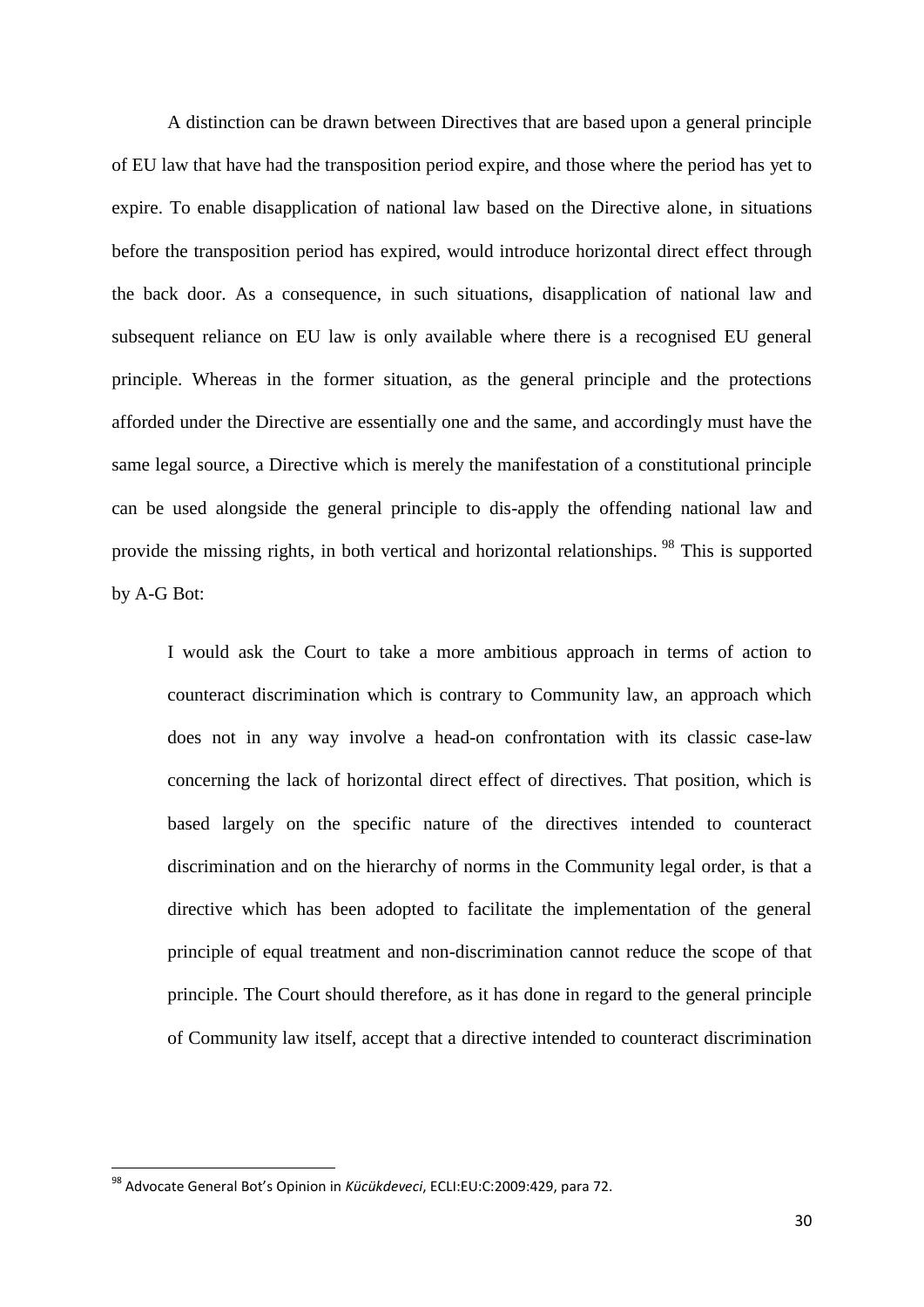may be relied on in proceedings between private parties in order to set aside the application of national rules which are contrary to that directive.<sup>99</sup>

Although it must be said that from a practical point of view this distinction makes very little difference, since such an approach will always be reliant upon finding an underpinning EU constitutional/general principle, or a norm of primary European law from which the protections flowed, otherwise disapplication of national law will not be a possibility.<sup>100</sup>

It was on the basis of the constitutional importance of age discrimination protection, and in circumstances where other interpretative tools were unavailable to the national court to achieve the aims of the European legislation, that the ECJ concluded that a national court "hearing a dispute involving the principle of non-discrimination in respect of age, to provide … the legal protection [derived] from the rules of Community law and to ensure that those rules are fully effective, setting aside any provision of national law which may conflict with that law".<sup>101</sup> This appears to follow the clearly worded Opinion of A-G Tizzano that the general principle of equality, is sufficiently clear, precise and unconditional for it to be directly effective and thus binding on all legal persons, which includes upon private parties both against the State and against other private parties.<sup>102</sup> As a consequence A-G Tizzano considers that there "is no doubt that in that eventuality the national court would have to disapply a national rule held contrary to that principle which is regarded as having direct

<sup>99</sup> Advocate General Bot's Opinion in *Kücükdeveci*, ECLI:EU:C:2009:429, para 70.

<sup>100</sup> Advocate General Bot's Opinion in *Kücükdeveci*, ECLI:EU:C:2009:429, para 6.

<sup>101</sup> Advocate General Bot's Opinion in *Kücükdeveci*, ECLI:EU:C:2009:429, para 77; this is repeated, although with updated terminology, by the ECJ in the judgment in *Kücükdeveci*, ECLI:EU:C:2010:21, para 51.

<sup>102</sup> This is supported in Advocate General Bot's Opinion in *Kücükdeveci*, ECLI:EU:C:2009:429, para 85: '...the fact that the main proceedings were between private parties could not preclude the general principle of Community law in question from being relied on to exclude national legislation, since the Court has already on several occasions taken a more significant step by recognising that provisions of the Treaty containing specific expressions of the general principle of equal treatment and non-discrimination have horizontal direct effect.'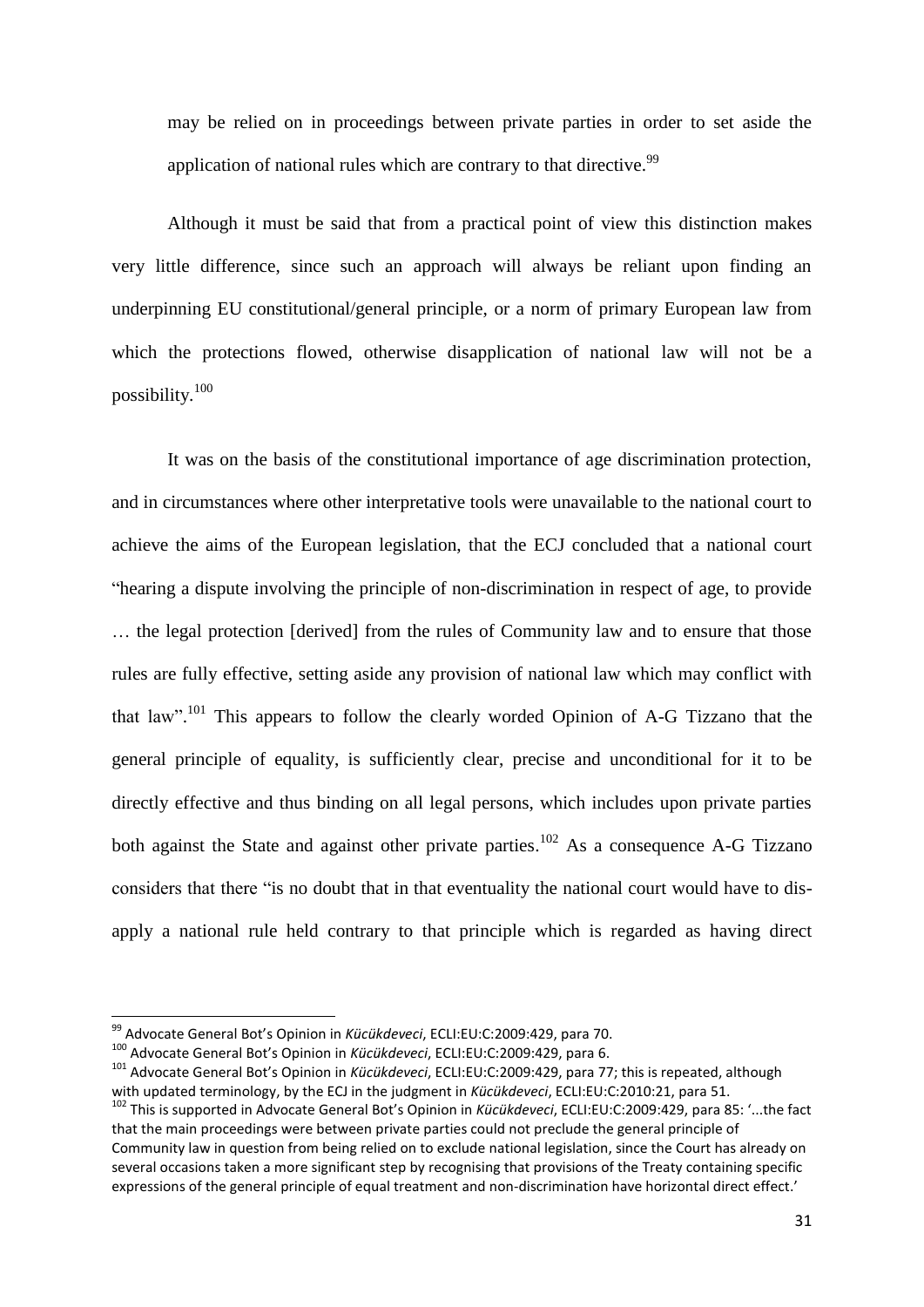effect".<sup>103</sup> In a similar vein the ECJ concluded that national courts, in order to comply with their obligation of ensuring full effectiveness of this constitutional principle, may be required to dis-apply offending national laws.<sup>104</sup>

Taking both the *Mangold* and the *Kücükdeveci* decisions together it leaves us with the conclusion that national law can only potentially be disapplied and substituted for European rights, such as those contained within a Directive<sup>105</sup> or the Charter<sup>106</sup>, is if the right being pursued is based upon a general principle of EU law, and where no other interpretative tools are available to achieve this same end result. It is therefore crucial in such circumstances to first identify an underlying general principle of EU law, as otherwise this route appears closed off. The presence of a legal document alone as a source of a European right does not appear sufficient to enable dis-application of national law.

There was a potential opportunity for the CJEU to address this approach in *Association de médiation sociale*, where it was faced with a similar issue as that in *USDAW<sup>107</sup>*, namely whether Article 27 of the Charter, expressing the principle of information and consultation for workers, which was specified in the provisions of Directive 2002/14, could be invoked in a dispute between private parties.<sup>108</sup> The question being asked, as summarised by the CJEU, was whether:

<sup>103</sup> See Advocate General Tizzano's Opinion in *Mangold*, ECLI:EU:C:2005:420, para 101, similar conclusions are reached in Advocate General Bot's Opinion in *Kücükdeveci*, ECLI:EU:C:2009:429, para 81.

<sup>104</sup> Judgment in *Mangold*, ECLI:EU:C:2005:709, para 77; a similar position is adopted in *Kücükdeveci*, citing in support the judgment in *Pfeiffer*, C-397/01, ECLI:EU:C:2004:584, para 111, and the judgment in *Impact*, Case C-268/06, ECLI:EU:C:2008:223, para 42. Further see the discussion in Craig and De Burca, *EU Law: Text, Cases and Materials (Fifth Ed.)*, 2011, OUP, 894-895.

<sup>105</sup> Such as the CRD.

<sup>&</sup>lt;sup>106</sup> In this context it would be Article 27 of the Charter, which deals with information and consultation rights of workers.

<sup>107</sup> The issue was not identical as in *USDAW* the matter concerned the protection of consultation rights under the CRD, whereas the consultation rights in *Association de médiation sociale* were those that are found in Directive 2002/14/EC of the European Parliament and of the Council of 11 March 2002 establishing a general framework for informing and consulting employees in the European Community.

<sup>&</sup>lt;sup>108</sup> This could have been the opportunity that the CJEU needed to address that which was raised in Advocate General Bot's Opinion in *Kücükdeveci*, ECLI:EU:C:2009:429, para 90: '…the Court will, in my view, be inevitably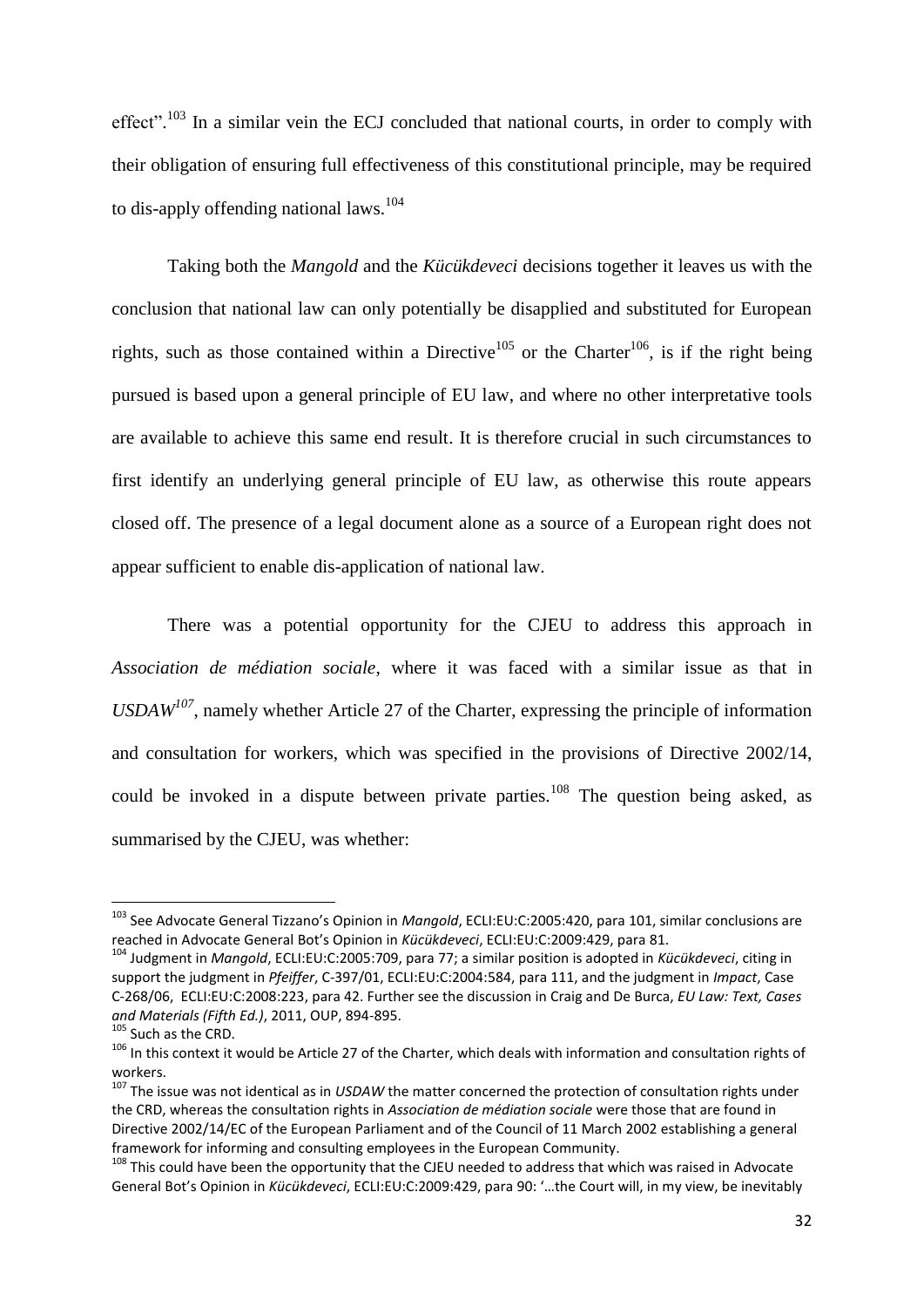Article 27 of the Charter, by itself or in conjunction with the provisions of Directive 2002/14, must be interpreted to the effect that, where a national provision implementing that directive, such as Article L. 1111-3 of the Labour Code, is incompatible with European Union law, that article of the Charter can be invoked in a dispute between individuals in order to disapply that national provision.<sup>109</sup>

In considering this matter the CJEU reached the conclusion that the principle of information and consultation contained within Article 27 of the Charter and the CRD differed from the considerations in *Kücükdeveci*, since in that case the matter concerned the principle of non-discrimination on the grounds of age, which was sufficient in itself to confer rights between individuals<sup>110</sup>, whereas the Charter envisaged that the rights would be given more 'specific expression' in EU or national law before becoming fully effective $111$ ; it is not disputed that such a requirement would lead to the conclusion that the Charter right itself was not sufficiently clear to enable it to be directly effective. However, it is questionable whether the situation in *Kücükdeveci* was wholly different from that in *Association de médiation sociale* in reality. Arguably, a general principle, such as age discrimination, that was manifested through further EU action, such as a Directive, which itself required more 'specific expression' in national law, is not too dissimilar to that which was considered in *Association de médiation sociale*.

confronted with other situations which raise the question of the right to rely, in proceedings between private persons, on directives which contribute to ensuring observance of fundamental rights. Those situations will probably increase in number if the Charter of Fundamental Rights of the European Union becomes legally binding in the future, since among the fundamental rights contained in that charter are a number which are already part of the existing body of Community law in the form of directives. In that perspective, the Court must, in my view, think now about whether the designation of rights guaranteed by directives as fundamental rights does or does not strengthen the right to rely on them in proceedings between private parties'.

<sup>109</sup> See judgment in *Association de médiation sociale*, ECLI:EU:C:2014:2, para 23. This is further simplified in Advocate General Cruz's Opinion Villalon in *Association de médiation sociale* C-176/12, ECLI:EU:C:2013:491, para 1: '…whether the Charter of Fundamental Rights of the European Union ('the Charter'), where its contents have been given specific expression by a directive, may be relied on in relations between individuals'. <sup>110</sup> Judgment in *Association de médiation sociale*, ECLI:EU:C:2014:2, para 47.

<sup>111</sup> Judgment in *Association de médiation sociale*, ECLI:EU:C:2014:2, para 45.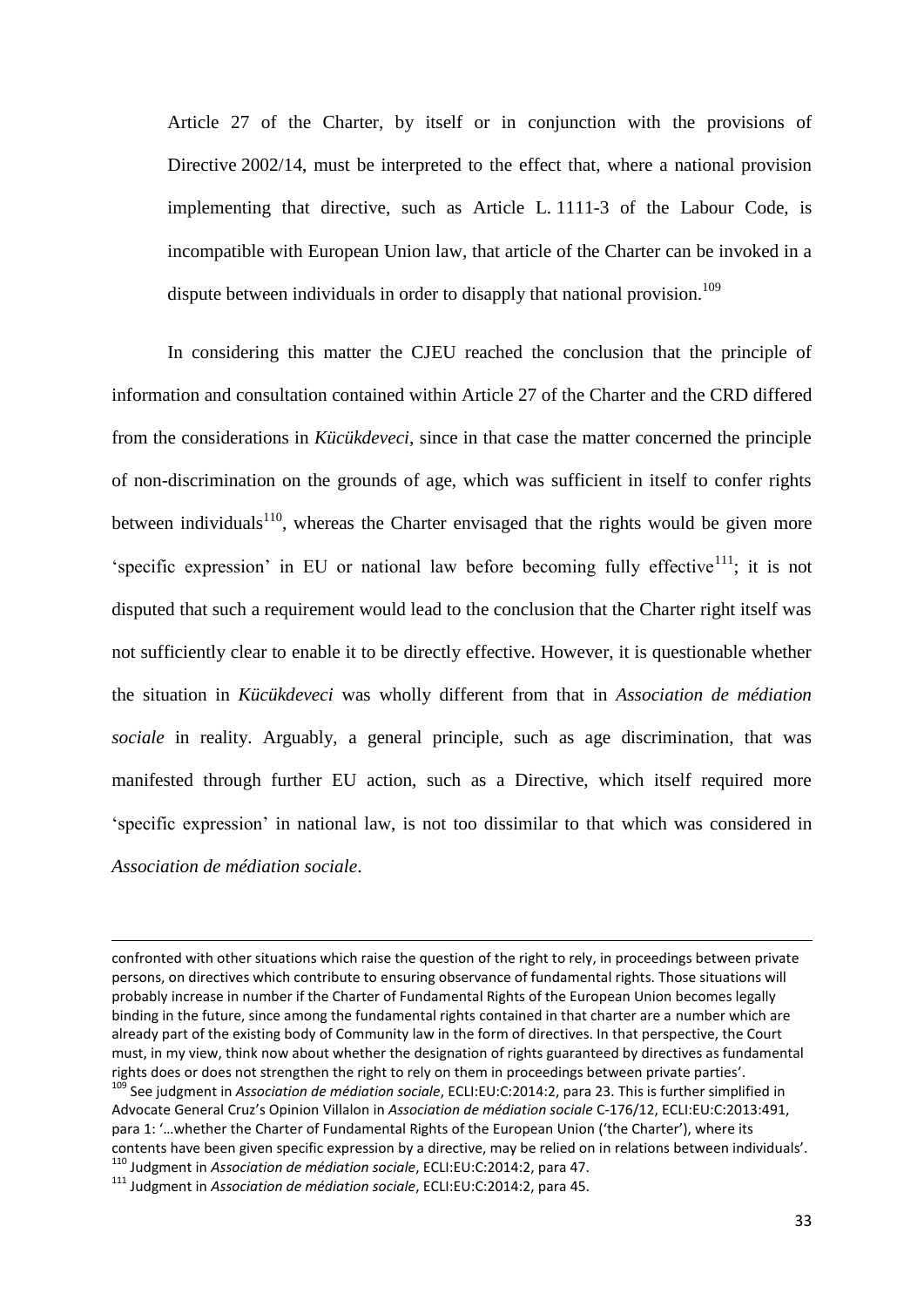The focus of the CJEU in *Association de médiation sociale* was on the Charter right itself, without consideration of any underlying constitutional principle; accordingly this case did not question the matter that is at the heart of the *Mangold* and *Kücükdeveci* cases: is there an underlying general principle of which the Charter is simply the manifestation of? Such a question was clearly still open to USDAW to refer to the CJEU, even following *Association de médiation sociale*. This may have been a question worth raising since if the consultation right was established as a general principle of EU law then TULCRA could then have been dis-applied if it was found to be too restrictive, with the general principle and the Charter right and/or the CRD, as a manifestation of those protections, then being afforded horizontal direct effect between the parties.<sup>112</sup> This can be considered a missed opportunity, given that this may have provided some indication as to how the CJEU would deal with submissions relating to the Charter being a manifestation of EU constitutional/general principles<sup>113</sup>, which has potential to greatly impact the landscape of EU rights.<sup>114</sup>

#### *B. Vertical Direct Effect*

 $112$  This could have provided a useful alternative route of widening the scope of the protections if it was later to be found that the specific wording of s.188 TULRCA could not be interpreted in a manner consistent with the requirements of the CRD. Although it must be said that the likelihood of consultation rights being found to be an EU general principle is likely to be slim.

<sup>&</sup>lt;sup>113</sup> There is not much in the academic domain that gives consideration to the rights contained within the Charter as reflecting a corresponding general principle of EU Law, with much available work focussing on the Charter itself being a sources of rights; however, the potential for such an approach has been recently touched upon in H Hofmann and B Mihaescu, 'The relation between the Charter's fundamental rights and the unwritten general principles of EU law: good administration as the test case' (2013) European Constitutional Law Review, 73-101; however, it must be said that a better 'test case' would have been to select a more substantive right, such as consultation of workers.

<sup>&</sup>lt;sup>114</sup> The matter of relying on Charter rights in proceedings between private parties will have to be addressed in the near future, as identified in Advocate General Bot's Opinion in *Kücükdeveci*, ECLI:EU:C:2009:429, para 90. This will ultimately require an assessment as to which of the Charter rights are founded upon underlying general principles and as such can be afforded horizontal direct effect, so long as the underling general principle satisfies the direct effect test. Although the information and consultation rights contained within Article 27 are unlikely to be viewed as a general principle, especially in the absence of an opinion of the CJEU on this matter, this would have given the CJEU an opportunity to consider it.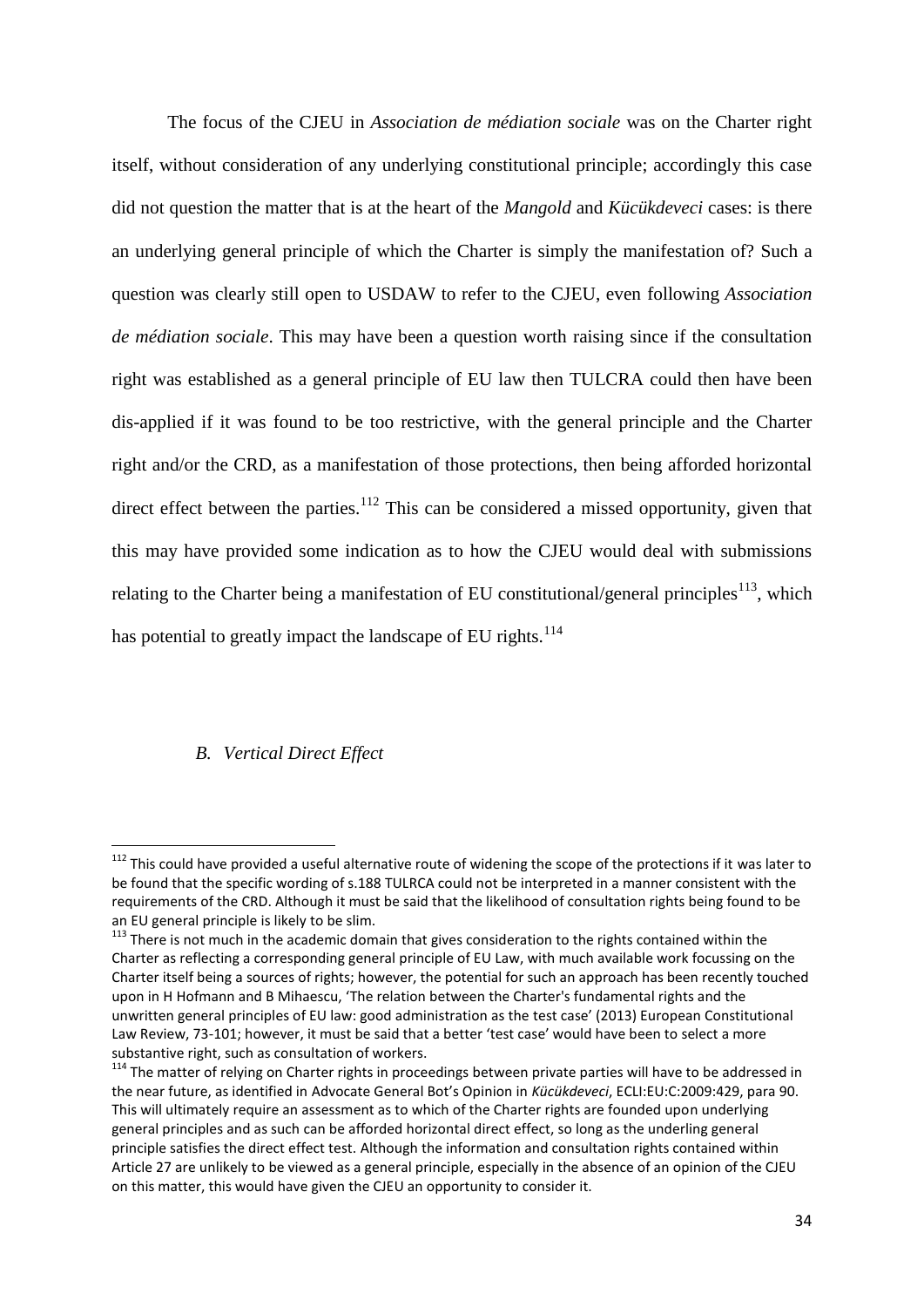A second fall back argument that was raised before the EAT in the *USDAW* case <sup>115</sup> was based on vertical direct effect against the state, which also formed part of the questions referred to the CJEU. However, the CJEU declined to answer this question, on the basis that the UK's approach was found to be compatible with Directive 98/59, and thus this question became redundant.<sup>116</sup> However, this paper turns to consider this submission, primarily on the basis that the CJEU could be considered to have reached this conclusion based on a potential misapplication of its previous jurisprudence, as discussed above, and as such consideration of this matter is very much worthwhile. Furthermore, there may be other Member States that have transposed the CRD incorrectly, against which similar submissions may be made. The argument, as raised, was based on the fact that the Secretary of State was joined as a party in *USDAW*, and that from that point onwards it had responsibility for ensuring payment of the protective awards to all of the affected employees. This submission is predicated on section 188 and 189 of the Employment Rights Act 1996, under which a protective award made against an insolvent employer is treated as a preferential debt, which is recoverable against the Secretary of State. Although this submission, as with the others, was accepted by the EAT, it is stated to have had "less confidence in that argument"<sup>117</sup>, and it is easy to appreciate why.

There were evidently two rights at play in *USDAW*:

- (i) the substantive right of consultation itself; and
- (ii) the enforcement mechanism.

These two rights are inseparably intertwined in that the enforcement mechanism is reliant on a breach of the substantive right to become operable; however, this does not mean

<sup>115</sup> This submission is particular to the *USDAW* case alone, and does not appear in the *Lyttle* reference.

<sup>116</sup> *USDAW* case, Para. 72. [TIDY UP]

<sup>&</sup>lt;sup>117</sup> See EAT judgment, paragraph 62.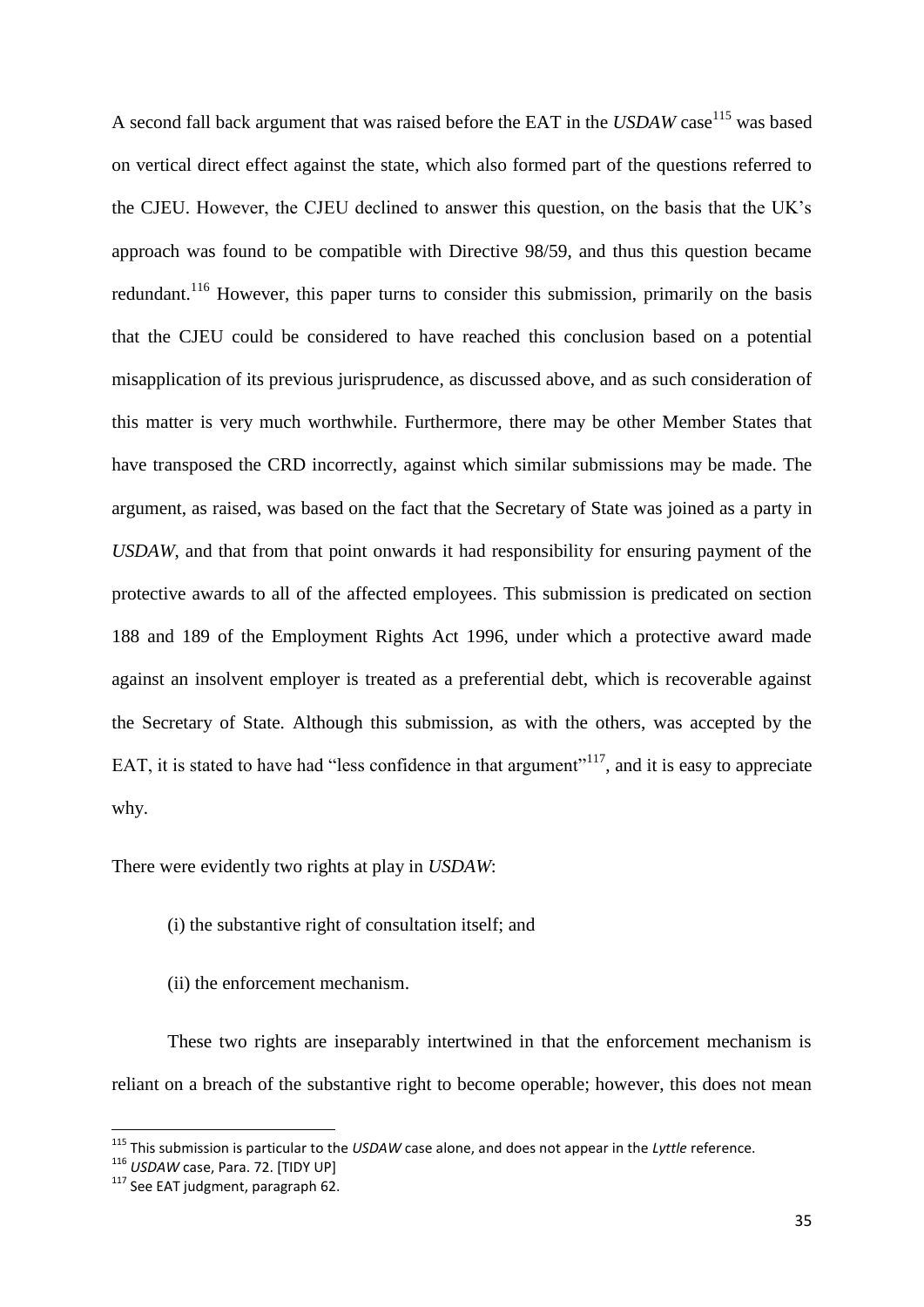that by virtue of the consultation right being capable of being directly effective against the state that the enforcement mechanism would likewise be directly effective, or vice-versa. Direct effect requires each aspect to be considered individually.

In order for a provision to be directly effective it has to be sufficiently clear, precise and unconditional so as to be capable of being applied directly in a national court.<sup>118</sup> The purpose of direct effect is thus to identify justiciable rights which can be properly protected within national courts; it is purely a matter of enforcement of rights. The consultation right as found in the CRD appears to satisfy this test and would therefore be capable of vertical direct effect. In contrast the enforcement mechanism, on the face of it, appears to lack the requisite clarity or precision for direct effect, with Article 6 CRD providing:

Member States shall ensure that judicial and/or administrative procedures for the enforcement of obligations under this Directive are available to the workers' representatives and/or workers.

Although this provision will not affect any direct effect of the substantive right<sup>119</sup> it does raise an interesting question, which could have been crucial to the *USDAW* case: can rights be held directly effective against the state or an emanation of the state if said rights came into operation before the state had any responsibility or involvement with that particular right, and/or where enforcement of the substantive right was no longer possible?

There is no doubt that the UK's Secretary of State will be deemed to be an emanation of the state<sup>120</sup>, and that the consultation right would have been directly effective against it in simple vertical cases, such as if the Secretary of State decided to downsize due to a cut in its budget, leading to redundancies in its workforce; however, it only makes sense to hold a right

<sup>118</sup> See Judgment in *Arcor AG & Co KG*, C-152/07 to 154/07, ECLI:EU:C:2008:426, paras 39-44, and judgment in *AGIM*, C-471/07 and 472/07, ECLI:EU:C:2007:748, paras 25-29.

<sup>119</sup> Judgment in *Cobelfret*, C-138/07, ECLI:EU:C:2009:82, para 61.

<sup>120</sup> Judgment in *Foster v British Gas*, C-188/89, ECLI:EU:C:1990:313.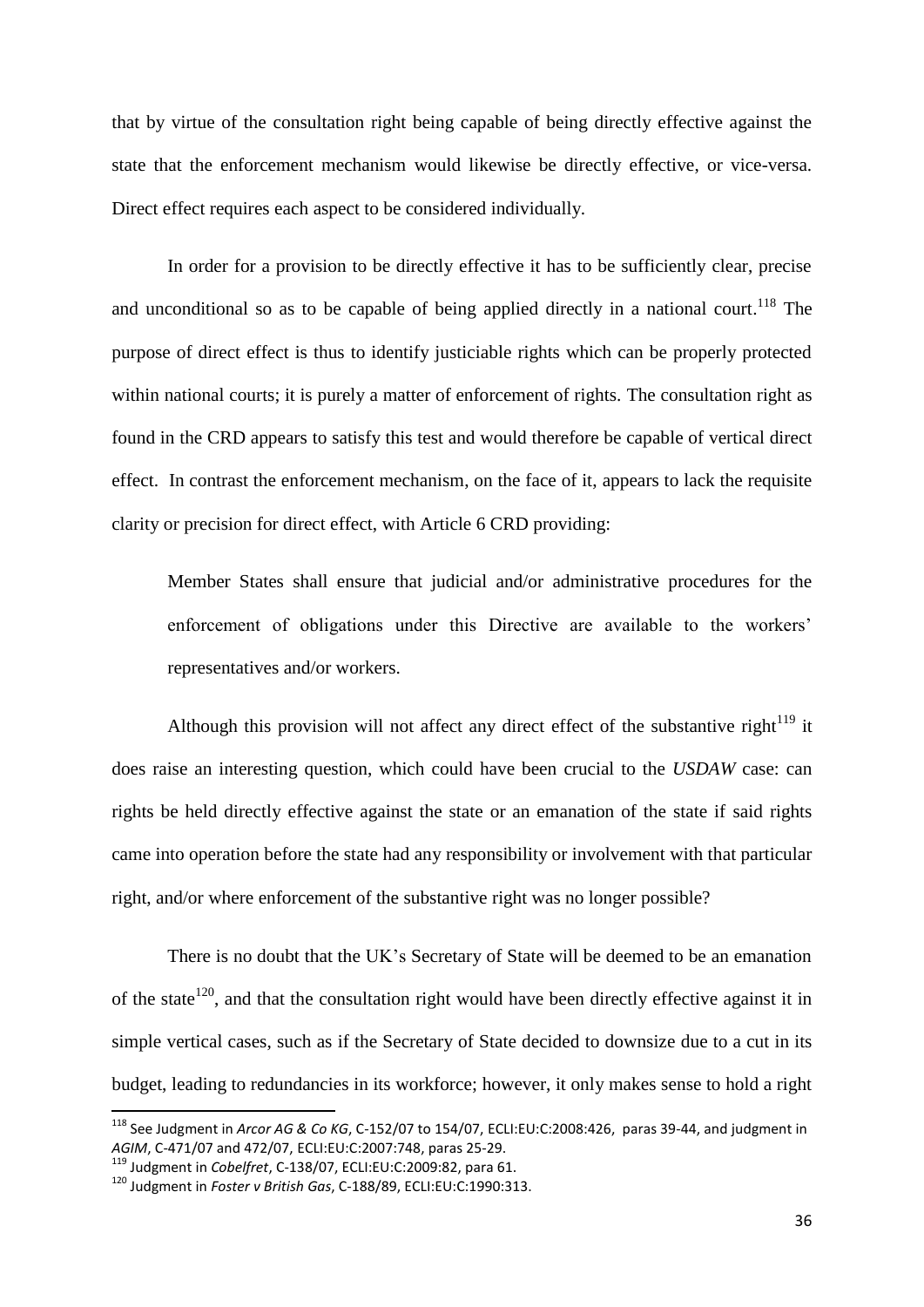directly effective against the emanation of the state if it had responsibility for providing and ensuring compliance with a particular substantive right. It appears to be stretching direct effect too far to hold substantive rights directly effective against an emanation of the state, as submitted on behalf of USDAW, where the state only becomes involved following failure of the right and the subsequent invoking of enforcement provisions; the consequence of deciding otherwise is that the Secretary of State would always be held responsible for a failure to consult under the CRD where a company goes into liquidation and fails to meet its obligation, which would dis-incentivise failing companies to comply with the consultation requirement since the responsibilities and liabilities would always pass to the State.<sup>121</sup>

There exists a disconnect between the role of the Secretary of State and the substantive consultation right, since the right only existed at a point in time before the involvement of the Secretary of State. This must be the logical conclusion given that on liquidation, the right to consult with that company is frustrated, and thus no longer capable of being achieved. As such it would appear odd if the mechanism of direct effect, which is designed to protect and provide individuals with rights which are enforceable in their national courts, should survive and attach to the State which became involved in proceedings at a point in time when the original right no longer existed.

A further implication of finding that vertical direct effect existed in this situation would be to extend it in a way that would encroach upon the area of State liability, given that this provides a means of holding a state liable where it incorrectly implements a Directive. A failure to properly implement the substantive consultation right, which causes damage to an individual, is reparable under the principle of State liability so long as it can be established

<sup>&</sup>lt;sup>121</sup> Although the CJEU made no comment on this matter, Advocate General Wahl reached a similar conclusion when considering the question of vertical direct effect: see para 80 [TIDY UP]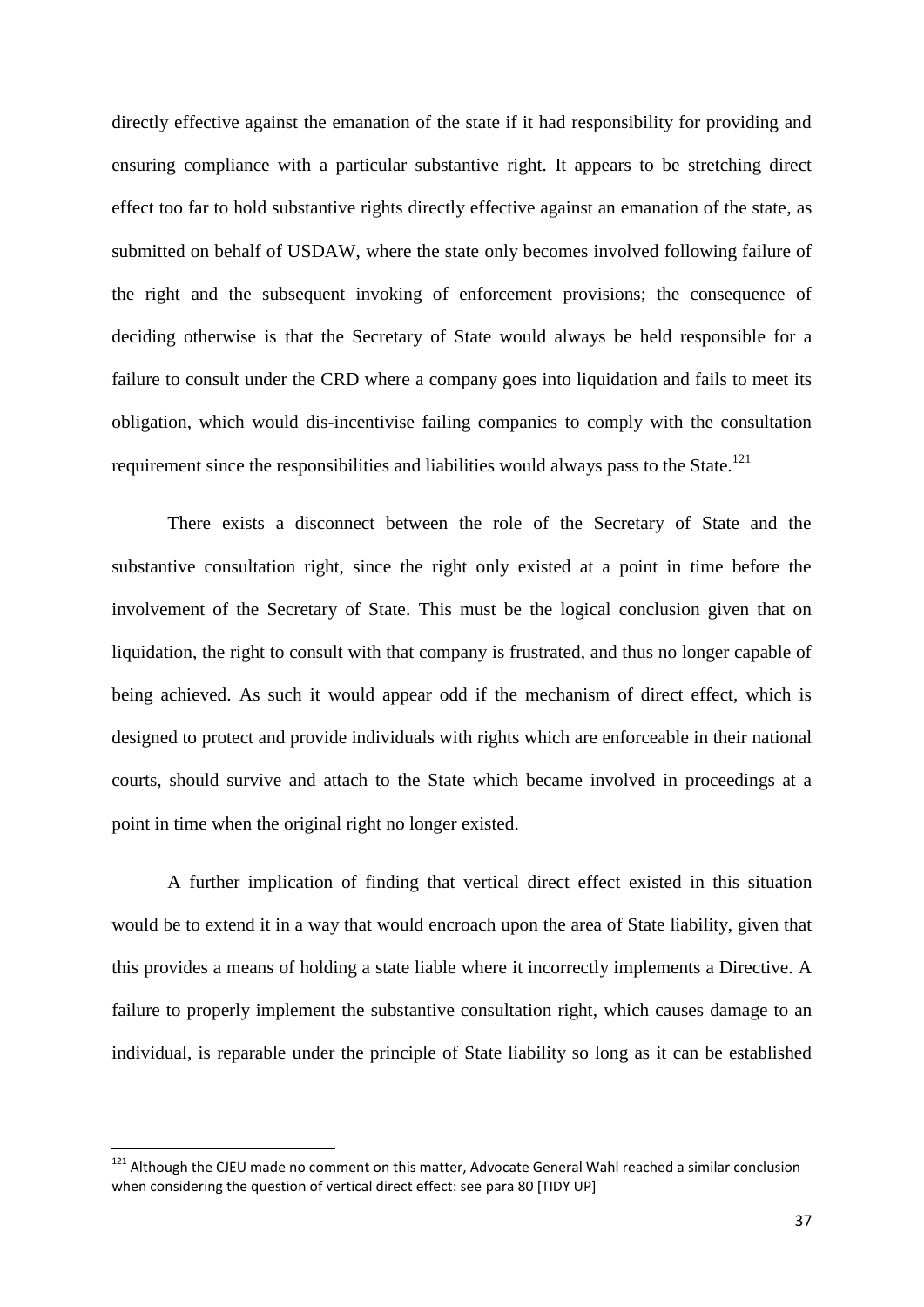that the breach is sufficiently serious to impose State liability.<sup>122</sup> To develop vertical direct effect in the manner submitted would have the consequence of the state being held liable for the losses caused to individuals through a failure to consult without the need to establish that the failings of the state with regards implementation of the right was sufficiently serious. There appeared to be some confusion in the approach adopted by USDAW in this respect, which has led to Marson and Ferris describing both the EAT and CA's approach as a worrying misunderstanding of the principle of direct effect, and that it is a failure '…to recognise the nature of the enforcement mechanism [and] the distinction between the duty and the obligation...<sup>,123</sup> Consequently, any such alternative argument based upon vertical direct effect, even had it been given full consideration by the CJEU, was bound to fail.

### **VI. CONCLUSIONS**

**.** 

The concept of 'establishment' is a key one in the operation of the CRD, and in particular is central in determining whether the redundancy threshold that is set out at Article 1 of the CRD has been satisfied. Although the CRD provides MSs with options as to how to achieve its aims, this concept appears across the two options: the mischief caused by this, given that each respective option imposes other qualifications to be satisfied to attract information and

<sup>122</sup> On state liability generally see judgment in *Frankovich,* Case C-6 and 9/90, ECLI:EU:C:1991:428; judgment in *Brasserie du Pecheur* , C-46/93 and C-48/93, ECLI:EU:C:1996:79, and; judgment in *Factortame*, cases 49/93 and 48/93, ECLI:EU:C:1996:79. On the matter of determining whether a failing in implementation is sufficiently serious to impose state liability a number of factors to be considered were developed in the *Brasserie* and *Factortame* case: see judgment in *Factortame*, ECLI:EU:C:1996:79, para 56. For examples of the principle operating in practice see judgment in *Hedley Lomas (Ireland) Ltd*, case C-5/94 , ECLI:EU:C:1996:205, judgment in *British Telecommunications plc*, C-392/93, ECLI:EU:C:1996:131; judgment in *Dillenkofer* , C-178/94, C-179/94, C-188/94, C-189/94, C-190/94, ECLI:EU:C:1996:375, and; judgment in *Kobler*, C-224/01, . ECLI:EU:C:2003:513. For academic commentary on the principle of state liability see: Craig, 'Frankovich, Remedies and the Scope of Damages Liability' (1993) 109 LQR 595; Davis, 'Liability in Damages for a Breach of Community Law: Some reflection on the Question of Who to Sue and the Concept of "the State"' (2006) 31 ELRev 69; Beutler, 'State Liability for Breaches of Community Law by National Courts: Is the Requirement of a Manifest Infringement of the Applicable Law an Insurmountable Obstacle?' (2009) 46 CMLRev 773. 123 Marson and Ferris, 'The Transposition and Efficacy of EU Rights. Indirect Effect and a Coming of Age of State Liability?' (2015) *Business Law Review,* 158.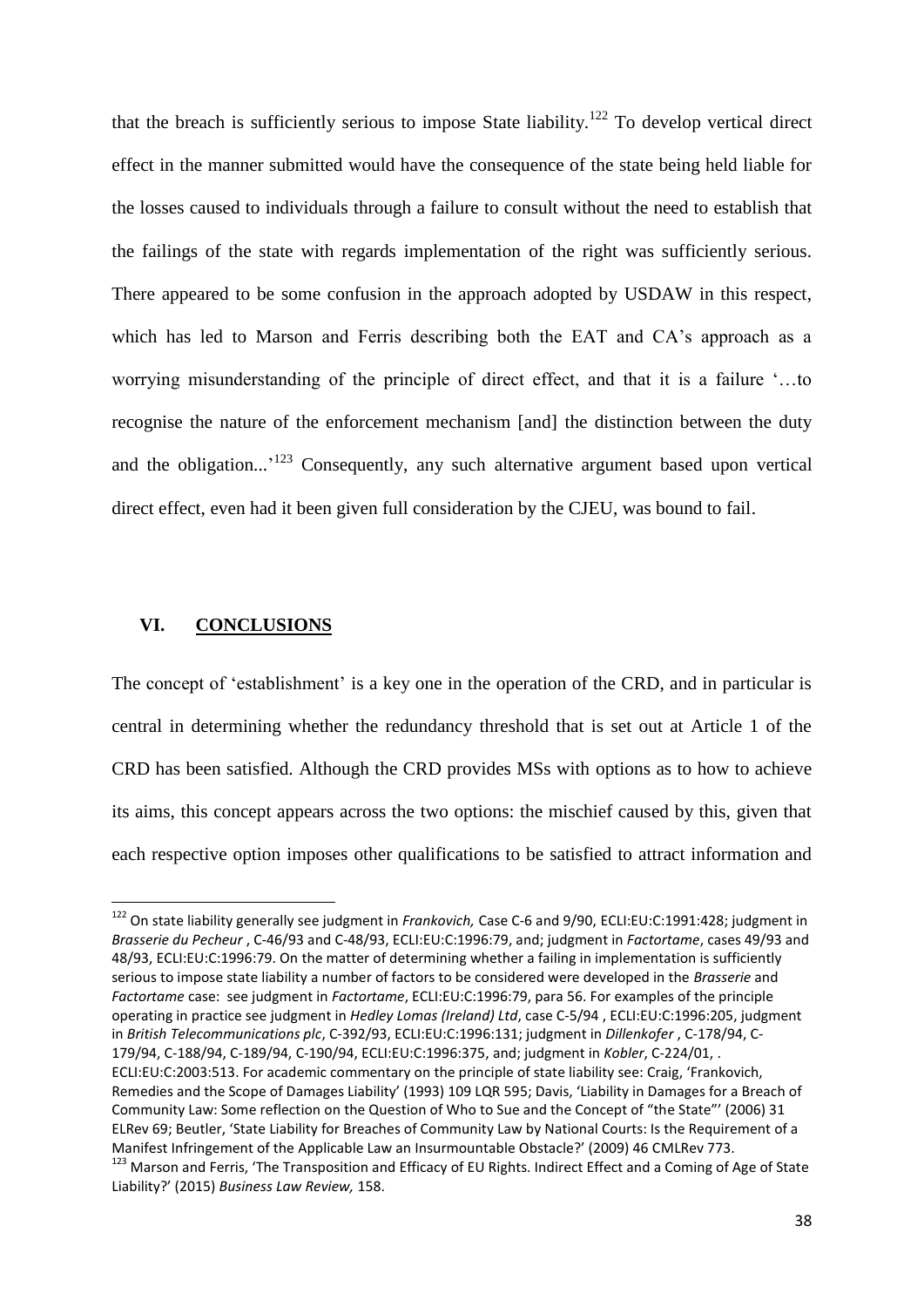consultation rights, is that a narrow interpretation of establishment under Option 1 increases the scope of the information and consultation entitlement, but would have the consequence of a decreased scope of entitlement under Option 2, and vice-versa.

In guiding their decisions in each of the referred cases, namely *USDAW*, *Lyttle* and in *Cañas*, the CJEU considered and applied the previous case law that interpreted this term, that of *Rockfon* and *Athinaiki*. Although one can appreciate the logic of the CJEU, which is clearly predicated on the need for consistency and coherency of the term, the decisions need to be considered in context: the ECJ when interpreting the term 'establishment' in *Rockfon* and *Athinaiki* were seeking to *"…limit as far as possible cases of collective redundancies which are not subject to [the CRD]*". This had the consequence, given that these cases involved MSs that opted for Option 1 transposition and thus a link between number of redundancies and size of the establishment making them, of a narrow interpretation being adopted in order to achieve this crucial aim. Had the same aim been the focus in *USDAW* or *Lyttle*, without the complication of previous decisions, then arguably a wider interpretation would have been forthcoming.

The CJEU appears to consider itself bound by the decisions of *Rockfon* and *Athinaiki*, detailing that these decisions have interpreted establishment to mean a single employment unit; however, a closer examination of these two decisions reveal that the ECJ did not lay down such a specific interpretation, but introduced an element of flexibility, which would have allowed an alternative interpretation to be attached where the circumstances required it. Extending the scope of the CRD through an alternative interpretation of establishment in Option 2 MSs so as to*'…limit as far as possible cases of collective redundancies which are not subject to [the CRD]*' may have been such requiring circumstances. However, the CJEU opted against such an approach in favour of a static interpretation, citing weak rationales concerning comparability of protection and reduction of costs. The inevitable consequence of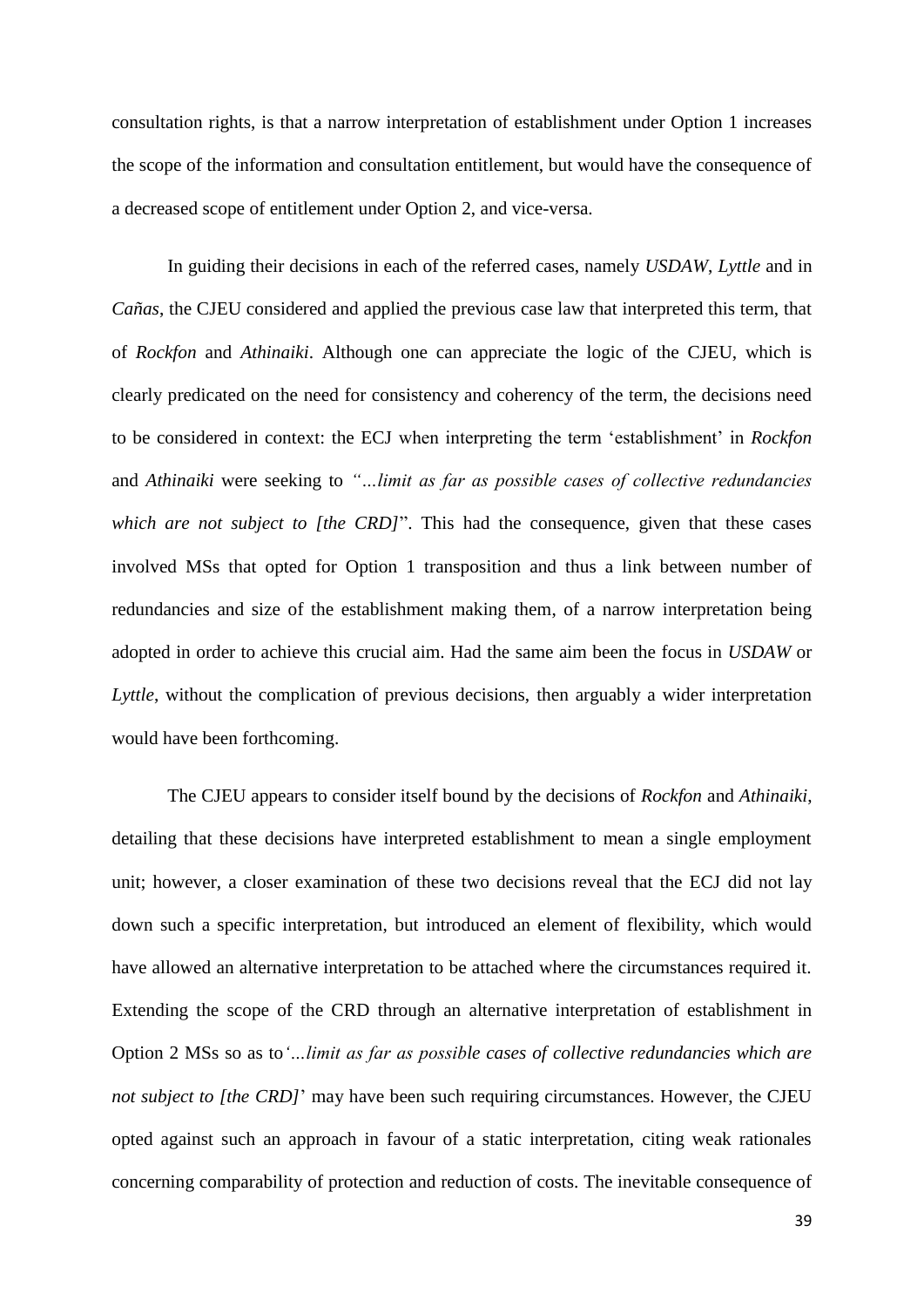such an approach is to weaken the information and consultation rights of workers in MSs that have adopted an Option 2 transposition of the CRD, with the specific facts surrounding the closure of Woolworths and Bon Marche stores providing evidence of such.

The result of these decisions is that, at present, the UK legislative provision fails to provide all affected workers with appropriate consultation rights when there are collective redundancies being planned at an undertaking, due to introducing a requirement that the number of redundancies be calculated at singular establishments rather than across the enterprise as a whole.

The further submission that was referred to the CJEU in *USDAW*, which is not present in the *Lyttle* or *Cañas* case, that of vertical direct effect of the consultation right due to the Secretary of State being made a party to proceedings, never appeared likely to succeed, and is unlikely to have good prospects of success in any future references should any be forthcoming. If direct effect is taken through from its development, it is clear that its purpose is to ensure that a right that has fully crystallised and is self-standing can be enforced. It is the lack of available consultation as a CRD right being in existence at the point of time when the Secretary of State has a role to play in the context of the insolvency that ought to preclude such a finding. Furthermore, the enforcement mechanism itself simply does not satisfy the well-established test for direct effect. To that end, arguably this point is moribund.

Yet, a more important and interesting legal point, which was dropped before the CA in *USDAW*, was the submission requiring disapplication of the national law and subsequent horizontal direct effect of the consultation right. This could have provided the CJEU an opportunity to consider the Charter from a different angle than that offered in *Association de médiation sociale* if presented appropriately; not whether the Charter itself could be afforded horizontal direct effect, but whether the consultation right contained within the Charter at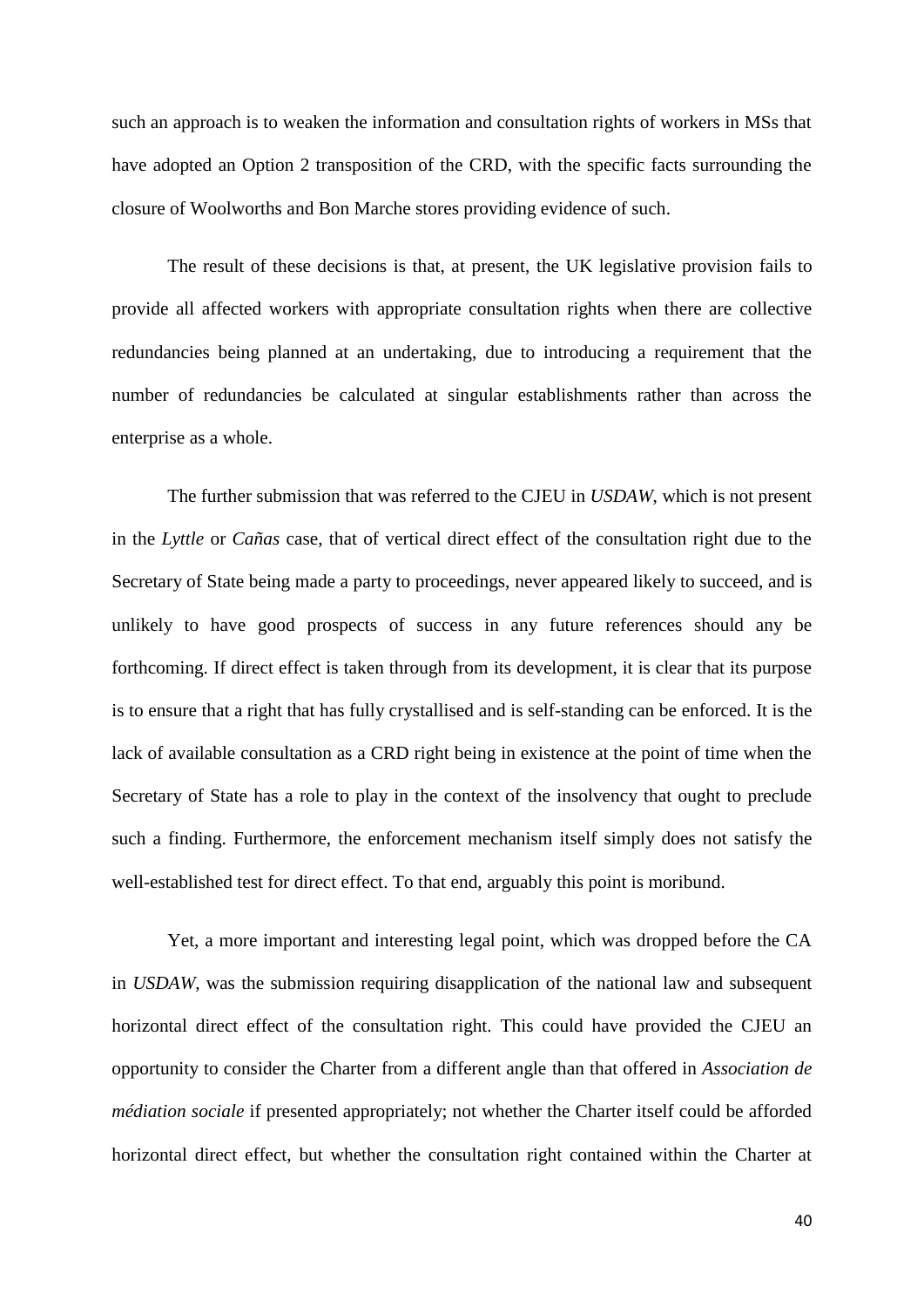Article 27 and that found within the CRD were simply manifestations of a general principle of EU law, which could thus require disapplication of national law, with the general principle, guided by Article 27 and the CRD (similar to the approach adopted in *Kücükdeveci*) then being afforded horizontal direct effect. It appears to be an opportunity missed in that respect. This approach may be one for the future, and can certainly be considered an option with respect other rights contained within the charter; the success of such will ultimately be dependent on convincing the court that a parallel underpinning general principle also exists.

The three decisions of the CJEU may be viewed negatively, at least in terms of worker protection as the consequence has been to narrow the scope of the consultation rights in Option 2 MSs. A more preferable outcome would have been to place greater focus on the central aim of the CRD, worker protection. Equally important is that this approach would have been easily reconcilable with *Rockfon* and *Athinaiki*, and so would not have required these decisions to be departed from, but merely built upon. There are practical impacts that would need to have been addressed had the CJEU ruled in this manner: in particular, whether large businesses that make use of separate groups would have had to ensure that communication lines were sufficient when dealing with redundancies in any aspect of their business, since such redundancies across the business as a whole would have had to be accumulated when addressing whether a collective redundancy situation had arisen and to whom they should consult. Plainly, what the CJEU ought to have done was reiterate the Preamble of the Directive: *'…that greater protection should be afforded to workers in the event of collective redundancies while taking into account the need for balanced economic and social development within the [EU]…'* To that end, consult is key and to whom that consultation must be with remains the crucial question; a question that was thrust into the spotlight due to the UK's pick and mix approach to the CRD of requiring consideration of the